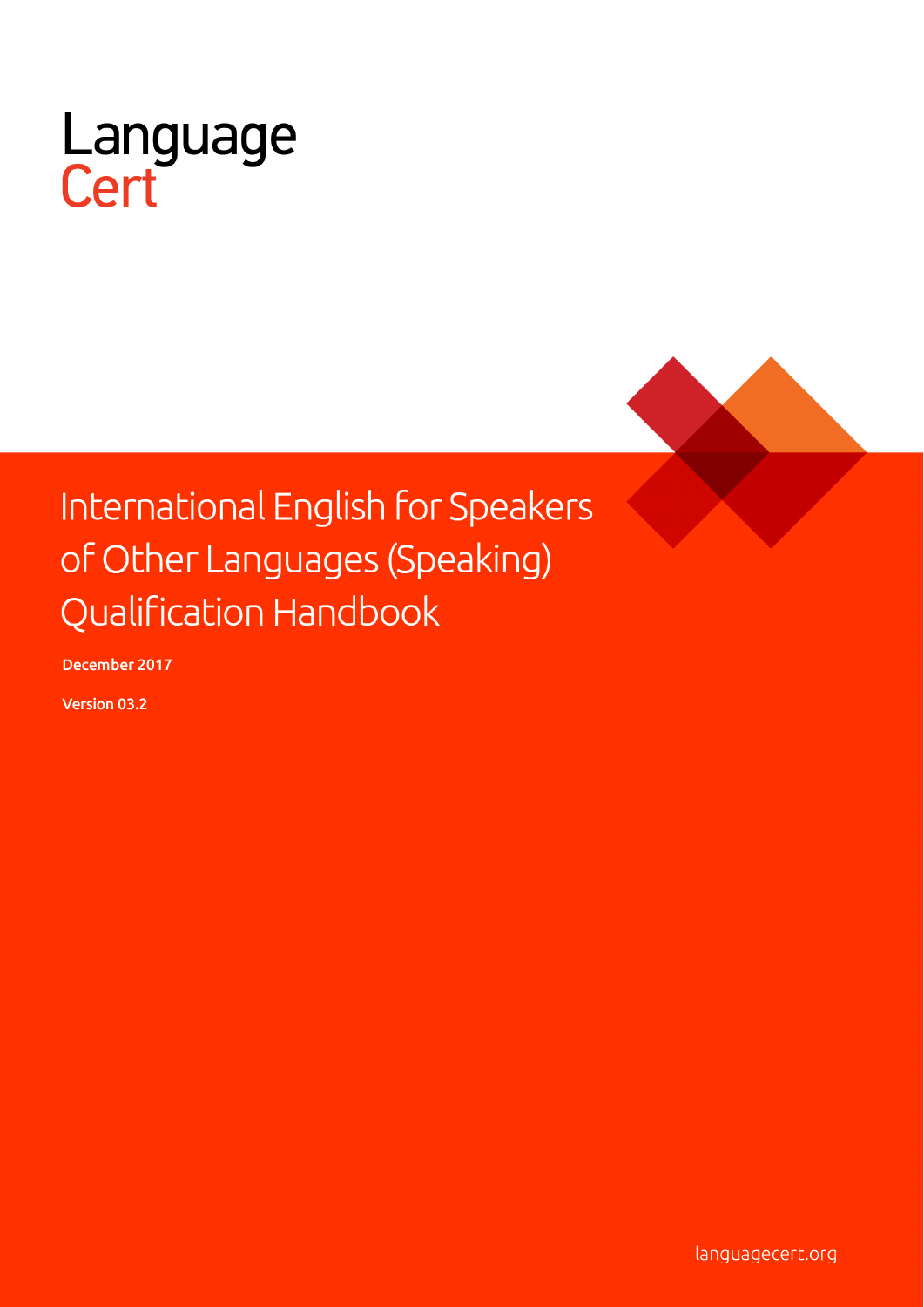# **Table of Contents**

| 1    |  |
|------|--|
| 1.1. |  |
| 1.2. |  |
| 1.3. |  |
| 1.4. |  |
| 1.5. |  |
| 1.6. |  |
| 1.7. |  |
| 1.8. |  |
| 1.9. |  |
| 2.   |  |
|      |  |
| 2.1  |  |
| 2.2  |  |
| 2.3  |  |
| 2.4  |  |
| 2.5  |  |
| 2.6  |  |
| 2.7  |  |
| 3.   |  |
| 3.1  |  |
| 3.2  |  |
| 4    |  |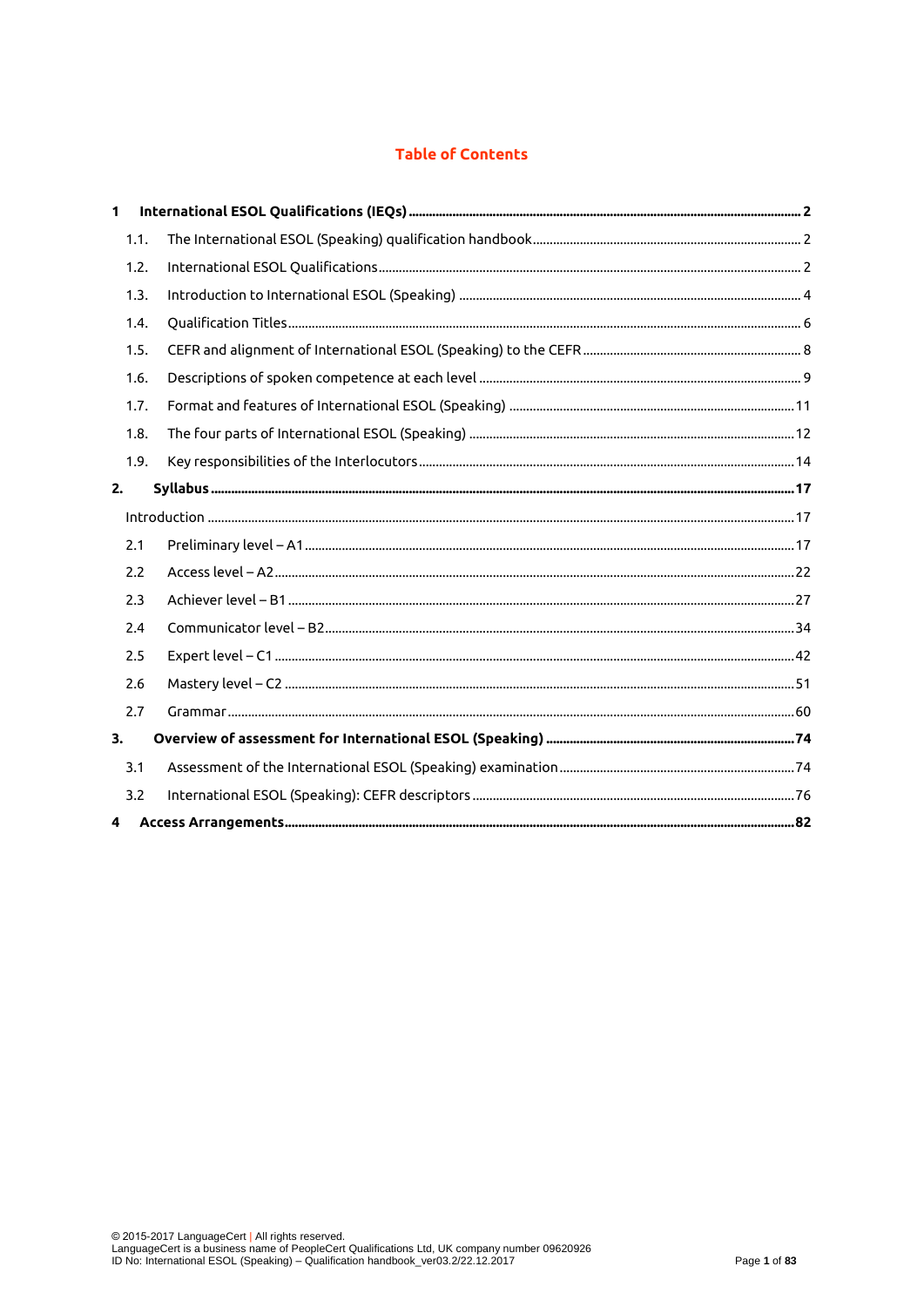# **About LanguageCert**

LanguageCert is an Ofqual recognised Awarding Organisation responsible for the development and award of language qualifications. LanguageCert's mission is to offer high quality language qualifications that are truly fit-for purpose for the markets/candidates they serve.

LanguageCert International ESOL Qualifications (Entry level, Level 1, Level 2, and Level 3, corresponding to CEFR levels A1 to C2) are regulated by Ofqual.

# <span id="page-2-0"></span>**International ESOL Qualifications (IEQs)**

ESOL International qualifications are designed for candidates who are not native speakers of English and who wish to achieve a high quality, internationally recognised qualification in English that is available and recognised worldwide and at the highest level (RQF level 3 / CEFR C2). They are suitable for candidates who are preparing for entry to higher education or professional employment in the UK or elsewhere. ESOL International qualifications are designed to reference the descriptions of language proficiency in the Common European Framework of Reference for Languages (CEFR). The levels in the CEFR have been mapped to the levels in the Regulated Qualifications Framework for England, Wales and Northern Ireland (see *Pathways to Proficiency: the alignment of language proficiency scales for assessing competence in English Language* DFES / QCA, 2003).

# <span id="page-2-1"></span>**1.1. The International ESOL (Speaking) qualification handbook**

The International ESOL (Speaking) qualification handbook for centres from LanguageCert provides a comprehensive introduction to the LanguageCert suite of International ESOL (Speaking) (English for Speakers of Other Languages) qualifications and their associated examinations.

The aim of this handbook is to provide information and advice for users of LanguageCert's qualifications, inclusive of all existing and potential centres offering the LanguageCert International ESOL (Speaking) qualifications. This handbook also serves as a reference point for teachers who prepare their candidates for the LanguageCert International ESOL examinations.

A separate qualification handbook has been produced for the International ESOL Qualifications (Listening, Reading and Writing). This handbook lists all of the most important criteria that a centre needs to adhere to when administering the International ESOL examinations for Speaking. If required, for further advice and/or guidance that may be required, LanguageCert can be contacted using the LanguageCert "Contact us Guide".

**A Guide for Interlocutors** is also available and is aimed at preparing interlocutors for all aspects of administering the Spoken ESOL tests, this publication is also a valuable aid to teachers preparing candidates for exams.

# <span id="page-2-2"></span>**1.2. International ESOL Qualifications**

# **International ESOL (English for Speakers of Other Languages)**

For detailed information on LanguageCert's International ESOL qualifications (Listening, Reading and Writing) please refer to the appropriate Qualification Handbook which can be downloaded from the LanguageCert website.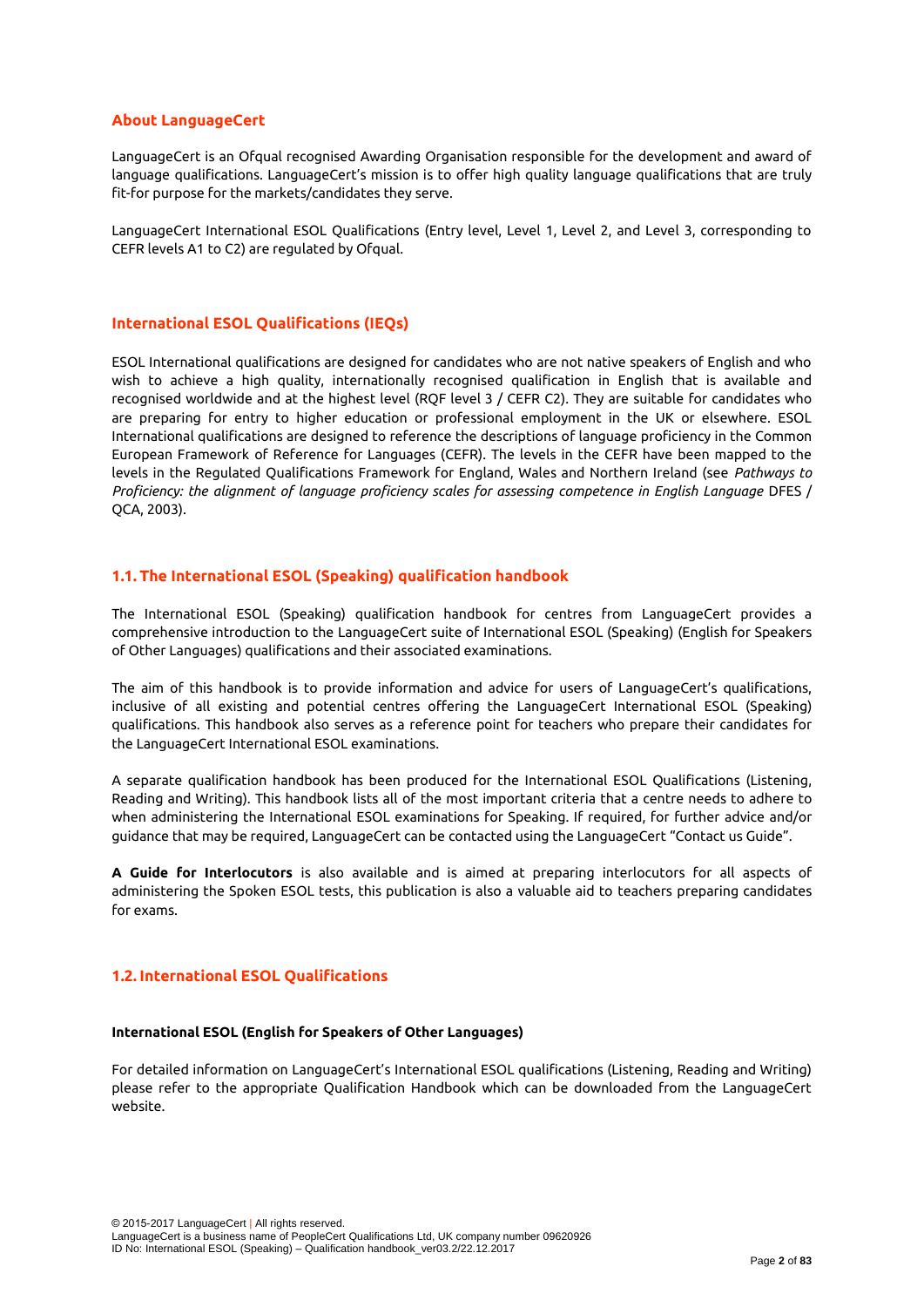#### **International ESOL (Speaking)**

This suite of qualifications complements the International ESOL series. The Speaking exam qualification is a separately administered spoken examination and is available at the same levels as the International ESOL (Listening, Reading and Writing) suite of qualifications. This is the qualification handbook for International ESOL (Speaking) qualifications.

This range of qualifications offers a communicative approach to the testing of Speaking at six levels. The names used for each level of the LanguageCert International ESOL qualifications and each level's correspondence to the Common European Framework of Reference (CEFR) and UK national levels are shown in the table below:

| <b>LanguageCert</b><br><b>International ESOL</b><br><b>Qualification Levels</b> | <b>Corresponding CEFR Levels</b>     | <b>Equivalent UK (England and</b><br><b>Wales) national levels</b> |
|---------------------------------------------------------------------------------|--------------------------------------|--------------------------------------------------------------------|
| Preliminary                                                                     | A1 Breakthrough                      | Entry 1                                                            |
| Access                                                                          | A2 Waystage                          | Entry 2                                                            |
| Achiever                                                                        | <b>B1 Threshold</b>                  | Entry 3                                                            |
| Communicator                                                                    | <b>B2 Vantage</b>                    | Level 1                                                            |
| Expert                                                                          | C1 Effective Operational Proficiency | Level 2                                                            |
| Mastery                                                                         | C <sub>2</sub> Mastery               | Level 3                                                            |

# **Total Qualification Time (TQT) and Guided Learning Hours (GLH)**

The term 'Guided Learning Hours' is defined as the hours of guided learning under the immediate guidance or supervision of a lecturer, supervisor, tutor or other appropriate provider of education or training.

Total Qualification Time is the number of notional hours which represent an estimate of the total amount of time that could reasonably be expected to be required in order for a Learner to achieve and demonstrate the achievement of the level of attainment necessary for the award of a qualification.

With regard to Guided Learning Hours, LanguageCert is consistent with CEFR references which assign approximate values to levels of ESOL qualifications. As highlighted by ALTE, as a Learner advances up the levels, the number of hours to attain each level increases, this being evidence of the continual nature of language learning.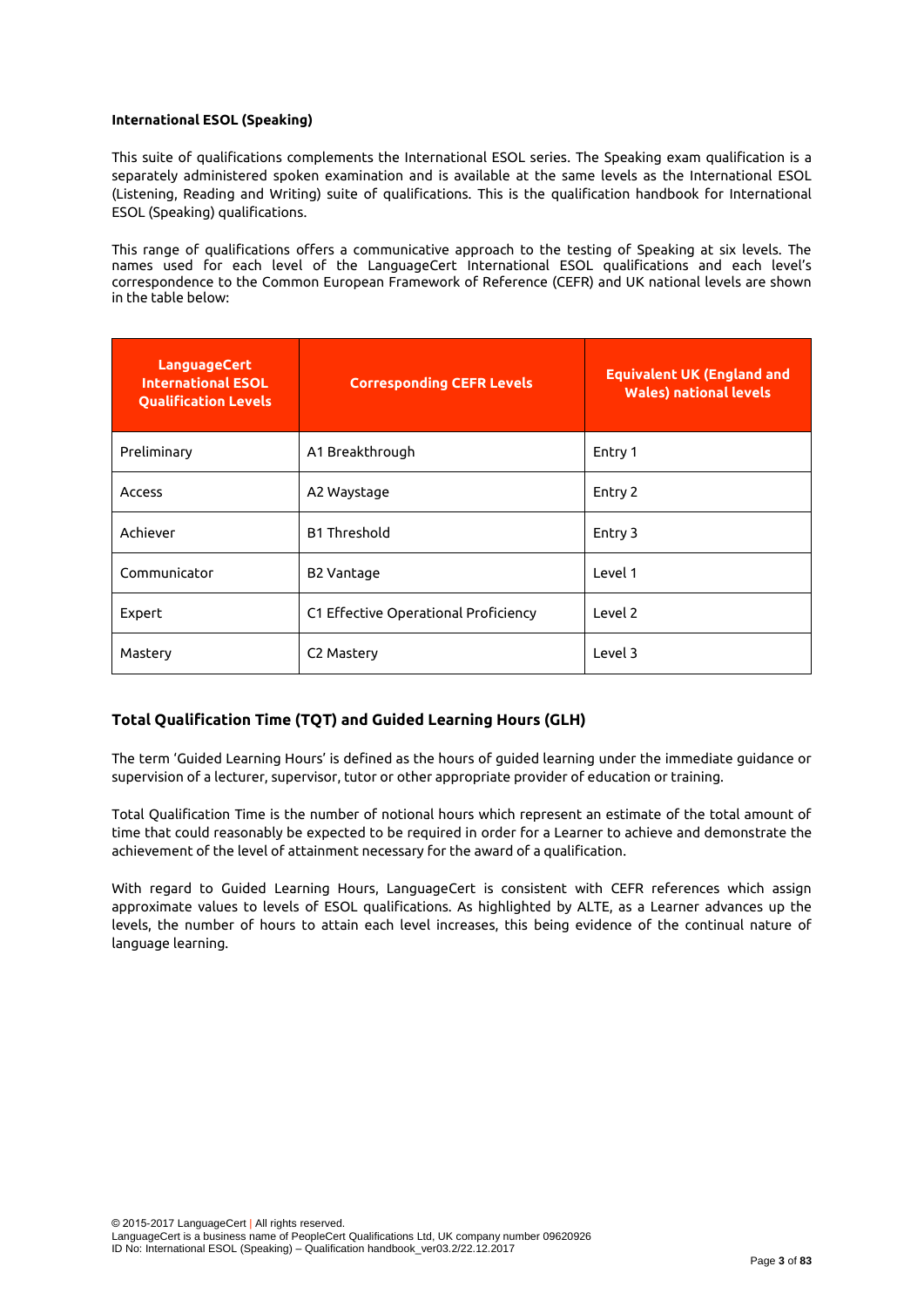| <b>CEFR Level and</b><br><b>Corresponding</b><br><b>LanguageCert</b><br>and UK national<br><b>Levels (England</b><br>and Wales) | <b>Qualification Title</b>                                                                          | <b>Guided</b><br>Learning<br><b>Hours (GLH)</b> | <b>Total</b><br>Qualification<br>Time (TQT) |
|---------------------------------------------------------------------------------------------------------------------------------|-----------------------------------------------------------------------------------------------------|-------------------------------------------------|---------------------------------------------|
| <b>Preliminary Level</b><br>A1 - Entry 1                                                                                        | LanguageCert Entry Level Certificate in ESOL<br>International (Entry 1) (Speaking) (Preliminary A1) | 95 hours                                        | 200 hours                                   |
| <b>Access Level -</b><br>$A2$ – Entry 2                                                                                         | LanguageCert Entry Level Certificate in ESOL<br>International (Entry 2) (Speaking) (Access A2)      | 95 hours                                        | 200 hours                                   |
| <b>Achiever Level -</b><br>$B1$ – Entry 3                                                                                       | LanguageCert Entry Level Certificate in ESOL<br>International (Entry 3) (Speaking) (Achiever B1)    | 180 hours                                       | 300 hours                                   |
| <b>Communicator</b><br>Level - B2 - Level                                                                                       | LanguageCert Level 1 Certificate in ESOL International<br>(Speaking) (Communicator B2)              | 180 hours                                       | 300 hours                                   |
| <b>Expert Level-</b><br>$C1 - Level 2$                                                                                          | LanguageCert Level 2 Certificate in ESOL International<br>(Speaking) (Expert C1)                    | 200 hours                                       | 350 hours                                   |
| <b>Mastery Level -</b><br>$C2 - Level 3$                                                                                        | LanguageCert Level 3 Certificate in ESOL International<br>(Speaking) (Mastery C2)                   | 250 hours                                       | 350 hours                                   |

Please note that the above figures are estimates of numbers of hours a Learner is reasonably likely to undertake in respect of each respective level of the qualification, not cumulative estimates across levels.

LanguageCert liaises with its centres and users to ensure that appropriate and consistent numbers of study hours are assigned to its qualifications.

# <span id="page-4-0"></span>**1.3. Introduction to International ESOL (Speaking)**

The aim of the LanguageCert International ESOL qualifications is to demonstrate a candidate's ability to communicate using the English language across the CEFR levels from A1 (Entry 1) to C2 (Level 3).

The LanguageCert International ESOL (Speaking) qualifications offer a comprehensive test of spoken English which can either be a stand-alone examination or a complement to the International ESOL (Reading, Writing and Listening) examinations. The tasks in the examinations are designed to test the use of English in real-life situations. The Spoken ESOL series of graded examinations provides 'steps up the ladder' of proficiency and can motivate candidates who are attending courses over a long period to continue their studies. They are also suitable for candidates attending short courses in English.

These examinations have been mapped to the levels of the Common European Framework of Reference for Languages (CEFR).

# **Who are the LanguageCert International ESOL qualifications intended for?**

The overall objective of the LanguageCert International ESOL qualifications is to provide candidates with a qualification that they can use where the ability to speak, write and understand verbal and written English is required. The qualifications are suitable for: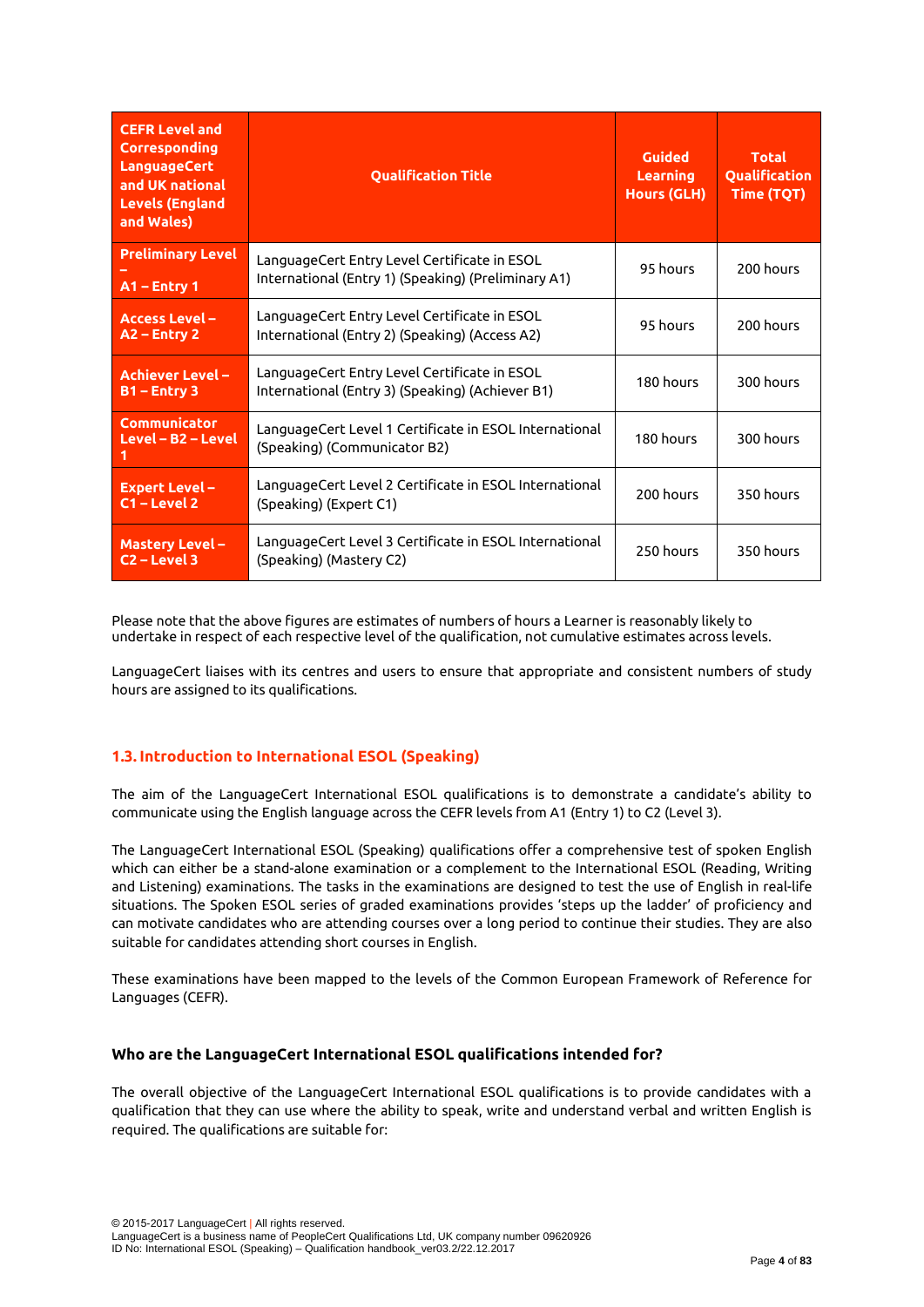- non-native speakers of English worldwide
- young people or adults attending an English course either in the UK or overseas
- students learning English as part of their school or college curriculum
- people needing English for their everyday or working life
- learners who require externally recognised certification of their command of the English language
- those who are attending courses over a period and require a series of graded examinations which provide steps in the ladder of English Language proficiency
- learners attending short courses in English.

#### Entry Requirements:

- There are no other qualifications that a candidate must achieve, prior to taking a LanguageCert International ESOL qualification.
- There are no prior learning requirements that candidates must achieve/have prior to taking the LanguageCert International ESOL qualifications, however it is important that centres offer candidates the most appropriate LanguageCert International ESOL qualification, dependent on each candidate's ability and needs.

#### **Why take LanguageCert International ESOL qualifications?**

#### *Flexible Examination Dates*

Centres or LanguageCert regional offices are in control of scheduling the date and time of the examinations and can hold examinations whenever it is suitable for them.

#### *Integrity of total external assessment*

All exams are externally set and are assessed by a closed group of markers at LanguageCert, regularly standardised through training to ensure consistency and objectivity of assessment that is benchmarked against the CEFR.

#### *Flexibility of exam structure*

Candidates may decide to take International ESOL and International ESOL (Speaking) separately if they wish to, depending on the skills focused on during preparation, and the type of qualification required.

#### *Feedback reports*

Unsuccessful candidates automatically receive a short feedback report designed to prepare them to retake an examination.

# *Ofqual Recognition*

LanguageCert is an Awarding Organisation recognised and regulated by Ofqual. Ofqual is a non-ministerial government department that regulates qualifications, exams and tests in England. Ofqual is independent of government and reports directly to Parliament.

#### *International recognition*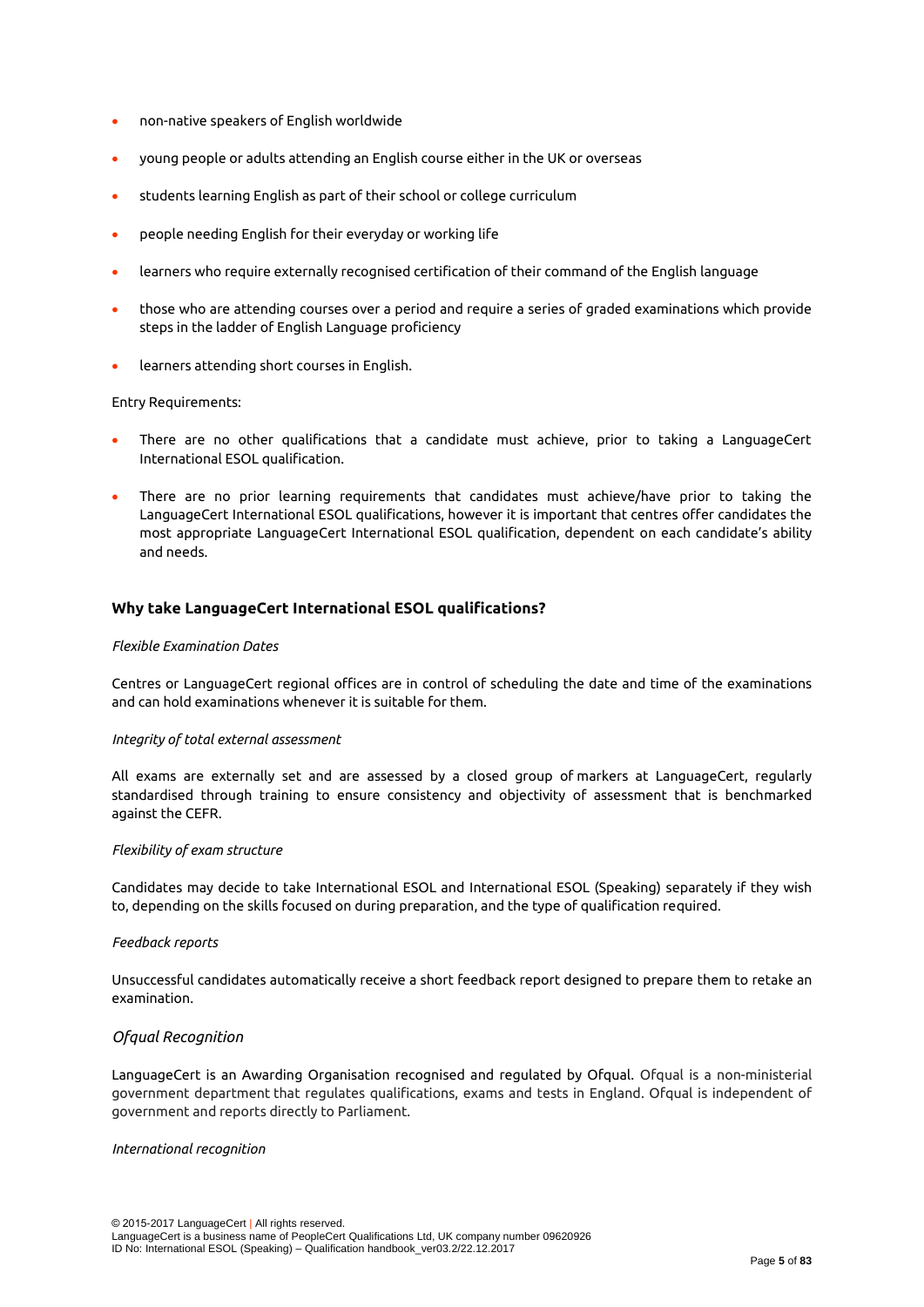LanguageCert International English Qualifications (IEQs) are quality English language exams recognised by employers, educational institutions and professional bodies worldwide for both academic progression and employment.

# *Relevance*

The tasks are sufficiently universal to suit all language learning styles and preparation methods. Exam content authentically replicates real-life English in use. All efforts are made to minimise bias in the examination materials. This includes robust quality assurance in the qualifications/exams development process and extensive trialing of qualification/assessment materials before live use.

# **Levels and duration of the exam**

The levels chart below shows the six levels of the International ESOL (Speaking) qualifications and the duration of each associated examination. All examinations test Speaking skills.

| <b>Examination Levels</b>     | <b>Qualification Titles</b>                                                                            | <b>Duration of</b><br><b>Speaking Test</b> |
|-------------------------------|--------------------------------------------------------------------------------------------------------|--------------------------------------------|
| A1 – Preliminary – (Entry 1)  | LanguageCert Entry Level Certificate in ESOL<br>International (Entry 1) (Speaking) (Preliminary<br>A1) | 6 minutes                                  |
| $A2 - Access - (Entry 2)$     | LanguageCert Entry Level Certificate in ESOL<br>International (Entry 2) (Speaking) (Access A2)         | 9 minutes                                  |
| $B1 -$ Achiever – (Entry 3)   | LanguageCert Entry Level Certificate in ESOL<br>International (Entry 3) (Speaking) (Achiever B1)       | 12 minutes                                 |
| B2 – Communicator - (Level 1) | LanguageCert Level 1 Certificate in ESOL<br>International (Speaking) (Communicator B2)                 | 13 minutes                                 |
| C1 – Expert - (Level 2)       | LanguageCert Level 2 Certificate in ESOL<br>International (Speaking) (Expert C1)                       | 15 minutes                                 |
| C2 – Mastery – (Level3)       | LanguageCert Level 3 Certificate in ESOL<br>International (Speaking) (Mastery C2)                      | 17 minutes                                 |

# <span id="page-6-0"></span>**1.4. Qualification Titles**

The table below outlines the level names, full titles and qualification numbers for all levels of the International ESOL (Speaking) qualifications.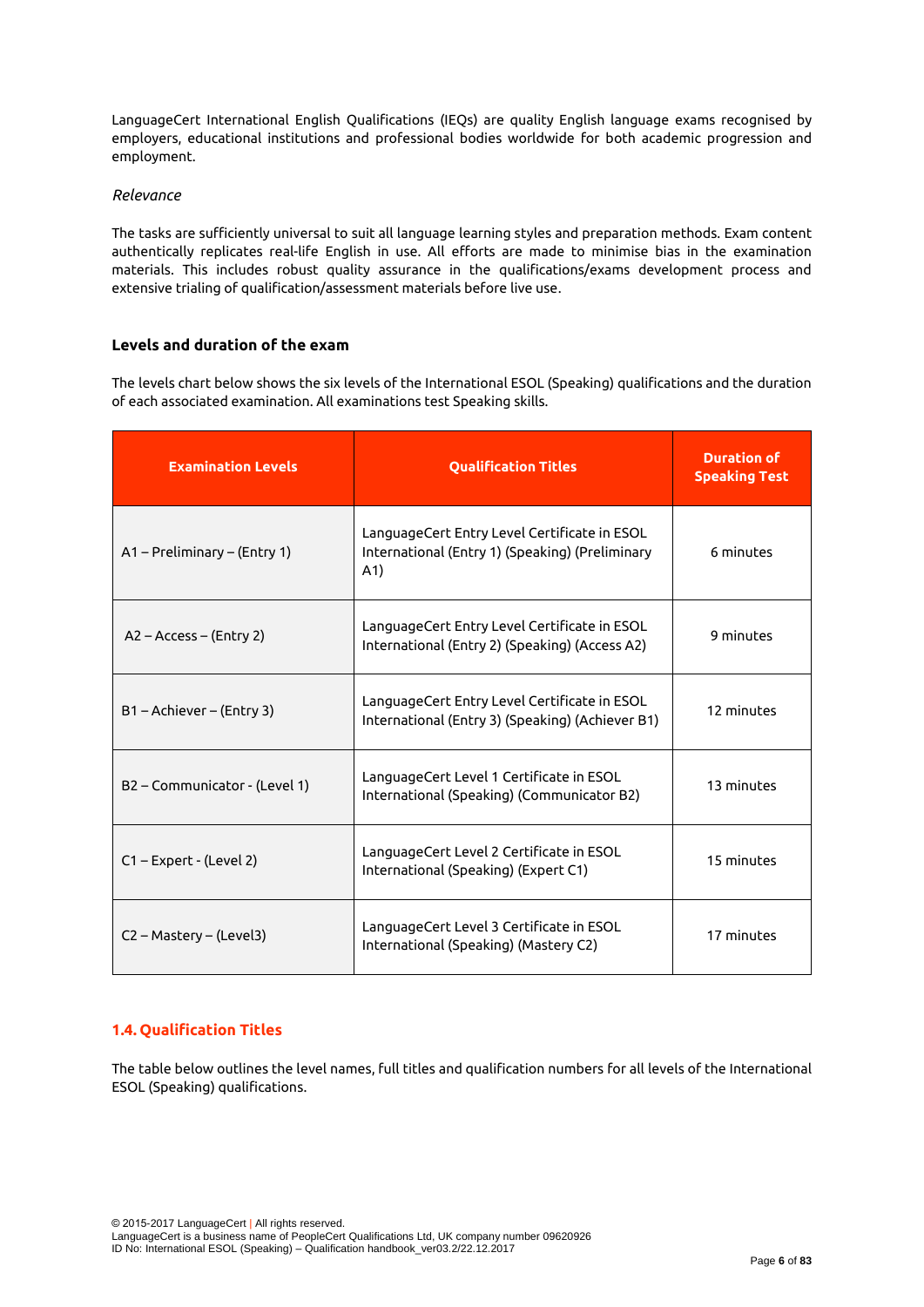| <b>LanguageCert and</b><br><b>CEFR level</b> | <b>Qualification Title</b>                                                                          | <b>Ofqual Qualification</b><br><b>Numbers</b> |
|----------------------------------------------|-----------------------------------------------------------------------------------------------------|-----------------------------------------------|
| Preliminary (A1)                             | LanguageCert Entry Level Certificate in ESOL<br>International (Entry 1) (Speaking) (Preliminary A1) | 603/1956/2                                    |
| Access (A2)                                  | LanguageCert Entry Level Certificate in ESOL<br>International (Entry 2) (Speaking) (Access A2)      | 603/1958/6                                    |
| Achiever (B1)                                | LanguageCert Entry Level Certificate in ESOL<br>International (Entry 3) (Speaking) (Achiever B1)    | 603/1960/4                                    |
| Communicator (B2)                            | LanguageCert Level 1 Certificate in ESOL International<br>(Speaking) (Communicator B2)              | 603/1962/8                                    |
| Expert (C1)                                  | LanguageCert Level 2 Certificate in ESOL International<br>(Speaking) (Expert C1)                    | 603/1964/1                                    |
| Mastery (C2)                                 | LanguageCert Level 3 Certificate in ESOL International<br>(Speaking) (Mastery C2)                   | 603/1966/5                                    |

The full qualification titles identify the level of each qualification inclusive of the LanguageCert, CEFR, and England and Wales levels.

The name of each examination and appropriate CEFR Level appear below the title on each certificate.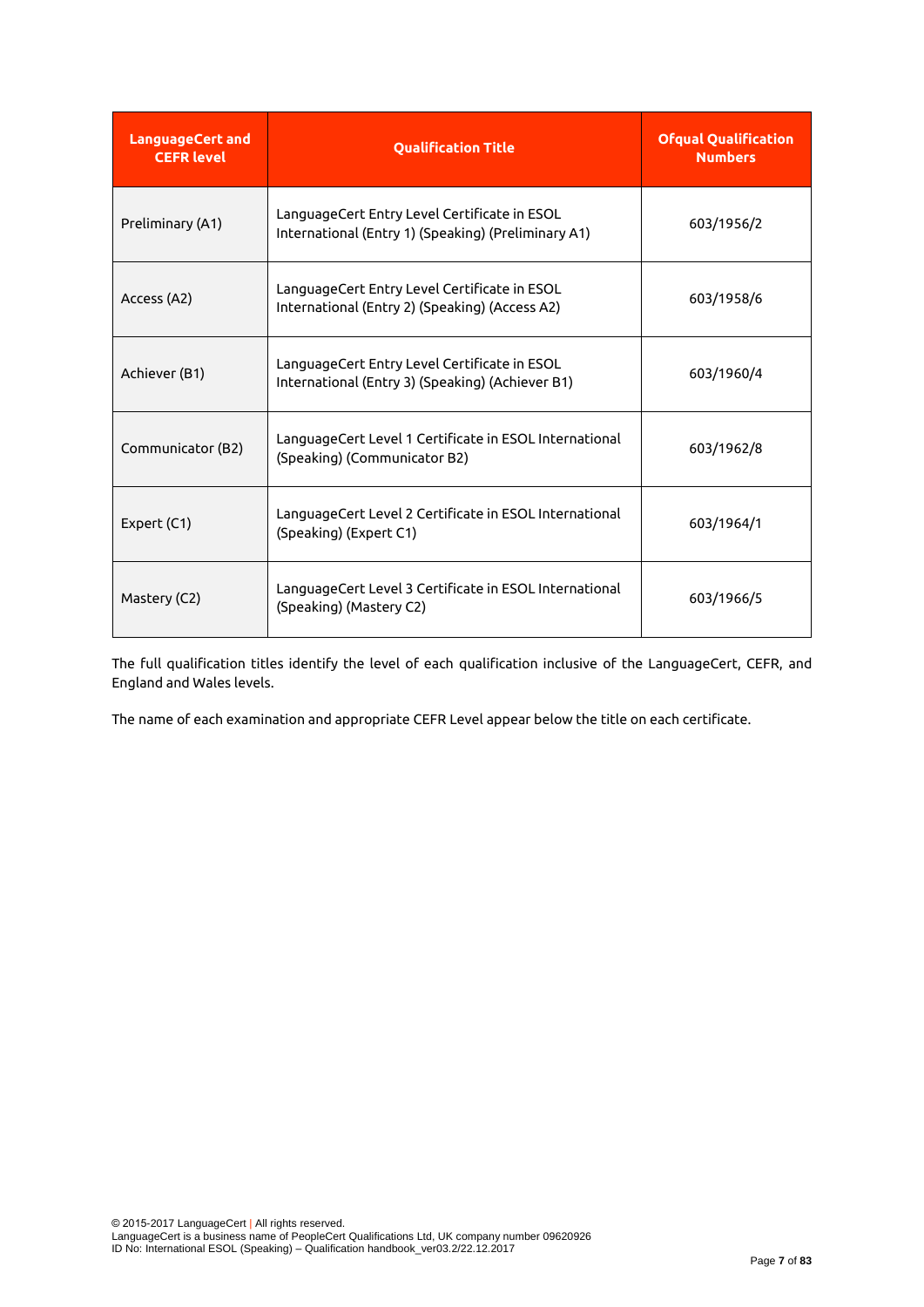# <span id="page-8-0"></span>**1.5. CEFR and alignment of International ESOL (Speaking) to the CEFR**

The six levels of the LanguageCert International ESOL (Speaking) qualifications are linked to those of the Common European Framework of Reference for Languages<sup>1</sup> developed by the Council of Europe. The comparative levels chart below shows how the levels relate to each other.

| <b>LanguageCert Levels</b> | <b>Common European Framework</b>     | <b>Equivalent UK</b><br>national levels (England and<br><b>Wales</b> ) |
|----------------------------|--------------------------------------|------------------------------------------------------------------------|
| A1 Preliminary             | A1 Breakthrough                      | Entry 1                                                                |
| A <sub>2</sub> Access      | A2 Waystage                          | Entry 2                                                                |
| <b>B1 Achiever</b>         | <b>B1 Threshold</b>                  | Entry 3                                                                |
| <b>B2 Communicator</b>     | <b>B2 Vantage</b>                    | Level 1                                                                |
| C1 Expert                  | C1 Effective Operational Proficiency | Level 2                                                                |
| C2 Mastery                 | C2 Mastery                           | Level 3                                                                |

<sup>1</sup>See 'Common European Framework of Reference for Languages: Learning, teaching, assessment' Cambridge University Press 2001 ISBN 0521 005310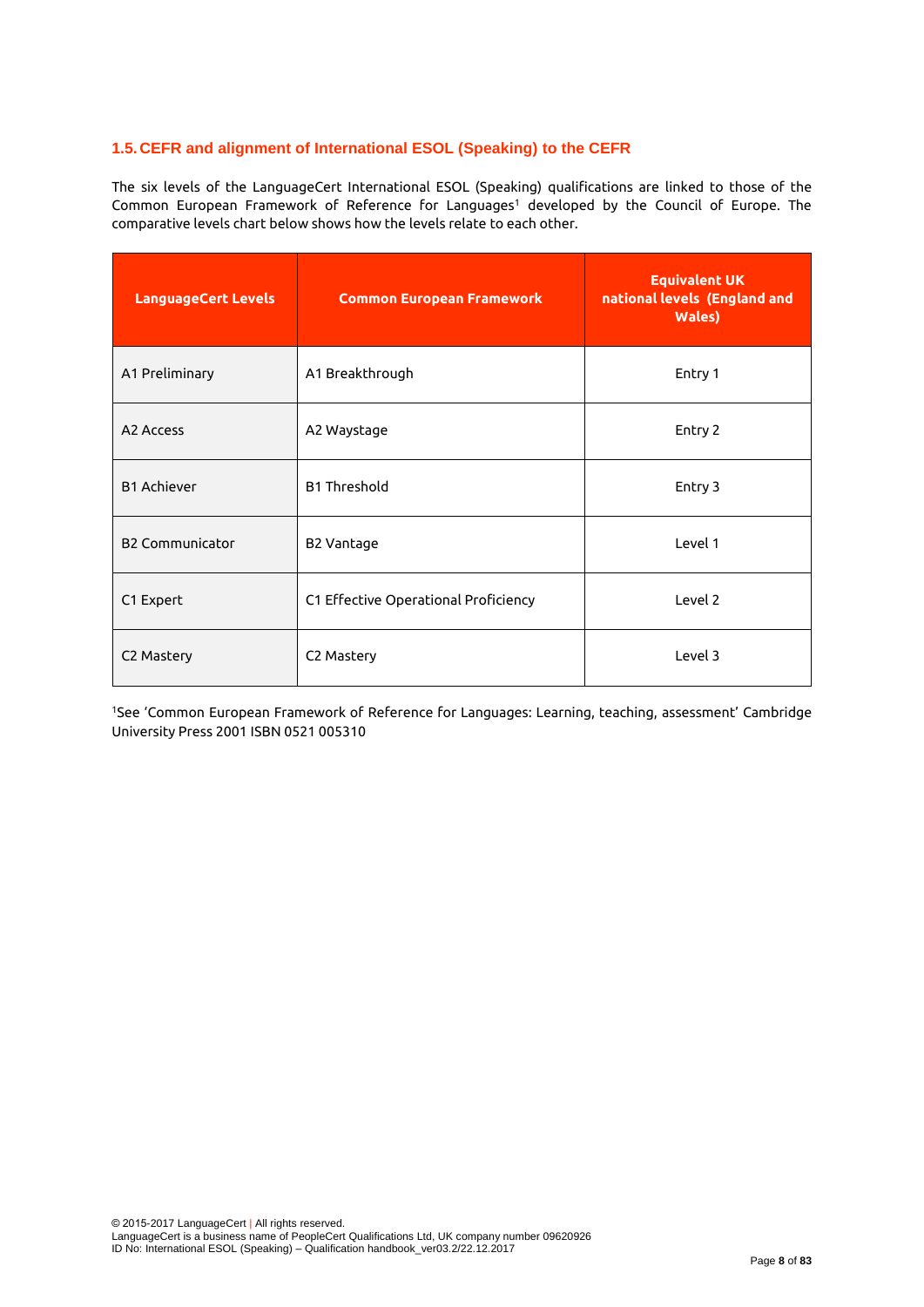# <span id="page-9-0"></span>**1.6. Descriptions of spoken competence at each level**

| LanguageCert and<br>qualification<br><b>CEFR</b><br><b>level</b> | <b>Descriptor</b>                                                                                                                                                                                                                                     |
|------------------------------------------------------------------|-------------------------------------------------------------------------------------------------------------------------------------------------------------------------------------------------------------------------------------------------------|
| Preliminary (A1)                                                 | • Can understand and use familiar everyday expressions and very basic phrases<br>satisfying practical needs in connection with education, training and social roles.<br>• Can introduce him/herself and others and can ask and answer questions about |
|                                                                  | personal details such as possessions, address and people known.                                                                                                                                                                                       |
|                                                                  | • Can interact in a simple way provided the other person talks slowly and clearly<br>and is prepared to help.                                                                                                                                         |
| Access (A2)                                                      | • Can understand sentences and frequently-used expressions related to areas of<br>most immediate relevance such as basic personal and family information,<br>shopping, local geography, employment, education, training and social roles.             |
|                                                                  | • Can communicate in simple and routine tasks requiring a direct exchange of<br>information, feelings and opinions on familiar and routine matters.                                                                                                   |
|                                                                  | • Can engage in conversation to establish shared understanding about familiar<br>topics.                                                                                                                                                              |
| Achiever (B1)                                                    | • Can understand the main points of clear standard communication on matters<br>regularly encountered in social roles, work, school, leisure, education and<br>training.                                                                               |
|                                                                  | . Can convey information, feelings and opinions on familiar topics, using<br>appropriate formality.                                                                                                                                                   |
|                                                                  | • Can engage in discussion in a familiar situation making relevant points and<br>responding to reach a shared understanding.                                                                                                                          |
|                                                                  | • Can deal with most situations likely to arise whilst travelling in an area where the<br>language is spoken.                                                                                                                                         |
|                                                                  | • Can describe experiences and events, dreams, hopes and ambitions and briefly<br>give explanations for opinions and plans.                                                                                                                           |
| Communicator (B2)                                                | • Can understand the main ideas of complex communication on both concrete and<br>abstract topics, including technical discussions in his/her field of specialisation.                                                                                 |
|                                                                  | . Can communicate with a degree of fluency and spontaneity that makes<br>interaction quite possible without strain for either party.                                                                                                                  |
|                                                                  | • Can adapt to take account of the listener(s), the context and the medium.                                                                                                                                                                           |
|                                                                  | • Can engage in discussion in familiar and unfamiliar situations making clear and<br>relevant contributions.                                                                                                                                          |
|                                                                  | • Can communicate clearly and in detail on a wide range of subjects and explain a                                                                                                                                                                     |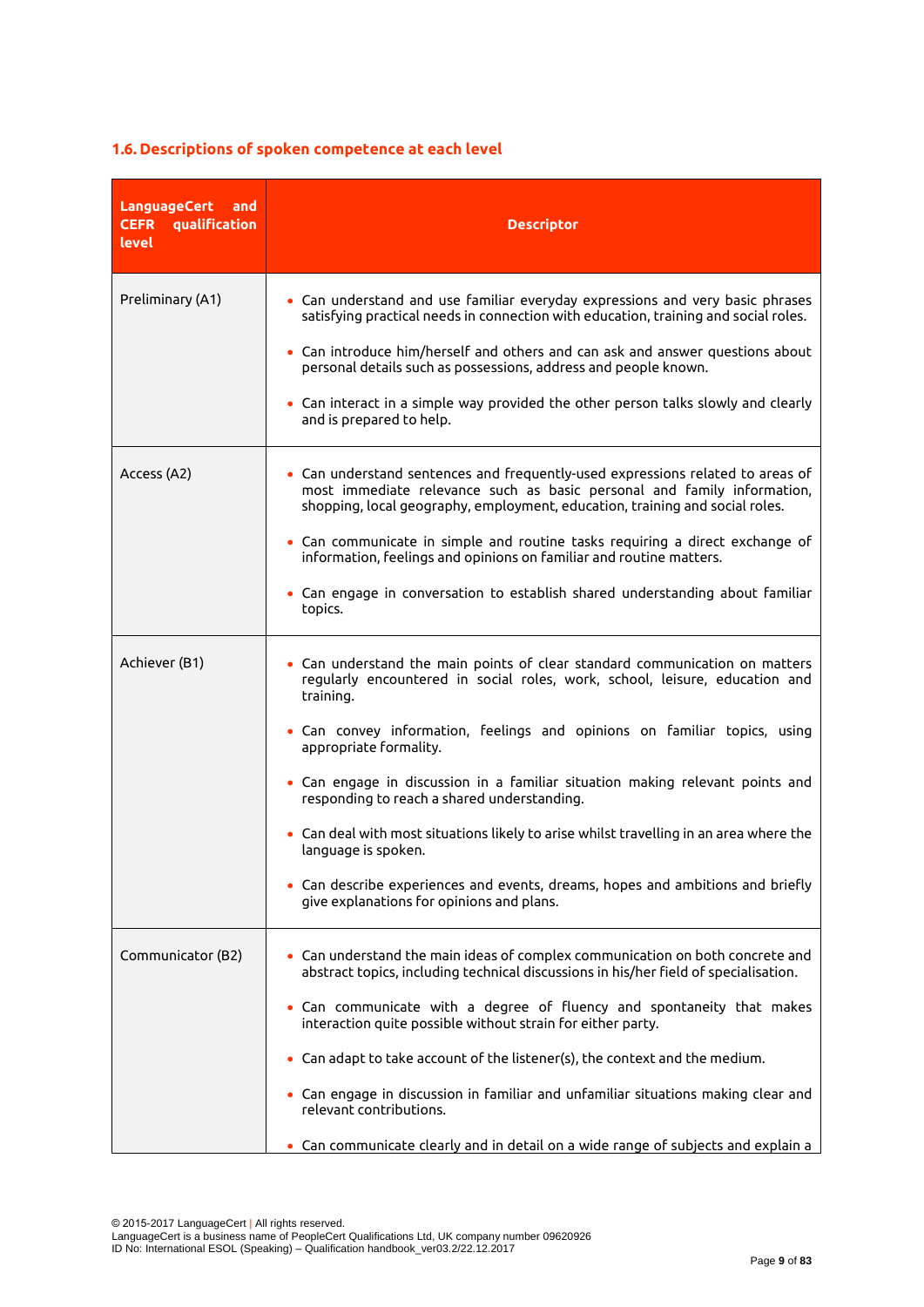| LanguageCert and<br>qualification<br><b>CEFR</b><br>level | <b>Descriptor</b>                                                                                                                                                                                                                                                                                                                                                                                                                                                                                                         |  |
|-----------------------------------------------------------|---------------------------------------------------------------------------------------------------------------------------------------------------------------------------------------------------------------------------------------------------------------------------------------------------------------------------------------------------------------------------------------------------------------------------------------------------------------------------------------------------------------------------|--|
|                                                           | viewpoint giving the advantages and disadvantages of various options.                                                                                                                                                                                                                                                                                                                                                                                                                                                     |  |
| Expert (C1)                                               | • Can use the language fluently and spontaneously without much obvious<br>searching for expressions.<br>• Can respond to extended information and narratives, follow detailed<br>explanations and complex instructions, adapting response to audience, medium<br>and context.<br>• Can engage in discussion in a variety of situations making clear and effective<br>contributions.<br>• Can use language flexibly.<br>• Can communicate ideas and opinions effectively, appropriate to purpose,<br>content and audience. |  |
| Mastery (C2)                                              | • Can express him/herself spontaneously, very fluently and precisely,<br>differentiating finer shades of meaning even in more complex situations.                                                                                                                                                                                                                                                                                                                                                                         |  |

The above descriptors have been adapted from the global description of the Common European Framework of Reference for Languages.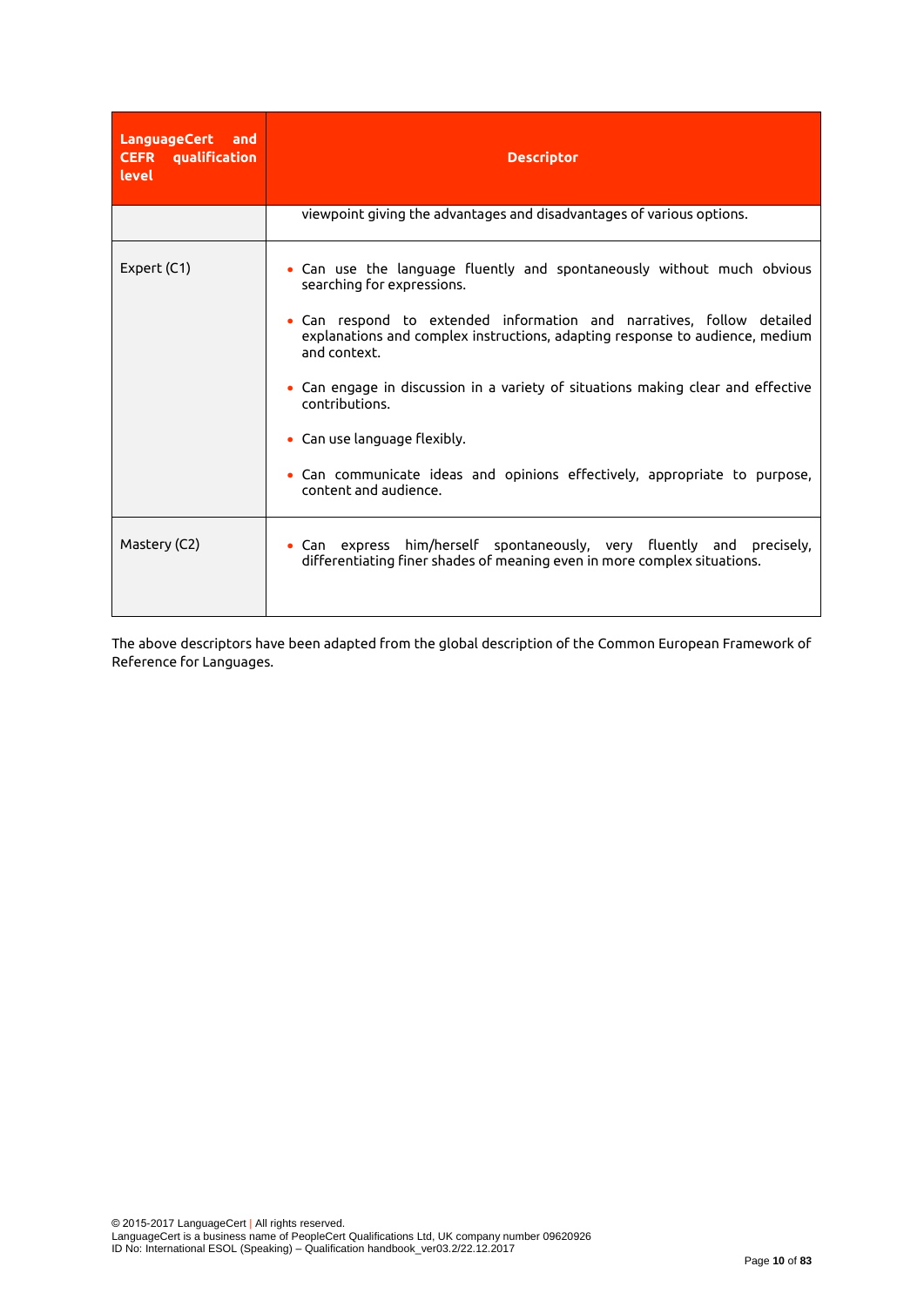# <span id="page-11-0"></span>**1.7. Format and features of International ESOL (Speaking)**

| <b>Skill &amp; Focus</b>                                                                                                                                                                                                                                                                                                                                                                                                                                                                                                                                                                                                                                       | Task                                                                                                                                                                                                                                                                                                                                               |
|----------------------------------------------------------------------------------------------------------------------------------------------------------------------------------------------------------------------------------------------------------------------------------------------------------------------------------------------------------------------------------------------------------------------------------------------------------------------------------------------------------------------------------------------------------------------------------------------------------------------------------------------------------------|----------------------------------------------------------------------------------------------------------------------------------------------------------------------------------------------------------------------------------------------------------------------------------------------------------------------------------------------------|
| Speaking Part 1: to communicate personal information<br>Preliminary and Access: to give personal information<br>Achiever and Communicator: also to express opinions and<br>ideas<br><b>Expert:</b> to communicate opinions and ideas on a variety of<br>topics and at Mastery to give personal opinions on<br>contemporary topics and issues<br>Speaking Part 2: to communicate appropriately in social<br>situations<br>All levels: to communicate in real-life situations using a<br>range of functional language to elicit or respond as<br>appropriate<br><b>Expert and Mastery:</b> to also show the ability to use a wide<br>range of language functions | • Give and spell name<br>• Give country of origin<br>• Answer five questions<br>• Two or three situations are presented by<br>the interlocutor at each level and<br>candidates are required to respond to<br>and initiate interactions.                                                                                                            |
| Speaking Part 3: to exchange information and opinions<br>Preliminary and Access: to exchange information to<br>complete a simple task<br>Achiever and Communicator: to co-operate to reach<br>agreement/decision<br><b>Expert and Mastery:</b> to engage in discussion and to justify,<br>challenge and persuade when expressing and eliciting<br>opinion                                                                                                                                                                                                                                                                                                      | $\bullet$ Exchange<br>information<br>identify<br>to<br>similarities and differences in pictures of<br>familiar situations at Preliminary and<br><b>Access levels</b><br>. Hold a short discussion to make a plan,<br>arrange or decide something using visual<br>prompts at Achiever, and written text as<br>the prompt at the three higher levels |
| Speaking Part 4: to present a topic<br>Preliminary and Access: to demonstrate the ability to use<br>sentences and produce a piece of connected spoken English<br>Achiever<br>Communicator:<br>and<br>describe<br>to<br>narrate.<br>communicate ideas and express opinions<br><b>Expert and Mastery:</b> to speak in depth on one topic from a<br>wide range of abstract and complex subjects                                                                                                                                                                                                                                                                   | • After 30 seconds of preparation time, talk<br>about a topic provided by the interlocutor<br>and answer follow-up questions<br>• Preliminary $-$ half a minute<br>• $Access - 1$ minute<br>• Achiever $-1$ and a half minutes<br>Communicator - 2 minutes<br>• Expert $-2$ minutes<br>• Mastery $-3$ minutes<br>• Answer follow-up questions      |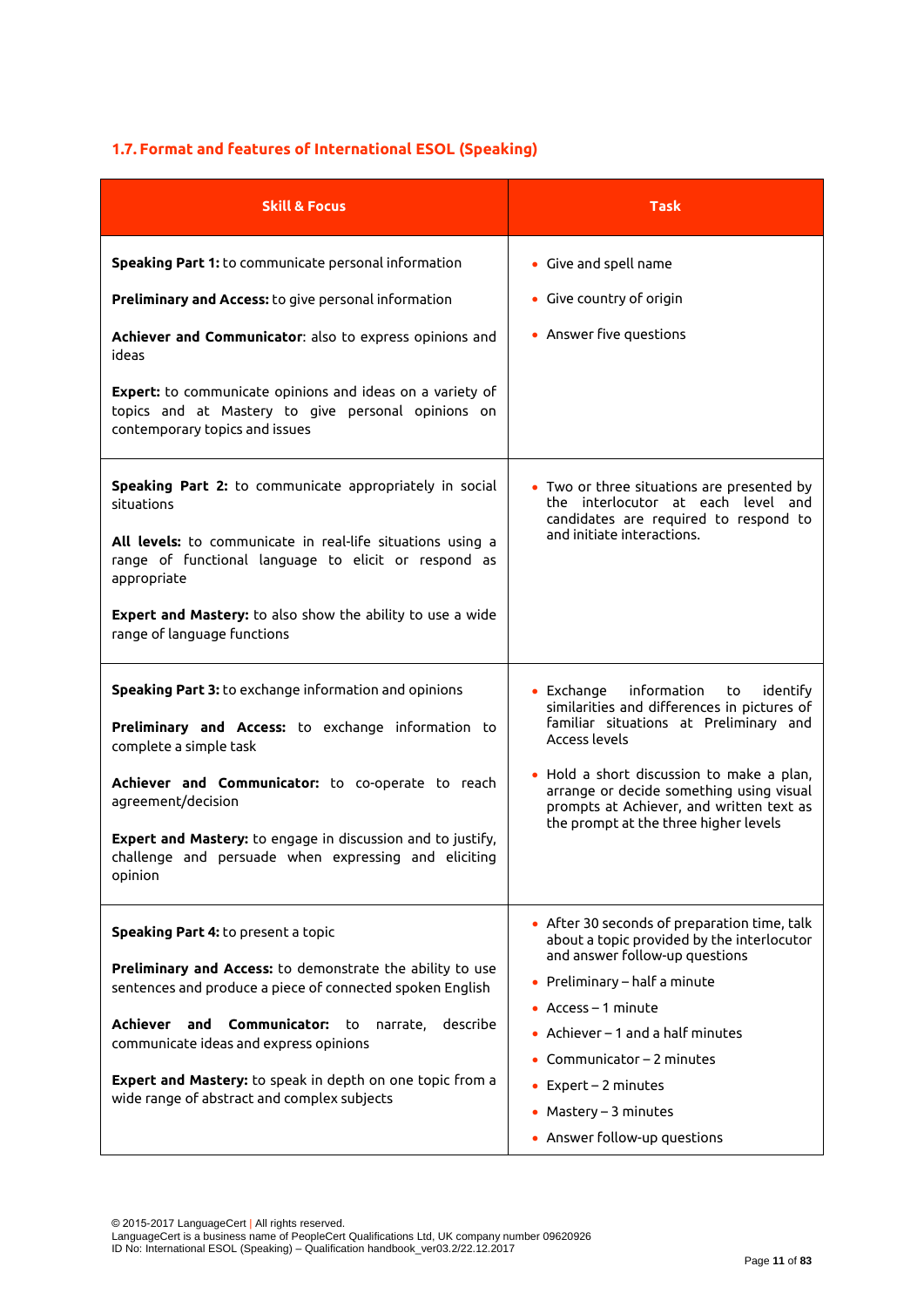# <span id="page-12-0"></span>**1.8. The four parts of International ESOL (Speaking)**

#### **Part 1 – communicating personal information**

The aim of this part is to settle the candidate and to elicit personal and everyday information. The interlocutor first asks the candidate's name, asks for the spelling of their family name and then asks for the candidate's country of origin. It is not necessary for any information to be written down. The interlocutor then selects further questions from the list provided.

From **Access** to **Mastery** levels, the questions are given under five topic headings. The questions allow the candidate to respond by giving personal information, ideas and opinions on a range of topics and should produce a natural interaction in the time allowed.

Questions range from very simple, eg *How old are you?* **(Preliminary)** to complex, eg *Which aspects of your education so far have been the most beneficial for you?* **(Mastery)**. The interlocutor may expand the questioning, particularly at the higher levels, to help the candidate produce sufficient language.

#### **Part 2 – communicating appropriately in social situations**

The aim of this part is to test the candidate's use of functional language in a range of real-life situations. The interlocutor and candidate enact at least two situations. The Interlocutor may need to assume a different persona, but the candidate is never required to do so.

At the lower levels, the dialogue will usually involve four exchanges (up to two short turns each). At the higher levels, the given situations will require the candidate to enter into exchanges of greater length and complexity. The interlocutor reads aloud the exact words given for the chosen situation which signals the start of the dialogue.

The interlocutor first chooses one from four given situations, to which the candidate responds.

| At <b>Preliminary</b> level, a typical situation might<br>be: | <b>Interlocutor:</b> We are in a café. I'm a waiter. You're a<br>customer. I start.<br>'Good morning. What would you like to drink?'                                                                                       |
|---------------------------------------------------------------|----------------------------------------------------------------------------------------------------------------------------------------------------------------------------------------------------------------------------|
| At <b>Achiever</b> level, a typical situation might be:       | <b>Interlocutor:</b> I'm your friend. You look tired. I start.<br>'Why don't you take a holiday?'                                                                                                                          |
| At <b>Mastery</b> level, a typical situation might be:        | Interlocutor: We're both in a meeting. I'm the chairperson. I<br>start.<br>'Well, I'm quite concerned. John Phillips hasn't arrived yet. I<br>wonder what's happened to him and if we should start. What<br>do you think?' |

The interlocutor then chooses one from four given situations which require the candidate to initiate the interaction.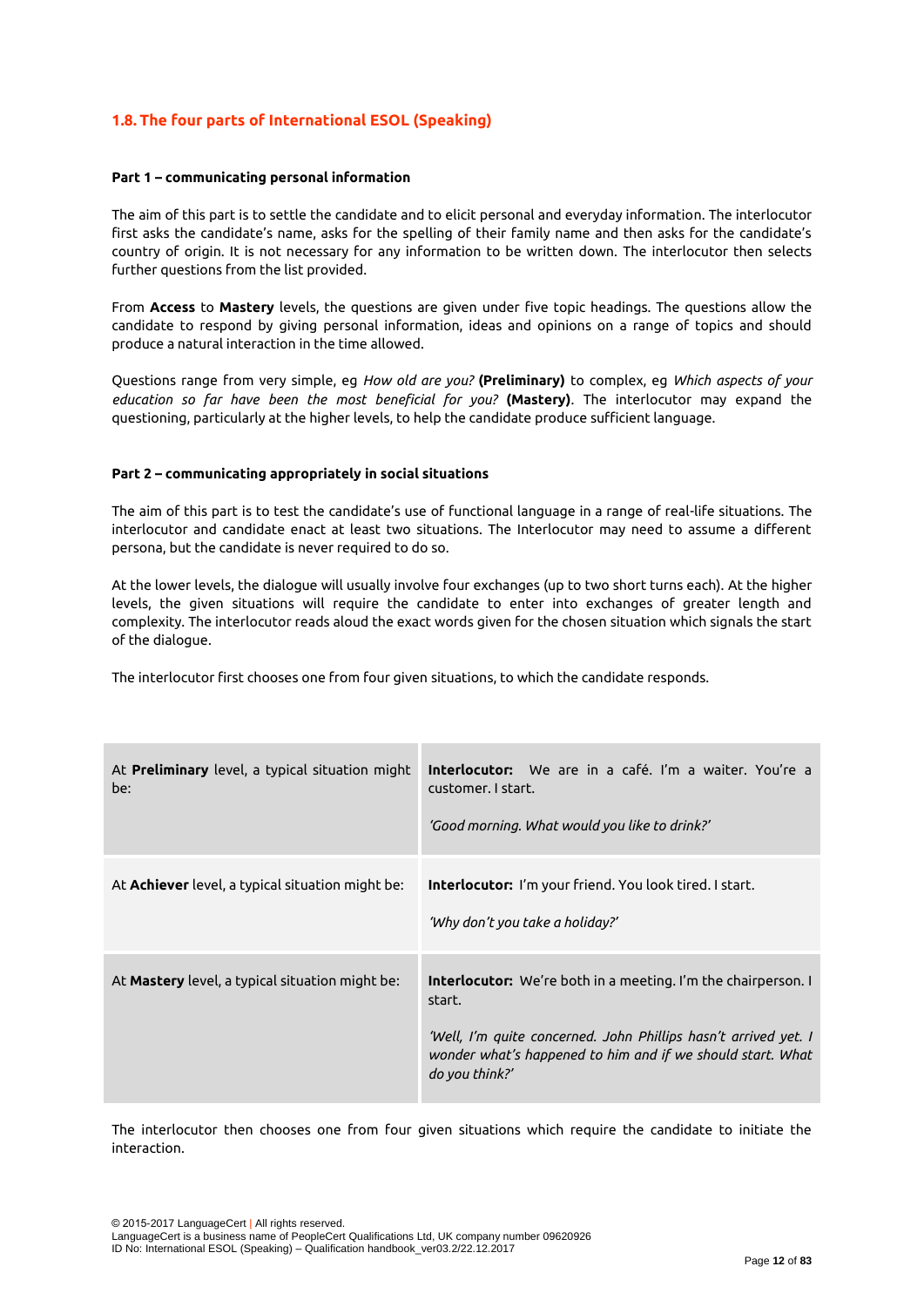| At <b>Preliminary</b> level, a typical situation might<br>be: | <b>Interlocutor:</b> You want to find a post office. Ask me. You<br>start.                                                           |
|---------------------------------------------------------------|--------------------------------------------------------------------------------------------------------------------------------------|
| At Achiever level, a typical situation might be:              | <b>Interlocutor:</b> I'm waiting for you outside the cinema. You're<br>very late. You start.                                         |
| At <b>Mastery</b> level, a typical situation might be:        | <b>Interlocutor:</b> I'm your neighbour. Complain about the large<br>tree in my garden and say what you want me to do. You<br>start. |

At **Preliminary** and **Access** levels the interlocutor guides the interaction and supports the candidate. At the higher levels, especially **Expert** and **Mastery,** the interlocutor allows the candidate to guide and maintain the interaction. At the higher levels the candidate's contribution is expected to demonstrate an awareness of the tone and register appropriate to the situations. For example, when making a complaint it is necessary to consider how direct the language should be and which tone of voice should be used. Further guidance for interlocutors can be found in the LanguageCert *Guide for Interlocutors.*

# **Part 3 – exchanging information and opinions**

The aim of this part is to test the candidate's ability to use English to give and receive information in order to perform a communicative task. The task topics do not require the candidate to have specialist knowledge but at **Expert** and **Mastery** levels candidates are required to have an awareness of and opinions about social and contemporary issues. The interlocutor and candidate exchange information to perform a task.

It is the language used in the interaction that is most important, not the ability to complete the task in the given time. However, the interaction should move towards achievement of the task set.

At **Preliminary** and **Access** levels the candidate needs to give and ask for information to find the differences between two pictures.

At **Achiever** an attempt at agreement after a discussion based on visual prompts is expected.

At **Communicator** level a plan or arrangement is attempted after a discussion based on one or two written texts.

At **Expert** and **Mastery** levels the task takes the form of a discussion or negotiation based on written prompts. The candidate is asked to rank or prioritise, analyse, eliminate or hypothesise. Candidates at these levels will be required to expand and exemplify, justify, challenge and ask the interlocutor for clarification.

| A typical discursive task<br>at Mastery level is: | <b>Interlocutor:</b> Here is a list of some of the factors which might be important for<br>job satisfaction. Let's discuss the different factors and decide the most and least<br>important ones for us. Let's also consider which jobs involve the different<br>factors. |                |  |
|---------------------------------------------------|---------------------------------------------------------------------------------------------------------------------------------------------------------------------------------------------------------------------------------------------------------------------------|----------------|--|
|                                                   | lack of pressure being praised<br>social status<br>variety<br>exercising power<br>freedom<br>meeting people                                                                                                                                                               |                |  |
|                                                   |                                                                                                                                                                                                                                                                           |                |  |
|                                                   |                                                                                                                                                                                                                                                                           | anything else? |  |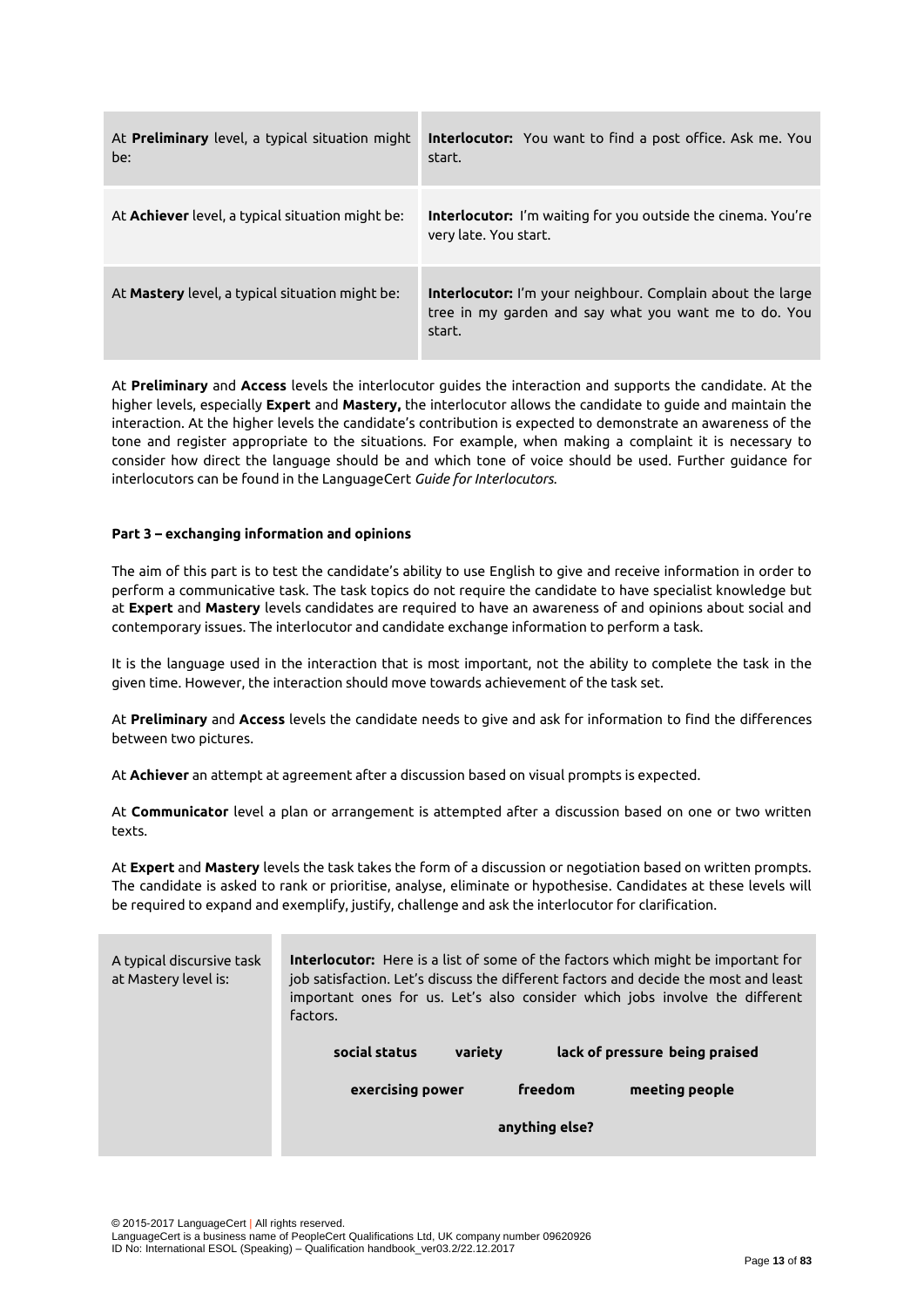#### **Part 4 – presenting a topic**

The aim of this part is to test a candidate's ability to speak at greater length with minimal participation by the interlocutor. This part of the test gives candidates the opportunity to demonstrate their range and fluency in English. The interlocutor chooses one of three given topics and asks the candidate to talk about it. The candidate is given pencil and paper to make notes during the 30 seconds of preparation time. The Interlocutor ensures that the chosen topic is not one which has already been touched on in the previous three parts of the test.

| At Preliminary level, a typical topic might be:     | What you do on Sundays?                                      |
|-----------------------------------------------------|--------------------------------------------------------------|
| At <b>Achiever</b> level, a typical topic might be: | Your most exciting experience.                               |
| At <b>Mastery</b> level, a typical topic might be:  | How does the design of towns and cities affect our<br>lives? |

The candidate will be asked to answer follow-up questions to their presentation or may be interrupted with questions from the interlocutor.

# <span id="page-14-0"></span>**1.9. Key responsibilities of the Interlocutors**

The Interlocutor is responsible for conducting LanguageCert International ESOL (Speaking) examinations. They elicit the spoken performance of the candidate by asking questions or setting up speaking tasks using the scripted Interlocutor Framework.

The Interlocutor must be:

- fluent in spoken English
- suitably qualified and experienced in the Teaching of English as a Foreign Language
- fully familiar with the 6 levels of the Common European Framework (CEFR)
- able to adjust their language to reflect the 6 levels of the CEFR
- highly skilled at eliciting

The Interlocutor may be a native-speaker or non-native speaker of English. They must have an excellent command of English, and be able to use the language to high degrees of skill in order to elicit language at an appropriate level from the candidate. A wide range of spoken skills are tested: long turns, short turns, interactional and transactional language.

All recorded live exams must be sent directly to LanguageCert where they are marked centrally by LanguageCert examiners who do not know the candidates.

To ensure all candidates have an equal chance of giving their best performance, the examinations must be conducted fairly and consistently and in accordance with the rules and regulations laid down by LanguageCert.

Interlocutors do not examine or assess the candidate's performance. The Interlocutor must:

be fully familiar with the contents of: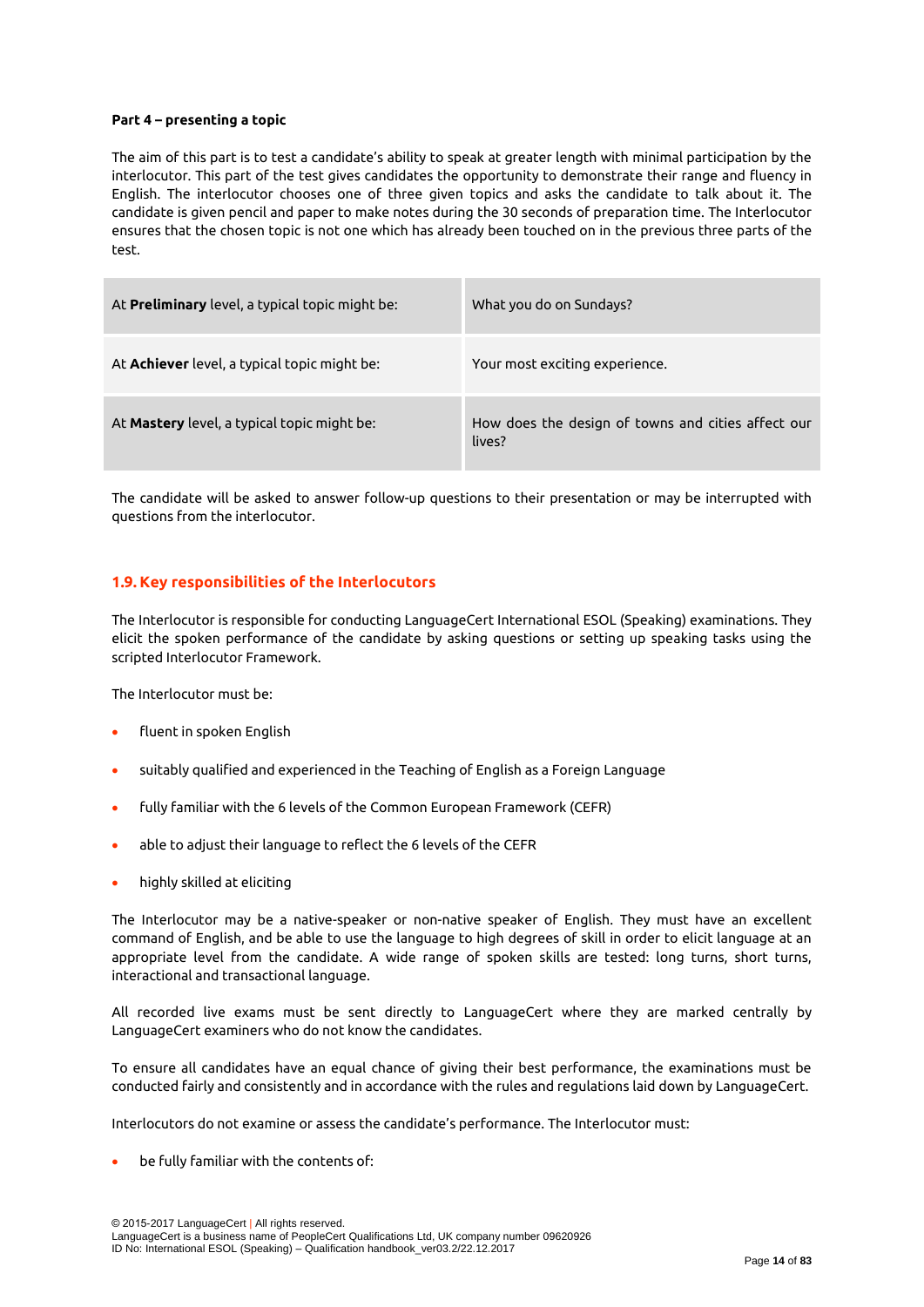- **The Guide for Interlocutors**
- The International ESOL (Speaking) Handbook
- The regulations for the conduct of examinations
- manage the interaction in the test and facilitate the candidate's performance
- be able to attend training prior to administering a live exam
- help set up the examination room
- be completely familiar with the scripted Interlocutor Framework for each level of the International ESOL (Speaking) exams and deliver it as accurately as possible
- read each exam paper thoroughly before using it in a live exam
- adjust own use of English and speed of delivery as is appropriate for the level of the exam
- keep to the prescribed timings for all parts of the exam
- ensure that all candidates are treated fairly and given an equal opportunity to speak
- take a 15-minute break after running 12 consecutive exams at Preliminary and Access levels, and after 8 consecutive exams at Achiever level and above
- take a 10-minute level-change break between groups of candidates who are entered at different levels
- conduct the exam in accordance with LanguageCert's Regulations for the conduct of examinations
- ensure the security of examination material at all times
- record spoken examinations in digital format
- ensure the examinations are recorded live with the candidate in the same room
- ensure that all the administration connected with the live exam recordings is accurately carried out.
- ensure all necessary procedures are in place to prevent malpractice during the examination
- ensure that all examination scripts are collected immediately after the examination and handed to the person responsible for despatching them
- undertake to offer the services set out above within the specified times and in accordance with LanguageCert' procedures.

During each examination, an Invigilator must be available for all aspects of the examination outside the Exam Room. The **Invigilator** is responsible for:

- checking the identity of each candidate prior to the exam
- ensuring that candidates wait in a designated area prior to their exam taking place
- showing candidates into the Exam Room at the appropriate time
- ensuring that candidates who have completed their exam do not mix with those who are still waiting to go into the Exam Room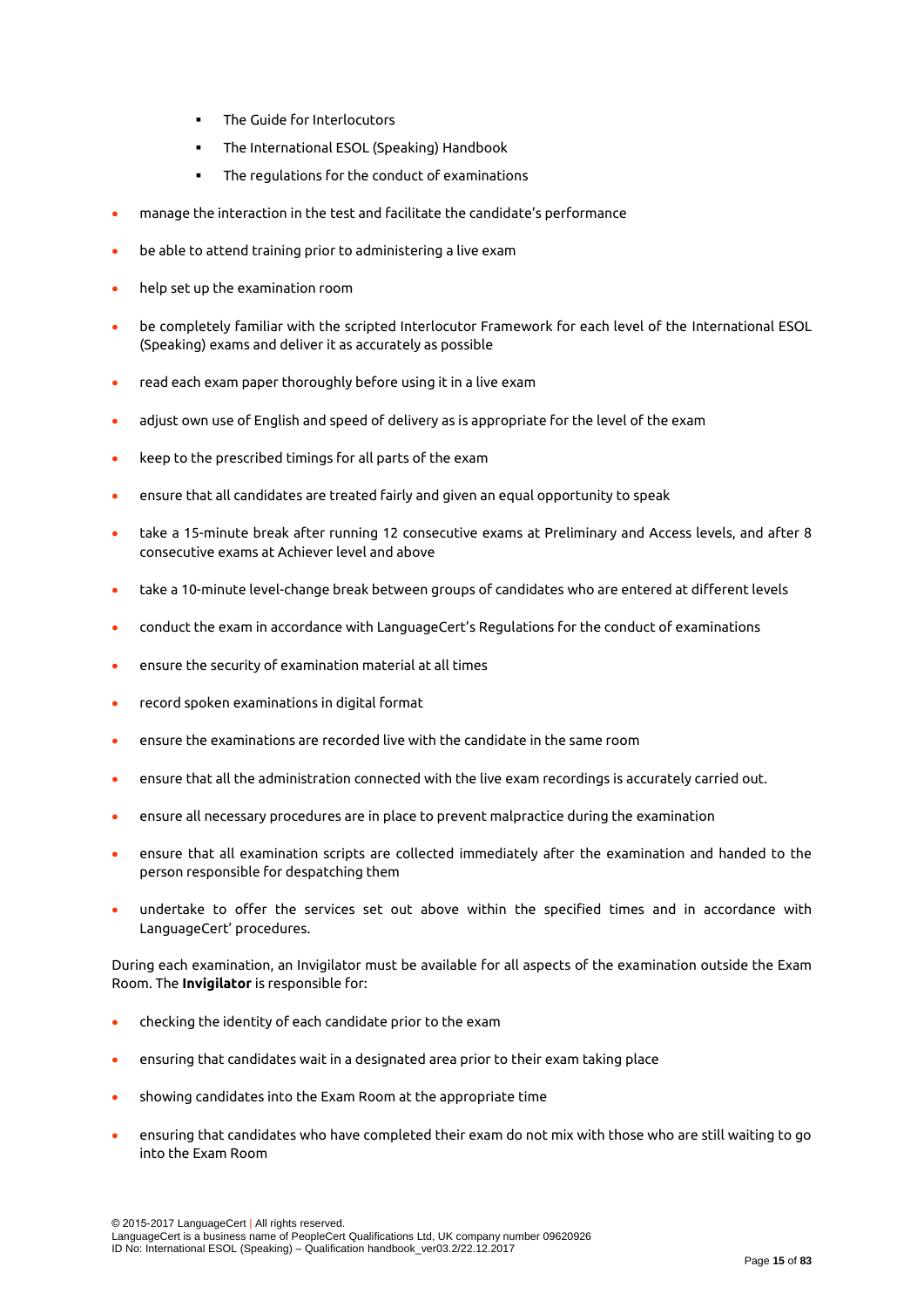- ensuring that timings are adhered to as accurately as possible, if necessary by pointing out to the Interlocutor between candidates that each exam is taking too long or not long enough
- ensuring that candidates do not bring unauthorised material into the exam room
- ensuring that people moving around in the vicinity of the Exam Room remain quiet.

After the examinations have been conducted, the sound files have to be uploaded to the online system LanguageCert uses. The upload will be the responsibility of the Test Centre Manager.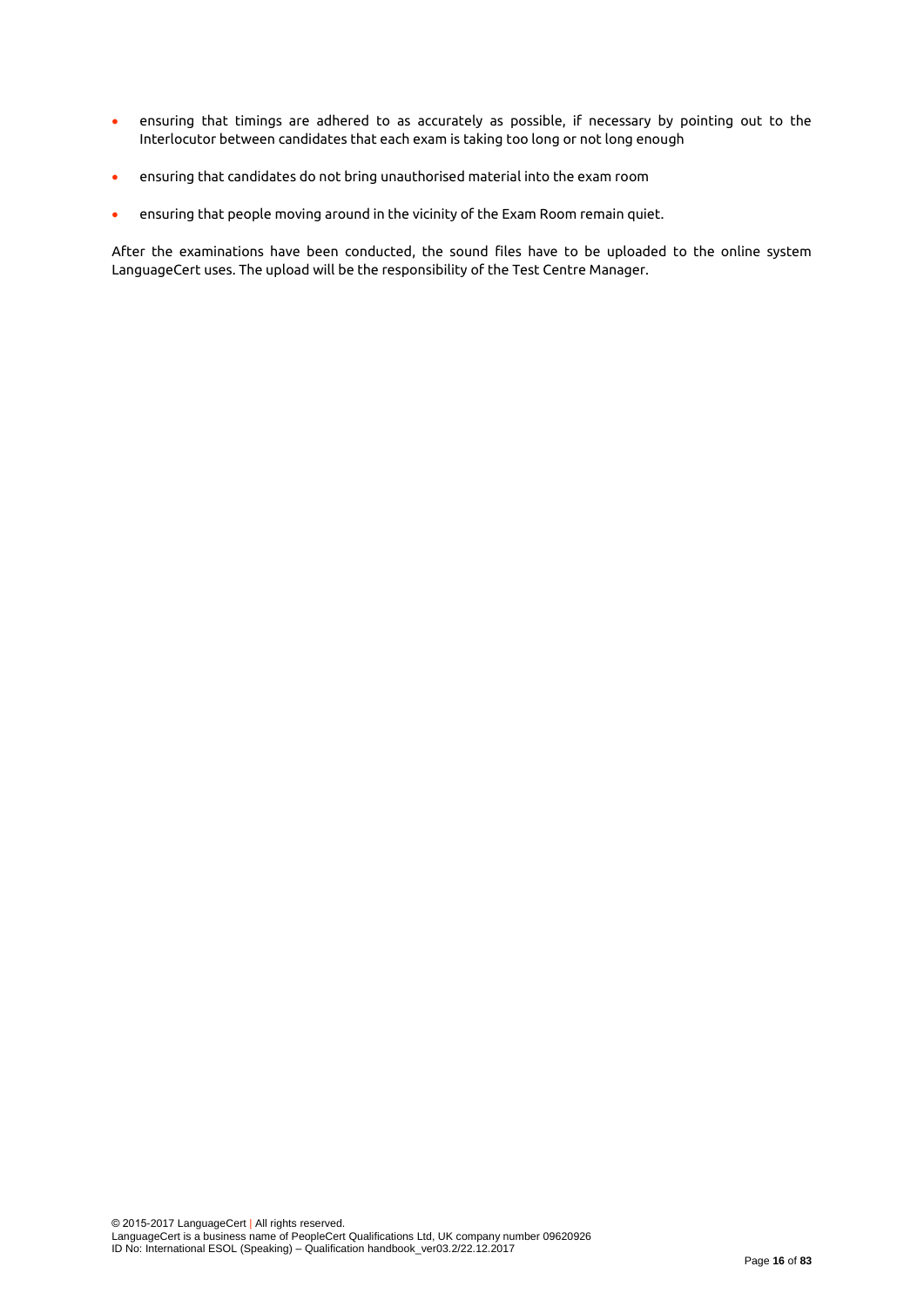# <span id="page-17-0"></span>**2. Syllabus**

# <span id="page-17-1"></span>**Introduction**

The syllabus shows the standards which a learner must achieve to gain a pass in each of the six levels of the examination. The standards must be read in conjunction with the sections showing the grammar tested at each level and the functions and topics used and tested at each level. These follow each set of standards.

The standards set out in the following pages are cumulative. That is, an A2 candidate, for example, will be able to carry out the standards set out for A1 and A2. Similarly, a C2 candidate will be able to meet the standards of all lower levels (A1-C1) in addition to the C2 standards.

# <span id="page-17-2"></span>**2.1 Preliminary level – A1**

# **Speaking**

The candidate will be able to:

- interact in a simple way provided the other person is prepared to repeat or rephrase things at a slower rate of speech
- initiate and respond to simple statements about personal details, in areas of immediate need or on very familiar topics
- communicate in a very limited range of social situations using a basic range of functional language
- exchange information to perform a task
- describe and explain familiar topics and simple routines
- give single-step instructions and directions in familiar contexts
- ask and answer simple questions
- produce simple phrases to express likes, dislikes and preferences in relation to familiar topics
- contribute points to a discussion, provided the other speakers are co-operative.

#### **Pronunciation**

The candidate will be able to:

 pronounce with sufficient clarity a limited repertoire of words and phrases so they can be understood by a sympathetic listener.

#### **Accuracy**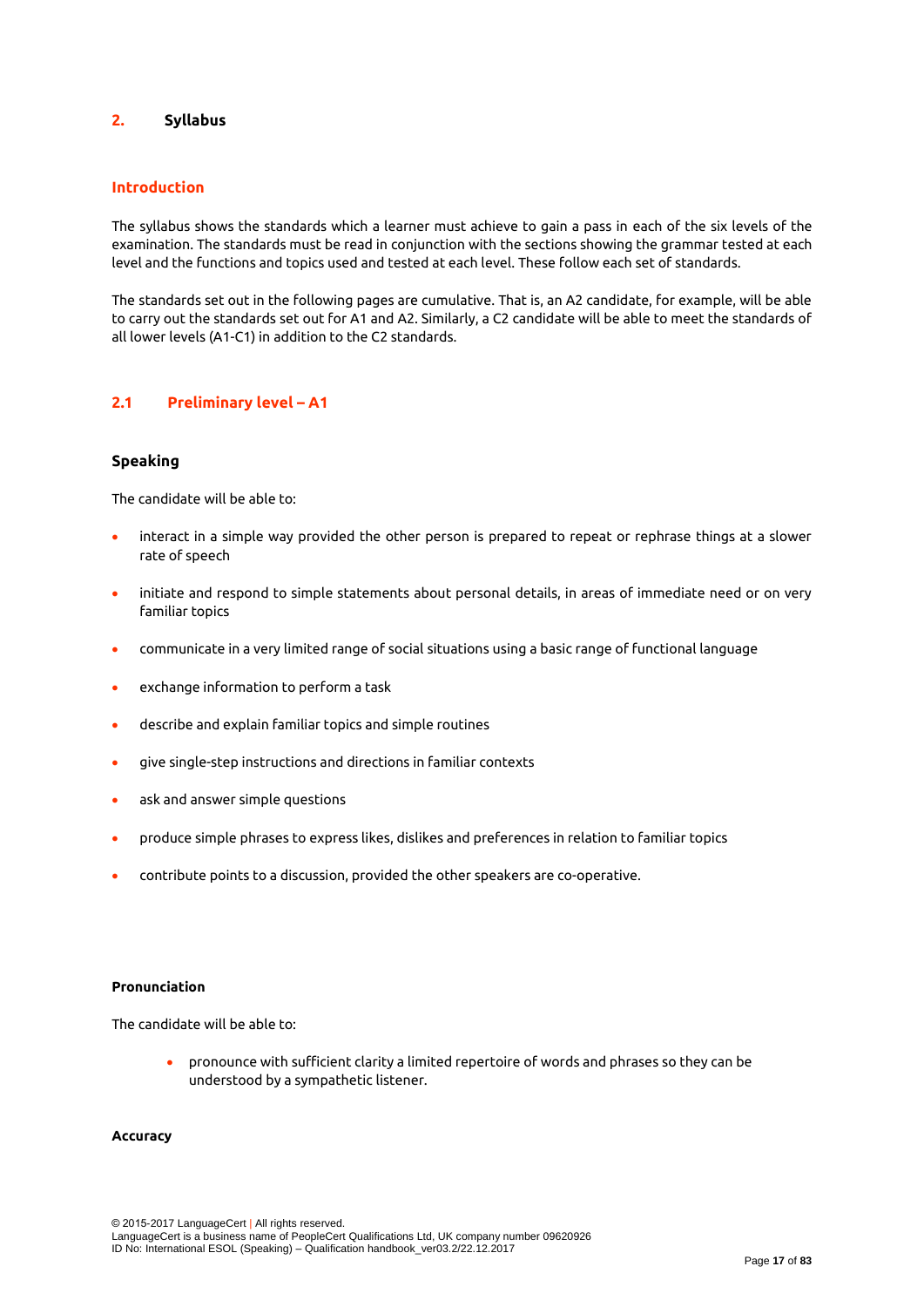The candidate will be able to:

display a limited control of very basic grammatical structures.

## **Range**

The candidate will be able to:

 produce simple phrases and sentences to give basic information about and descriptions of familiar people and places, feelings and opinions.

#### **Register**

The candidate will be able to:

 cope appropriately, with support from the other person, in a limited range of familiar social situations.

#### **Fluency**

The candidate will be able to:

- manage the conventions of turn taking in very simple interactions
- use a very limited range of connectors to link utterances.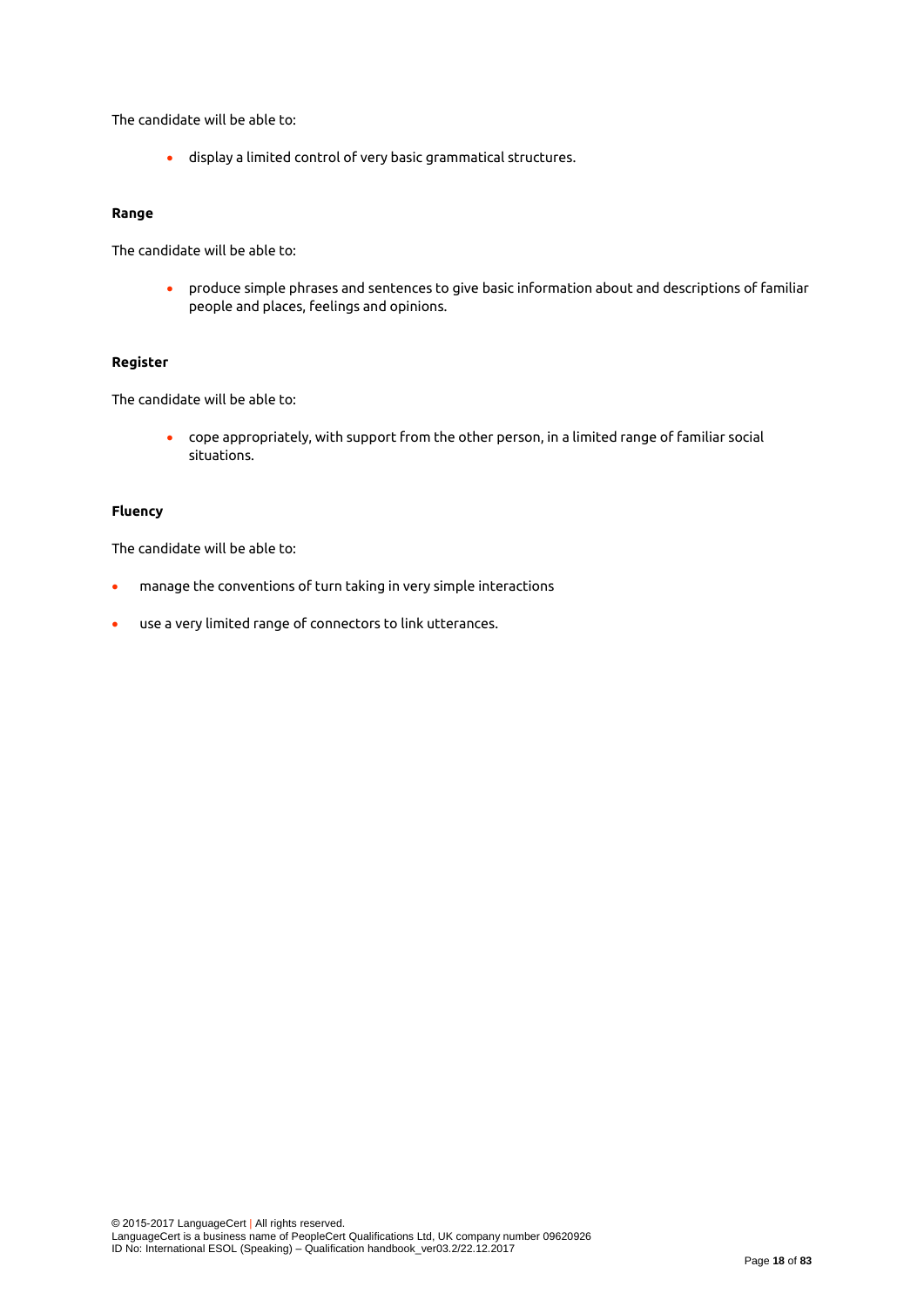# **Topics - Preliminary Level – A1**

The candidate will be able to engage in spoken interaction on the following topics.

#### **PERSONAL IDENTIFICATION**

- name
- address
- date and place of birth
- age
- sex
- marital status
- nationality
- origin
- **•** occupation
- family
- **•** likes and dislikes
- physical appearance
- title
- **•** first language

#### **HOUSE AND HOME, ENVI**R**ONMENT**

- accommodation, rooms
- furniture, furnishing
- **•** services
- amenities
- region
- **•** flora and fauna

#### **DAILY LIFE**

- at home
- at work

#### **FREE TIME, ENTERTAINMENT**

- **•** leisure
- hobbies and interests
- TV, radio, computer etc
- cinema, theatre
- intellectual pursuits
- sports
- press
- internet
- music
- holidays

#### **TRAVEL**

- public transport
- private transport
- traffic
- holiday accommodation
- luggage
- travel documents
- signs and notices

# **LANGUAGE**

- **•** foreign language ability
- spelling and the alphabet

# **RELATIONS WITH OTHER PEOPLE**

- relationships
- correspondence
- behaviour
- **•** friends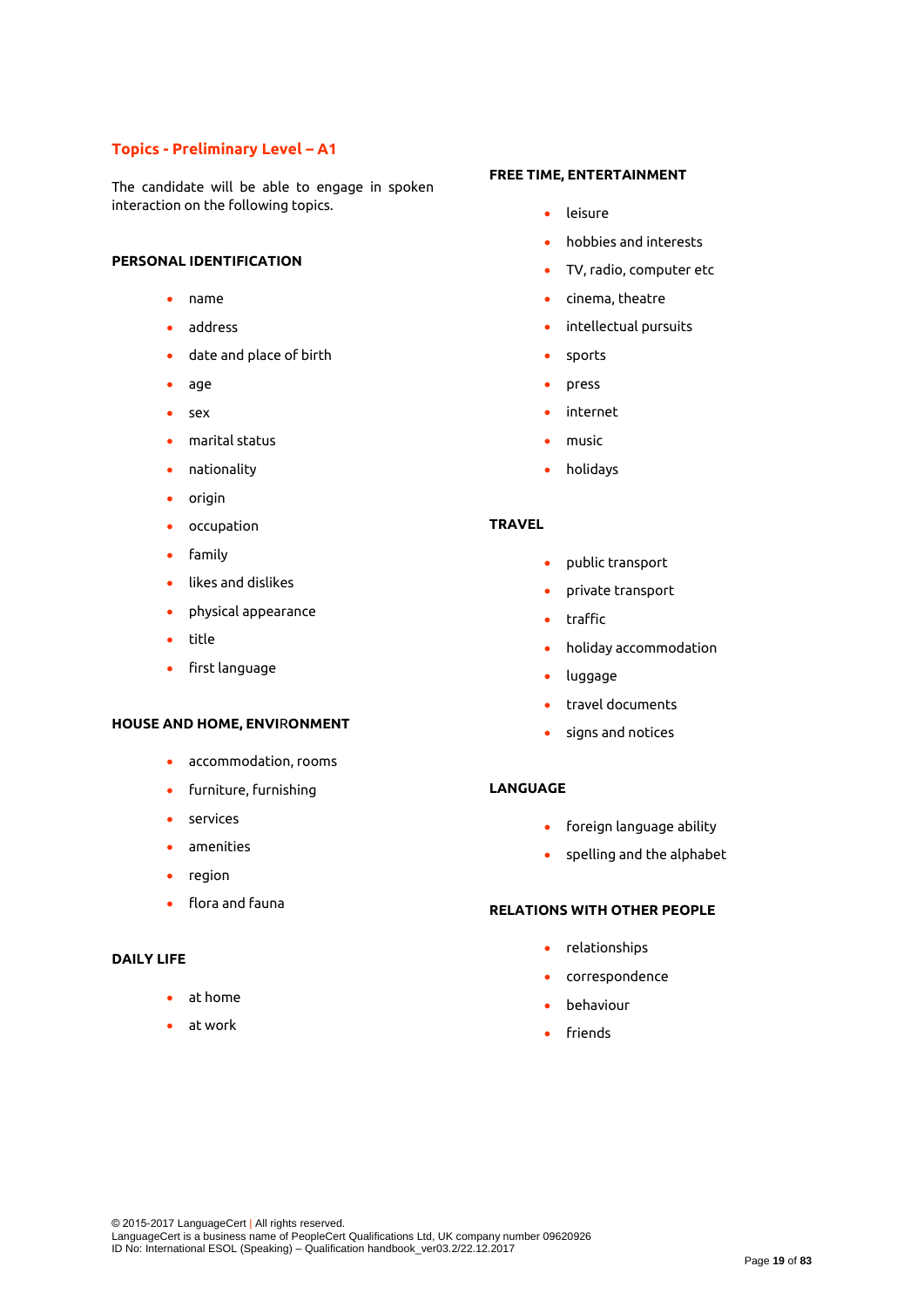#### **HEALTH AND BODYCARE**

- parts of the body
- personal comfort
- hygiene
- ailments, accidents
- medical services

#### **SHOPPING**

- shopping facilities
- **•** foodstuffs
- clothes, fashion
- household articles
- prices

#### **FOOD AND DRINK**

- types of food and drink
- eating and drinking out

## **SERVICES**

- post
- telephone
- banking
- police
- hospital, surgery
- garage
- petrol station
- emergency

#### **PLACES**

- asking the way and giving directions
- location

# **WEATHER**

- giving information about the climate and weather
- climate and weather

# **MEASURES AND SHAPES**

- digits and cardinal numbers up to 31
- telephone numbers
- height, length, weight, capacity, temperature
- dates, times, days
- shape

#### **EDUCATION**

- schooling
- subjects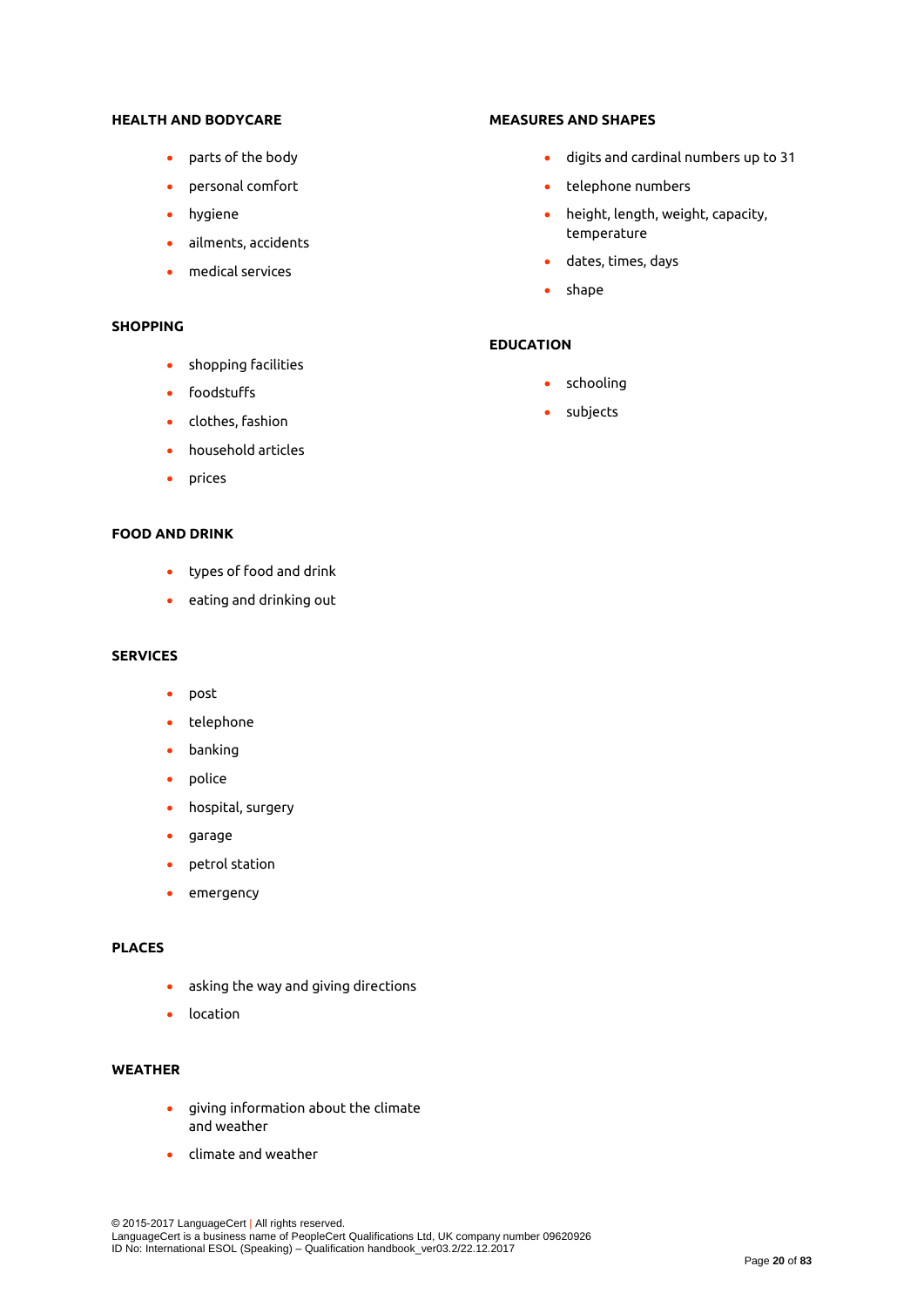## **Functions - Preliminary Level – A1**

(see topics list for contexts)

#### **Personal environment**

- asking for and giving personal information
- describing where one lives (accommodation, area, etc)
- asking and answering questions for confirmation, information, identification
- describing familiar people, places and things
- correcting information
- explaining daily routines.

#### **Expressing thoughts and feelings**

- expressing agreement or disagreement
- stating knowledge or ignorance of something or someone
- stating and asking about ability or inability to do something
- seeking, granting or denying permission
- expressing wishes
- expressing a preference
- expressing likes and dislikes
- offering and accepting an apology.

#### **Making things happen**

- responding to a request
- requesting something or requesting someone to do something
- inviting someone to do something
- accepting or declining an offer or invitation
- giving single-step instructions
- counting and using numbers.

# **Social contact**

- getting someone's attention
- greeting people and responding to greetings
- expressing thanks
- addressing somebody
- introducing oneself, family and close friends
- opening, closing a conversation
- indicating lack of understanding
- asking someone to clarify something
- asking for and giving the spelling and meaning of words
- asking for and telling people the time, day, date
- taking leave.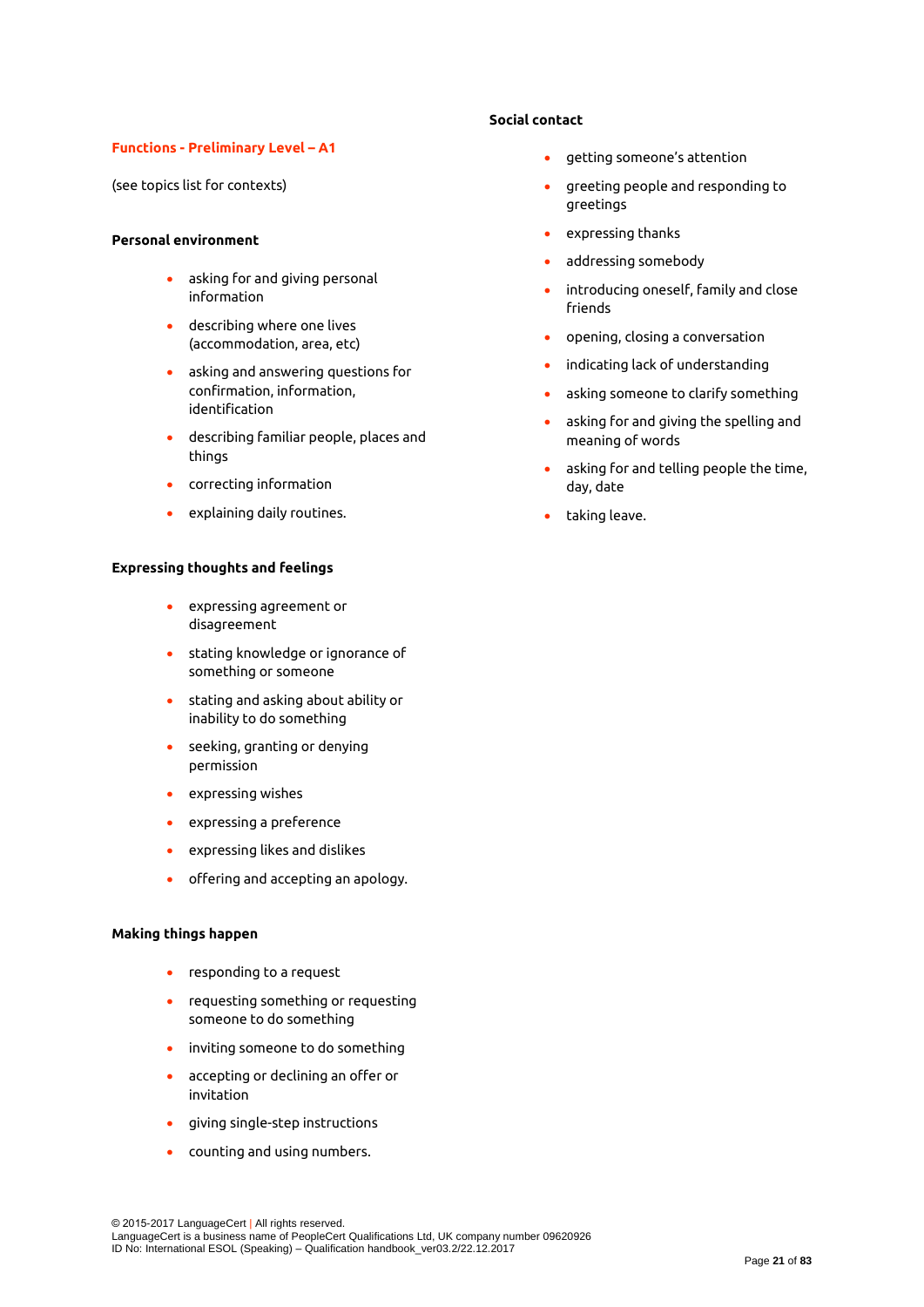# <span id="page-22-0"></span>**2.2 Access level – A2**

#### **Speaking**

The candidate will be able to:

- speak with reasonable ease in structured situations and short conversations on familiar topics, although from time to time will be asked to repeat or clarify
- communicate personal information to give simple descriptions of family, other people, living or working conditions, habits and daily routines, education background and/or job
- communicate in a limited number of social situations using a range of functional language
- exchange information to perform a task
- **•** give simple directions, instructions and explanations
- ask and answer questions
- give a short description or tell a simple story using simple and compound sentences
- express simple feelings and opinions and establish a shared understanding.

# **Pronunciation**

The candidate will be able to:

 pronounce the sounds of English sufficiently clearly to be generally understood.

#### **Accuracy**

The candidate will be able to:

 display some control of basic grammatical structures.

# **Range**

The candidate will be able to:

 display an adequate range of vocabulary to communicate on familiar topics and perform simple tasks.

#### **Register**

The candidate will be able to:

 adjust language to suit context in straightforward situations.

#### **Fluency**

The candidate will be able to:

- manage the conventions of turn taking in short social exchanges, using simple techniques to start, maintain, and end a conversation
- use a limited number of common discourse markers.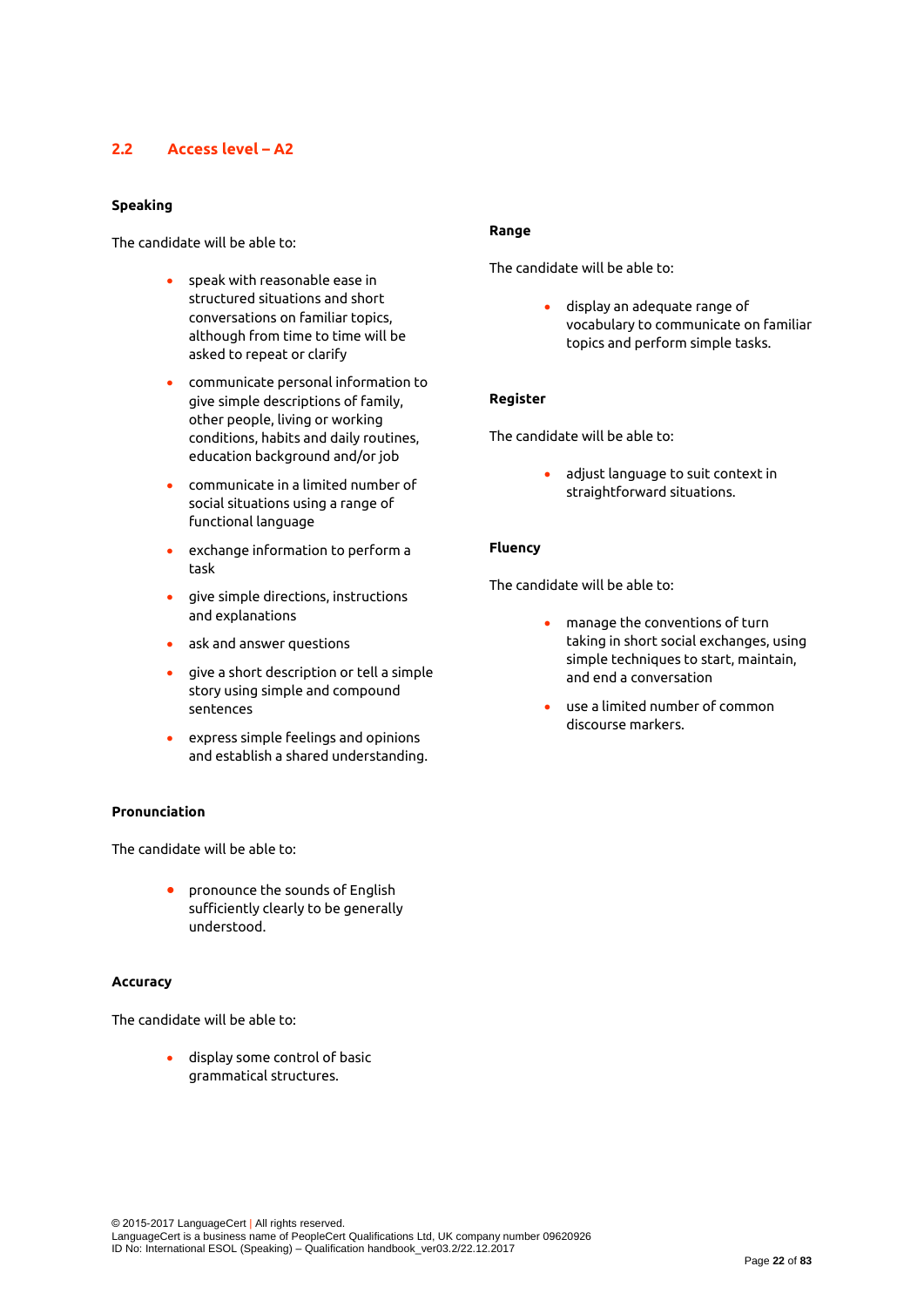#### **Topics – Access Level – A2**

# **PERSONAL IDENTIFICATION**

- name
- address
- date and place of birth
- age
- sex
- marital status
- nationality
- $\bullet$  origin
- $\bullet$  occupation
- **•** family
- likes and dislikes
- physical appearance
- title
- **•** first language

#### **HOUSE AND HOME, ENVIRONMENT**

- accommodation, rooms
- furniture, furnishing
- **•** services
- amenities
- region
- **•** flora and fauna

#### **DAILY LIFE**

- at home
- at work

#### **FREE TIME, ENTERTAINMENT**

- **·** leisure
- hobbies and interests
- TV, radio, computer etc
- cinema, theatre
- intellectual pursuits
- sports
- press
- internet
- music
- holidays

#### **TRAVEL**

- public transport
- private transport
- **•** traffic
- holiday accommodation
- luggage
- travel documents
- signs and notices

#### **RELATIONS WITH OTHER PEOPLE**

- relationship
- correspondence
- **•** behaviour
- invitations
- **•** friends

#### **HEALTH AND BODYCARE**

- parts of the body
- personal comfort
- hygiene
- ailments, accidents
- medical services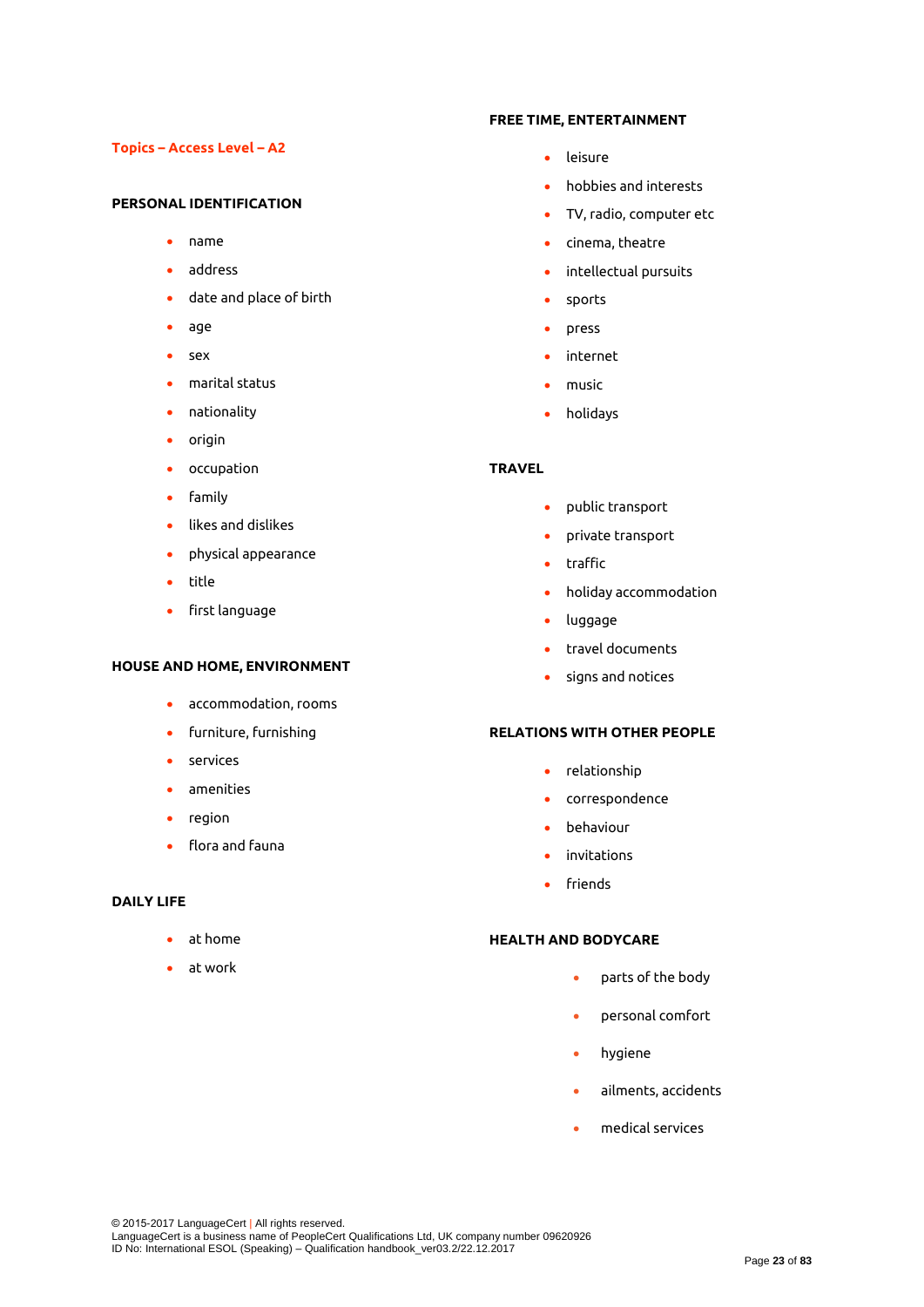# **SHOPPING**

- shopping facilities
- **•** foodstuffs
- $\bullet$  clothes, fashion
- household articles
- prices
- $\bullet$

# **FOOD AND DRINK**

- types of food and drink
- eating and drinking out

# **SERVICES**

- post
- telephone
- banking
- police
- hospital, surgery
- garage
- petrol station
- emergency

# **PLACES**

- asking the way and giving directions
- location

# **LANGUAGE**

- foreign language ability
- spelling and the alphabet

# **WEATHER**

 providing limited information about the climate and weather

# **MEASURES AND SHAPES**

- digits and cardinal numbers up to 100 and multiples of 100
- telephone numbers, process
- height, length, weight, capacity, temperature
- dates, times, days
- shape

## **EDUCATION**

- schooling
- subjects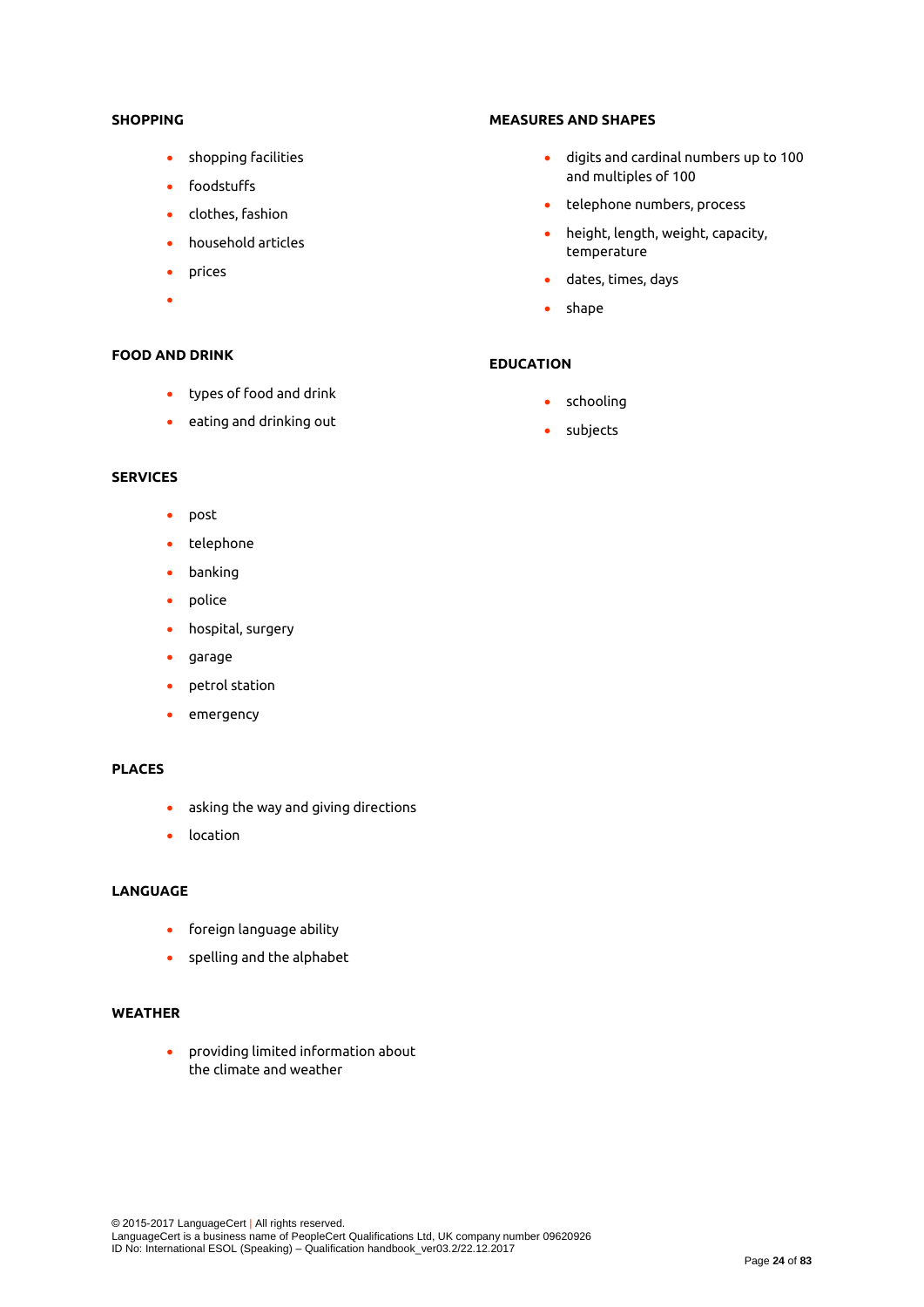#### **Functions - Access Level – A2**

(See topics list for contexts)

#### **Personal environment**

- asking for and giving personal information
- describing where one lives (accommodation, area, etc)
- asking and answering questions for confirmation, information, identification
- describing people, places and things
- correcting information
- explaining daily routines
- describing past events
- comparing things, people

#### **Expressing thoughts and feelings**

- expressing agreement or disagreement
- denying something
- expressing views and feelings with reasons
- stating and asking about knowledge or ignorance of something or someone
- stating and asking about ability or inability to do something
- stating and asking about certainty or uncertainty of something
- seeking, granting or denying permission
- expressing and asking about wishes and hopes
- expressing and asking about wants, desires, needs
- stating and asking about intention
- stating a preference
- expressing and asking about likes and dislikes, with reasons
- expressing and asking about (dis)pleasure, (un)happiness
- expressing gratitude
- offering and accepting an apology
- expressing approval or appreciation
- expressing regret

#### **Making things happen**

- responding to a request
- requesting something or requesting someone to do something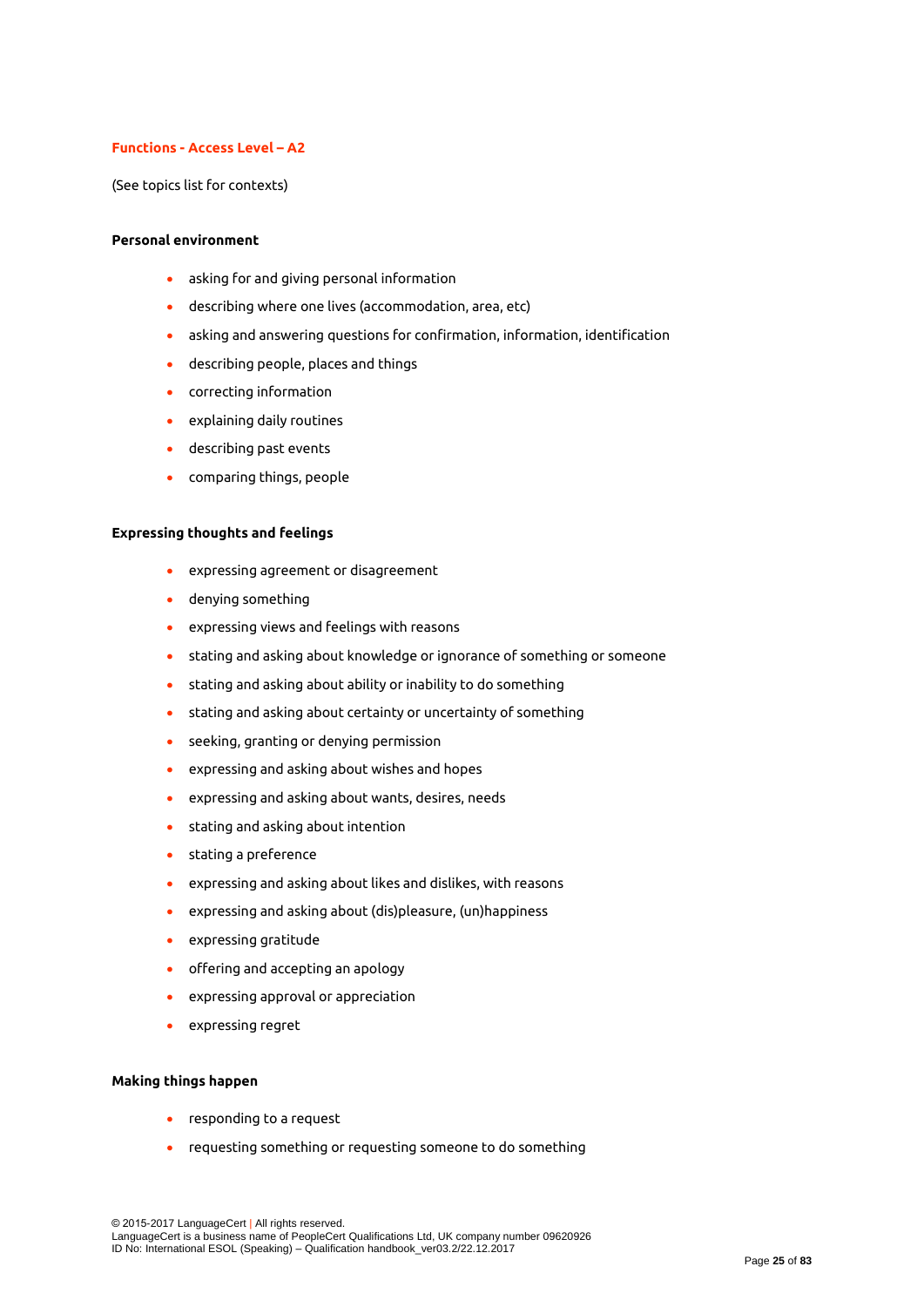- inviting someone to do something
- accepting or declining an offer or invitation
- **•** giving instructions
- **•** giving advice
- warning others to be careful or to stop doing something
- offering and requesting assistance
- suggesting a course of action

# **Social contact**

- getting someone's attention
- greeting people and responding to greetings
- $\bullet$  expressing thanks
- addressing somebody
- introducing oneself, family and close friends
- opening, closing a conversation
- congratulating someone
- indicating lack of understanding
- asking someone to clarify or explain something
- asking someone to repeat all or part of something
- asking someone to speak more slowly
- asking for help in finding words or phrases
- asking for and giving the spelling and meaning of words
- counting and using numbers
- asking for and telling people the time, day, date
- interrupting politely
- summing up
- taking leave
- observing telephone conventions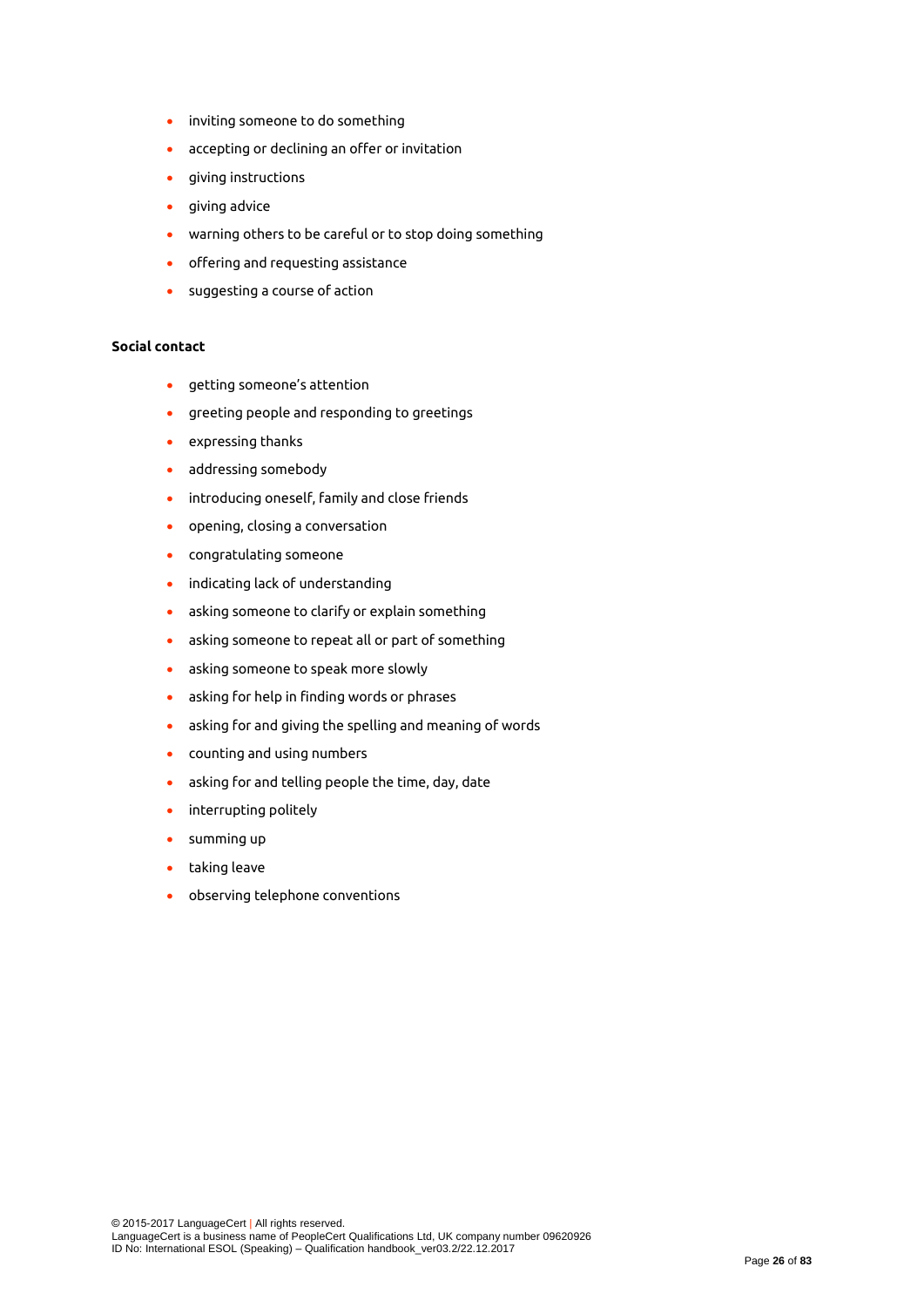# <span id="page-27-0"></span>**2.3 Achiever level – B1**

#### **Speaking**

The candidate will be able to:

- interact competently if not always accurately in everyday situation
- communicate personal information, opinions and ideas and respond to those of others
- communicate in a variety of social situations using an appropriate range of functional language
- exchange information, feelings and opinions to perform a task
- narrate, describe, explain and express opinions in extended speech related to familiar contexts
- contribute points to a simple discussion.

#### **Pronunciation**

The candidate will be able to:

 pronounce the sounds of English sufficiently well to be generally understood and show a fair control of stress and intonation patterns.

#### **Accuracy**

The candidate will be able to:

 display a good control of basic grammatical structures without impeding errors when dealing with familiar topics.

#### **Range**

The candidate will be able to:

- display an adequate range of vocabulary and expression to deal with familiar situations and topics
- narrate using past tenses.

#### **Register**

The candidate will be able to:

- adopt a degree of formality appropriate to familiar circumstances
- use appropriate phrases in familiar situations such as greeting and leave-taking.

#### **Fluency**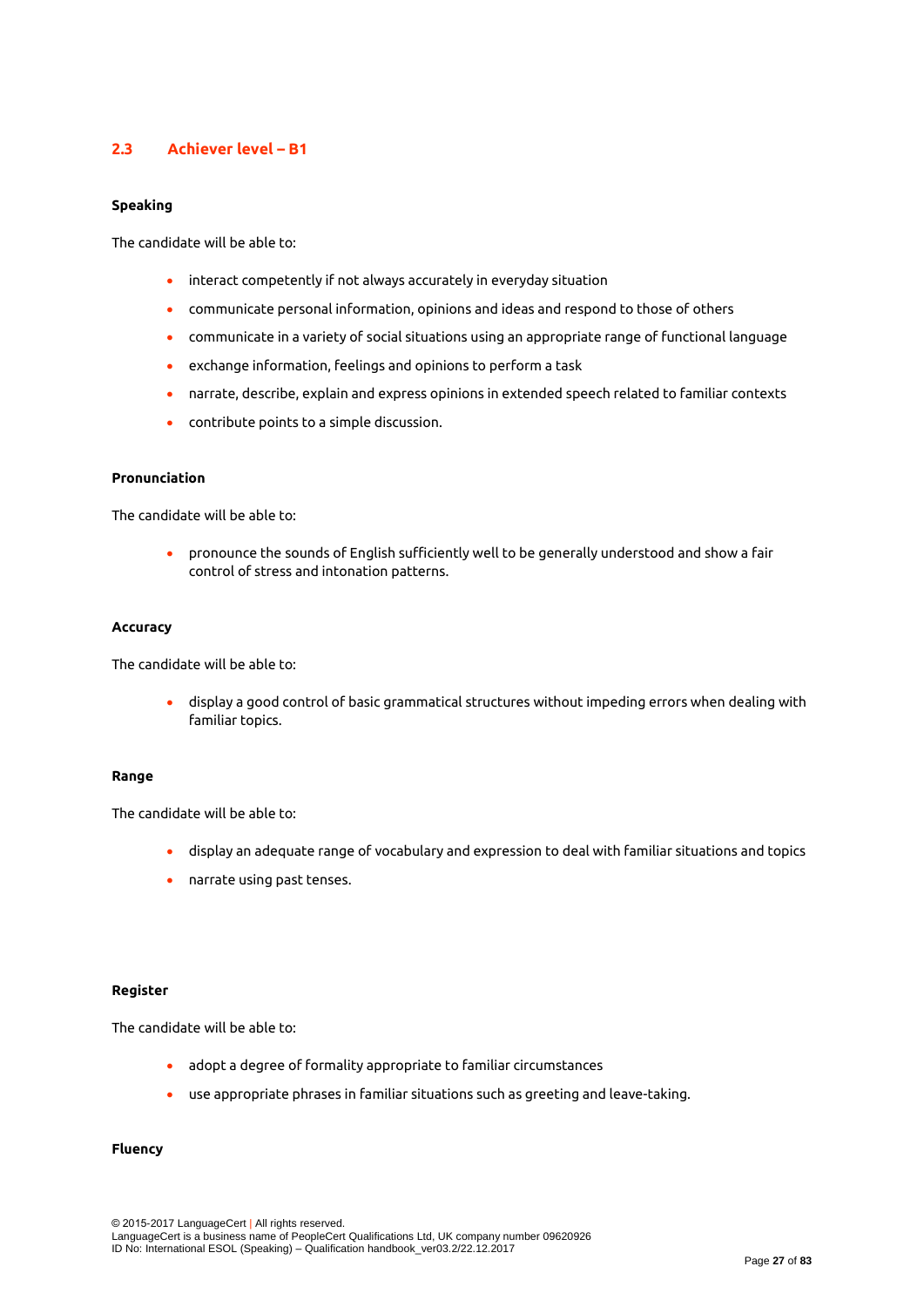The candidate will be able to:

- initiate and follow the norms of turn-taking, prompt and manage the discourse with a degree of independence
- connect descriptions, narratives and descriptions in simple ways
- speak without undue hesitation unless searching for information, vocabulary or when reformulating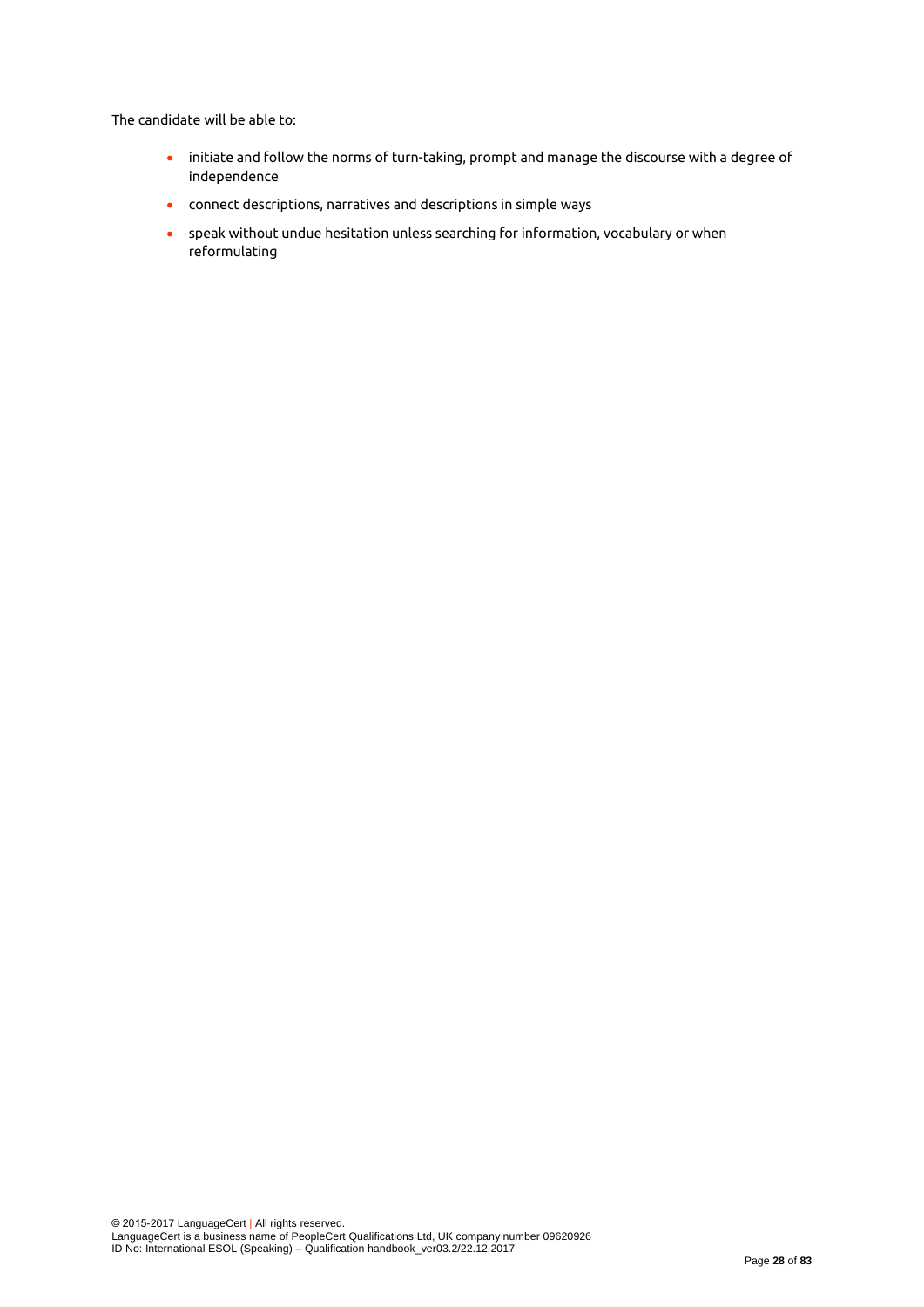#### **Topics - Achiever Level – B1**

# **PERSONAL IDENTIFICATION**

- name
- address
- date and place of birth
- age
- sex
- marital status
- nationality
- origin
- $\bullet$  occupation
- **•** family
- likes and dislikes
- physical appearance
- title
- **•** first language
- character, disposition

#### **HOUSE AND HOME, ENVIRONMENT**

- accommodation, rooms
- furniture, bedclothes
- **•** services
- amenities
- $\bullet$  region
- flora and fauna
- types of accommodation
- $\bullet$  cost

#### **DAILY LIFE**

- at home
- at work
- income
- prospects

#### **FREE TIME, ENTERTAINMENT**

- leisure
- hobbies and interests
- TV, radio, computer etc
- cinema, theatre
- intellectual pursuits
- sports
- press
- internet
- music
- holidays
- exhibitions, museums
- artistic pursuits

#### **PLACES**

- asking the way and giving directions
- location

#### **MEASUR**E**S AND SHAPES**

- all digits and cardinal numbers
- telephone numbers
- height, length, weight, capacity, temperature
- dates, times, days
- shape

# **TRAVEL**

- public transport
- private transport
- traffic
- holiday accommodation
- luggage
- travel documents
- signs and notices
- entering and leaving a country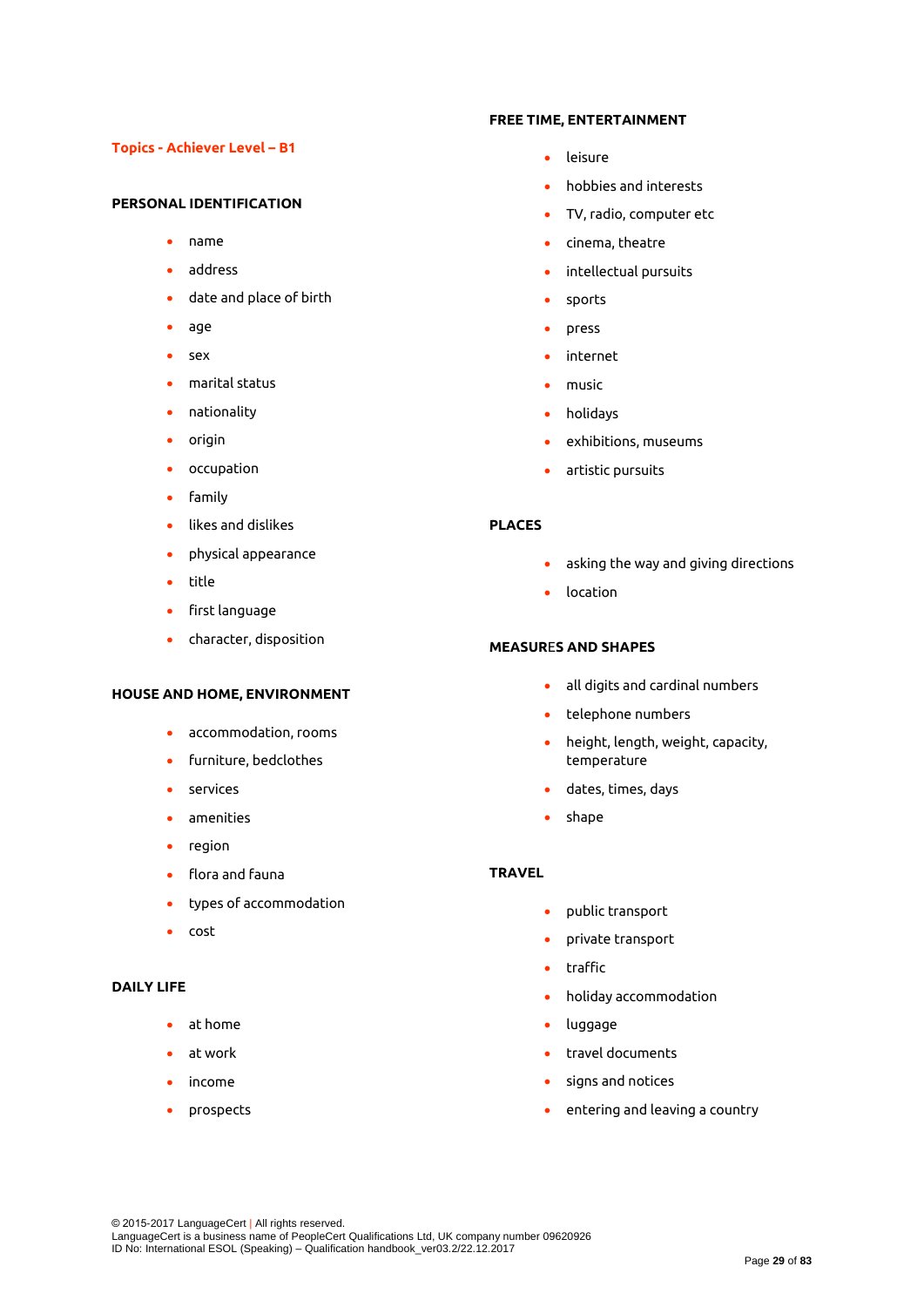# **RELATIONS WITH OTHER PEOPLE**

- relationships
- correspondence
- behaviour
- invitations
- club membership
- government and politics
- **•** crime and justice
- social affairs
- friends

#### **HEALTH AND BODYCARE**

- parts of the body
- personal comfort
- hygiene
- ailments, accidents
- medical services

#### **SHOPPING**

- shopping facilities
- **•** foodstuffs
- clothes, fashion
- household articles
- prices

#### **FOOD AND DRINK**

- types of food and drink
- eating and drinking out

#### **SERVICES**

- post
- telephone
- banking
- police
- hospital, surgery
- garage
- © 2015-2017 LanguageCert | All rights reserved. LanguageCert is a business name of PeopleCert Qualifications Ltd, UK company number 09620926 ID No: International ESOL (Speaking) – Qualification handbook\_ver03.2/22.12.2017
- petrol station
- emergency

# **LANGUAGE**

- foreign language ability
- understanding, expression
- spelling and the alphabet

# **WEATHER**

 give information about the climate and weather

# **EDUCATION**

- schooling
- subjects
- qualifications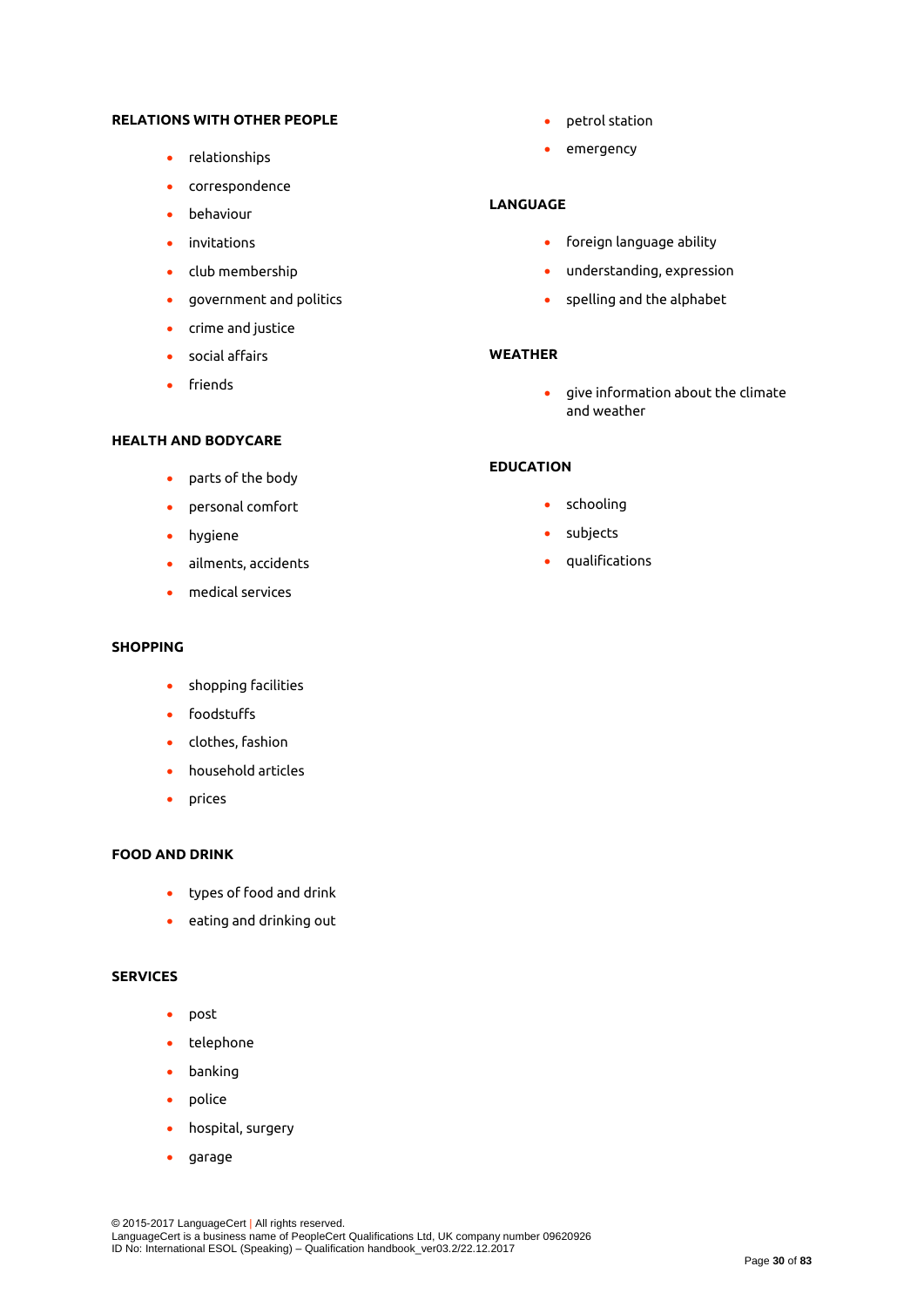#### **Functions – Achiever Level – B1**

(see topics list for contexts)

#### **Personal environment**

- asking for and giving personal information
- describing where one lives (accommodation, area etc)
- asking and answering questions for confirmation, information, identification
- describing people, places, things
- correcting information
- explaining daily routines
- narrating and describing past, present and future events
- comparing things, people
- reporting facts, actions.

#### **Expressing thoughts, feelings and attitudes**

- expressing and asking about agreement or disagreement
- denying something
- expressing views and feelings with reasons
- stating and asking about knowledge or ignorance of something or someone
- stating whether a person, thing or action is remembered or forgotten
- enquiring of someone else whether a person, thing or action is remembered or forgotten
- stating and asking about degrees of probability
- expressing, denying or asking about necessity (including logical deduction)
- stating and asking about one's certainty or uncertainty of something
- stating and asking about one's ability or inability to do something
- stating and enquiring about one's obligation (or lack of) to do something
- seeking, granting or denying permission
- stating and asking about the permissibility of doing something
- expressing and asking about wishes and hopes
- expressing and asking about wants, desires, needs
- stating and asking about intention
- stating, responding to and asking about preference
- expressing and asking about likes and dislikes, with reasons
- expressing and asking about (dis)pleasure, (un)happiness
- expressing and asking about satisfaction or dissatisfaction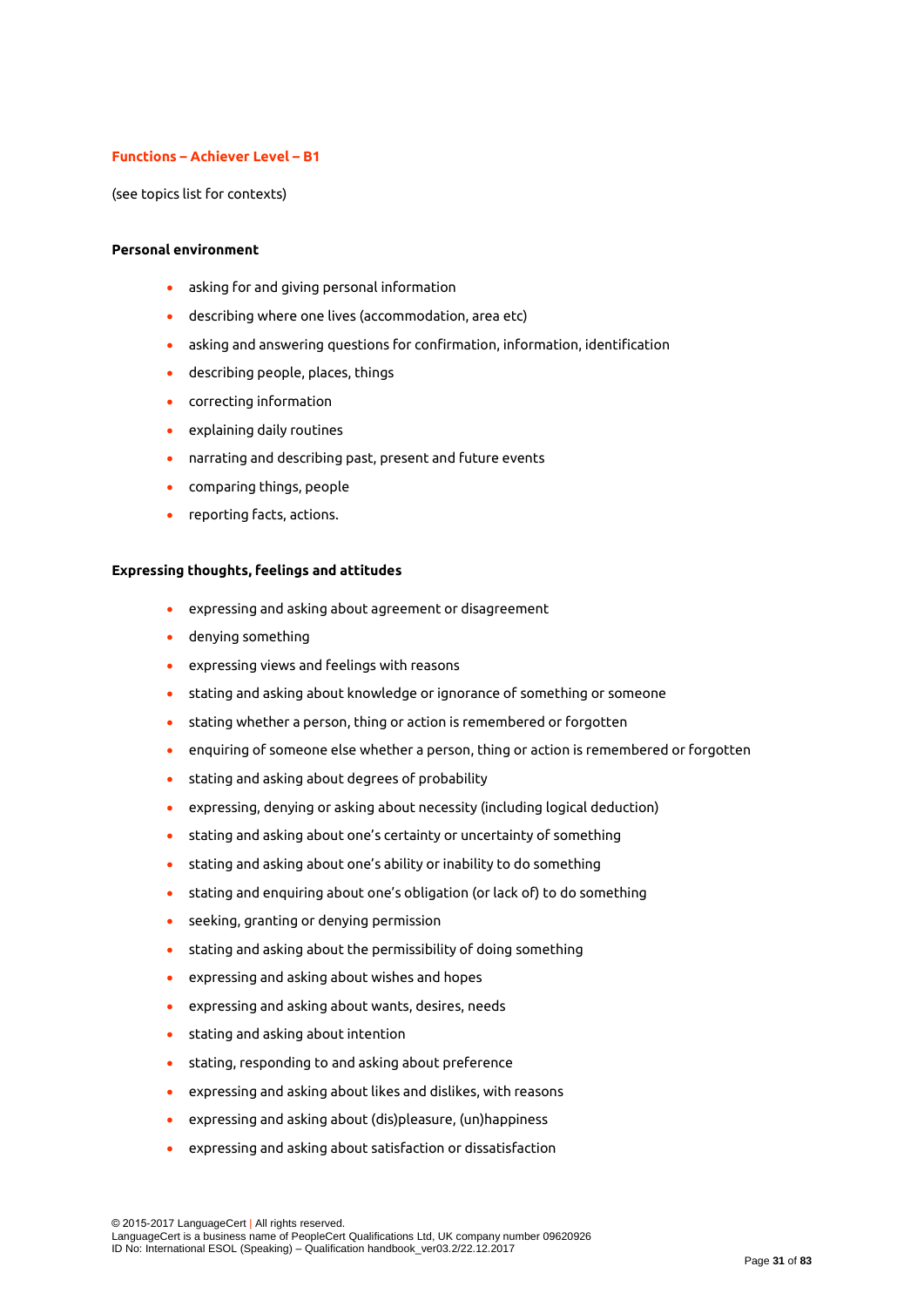- expressing disappointment
- expressing gratitude
- expressing and asking about interest or lack of it
- expressing surprise or lack of it
- expressing and asking about fear or worry
- **•** giving reassurance
- expressing regret, sympathy
- offering and accepting an apology
- granting forgiveness
- expressing approval or appreciation
- expressing regret
- expressing indifference
- expressing and asking about approval or disapproval
- expressing moral obligation

#### **Making things happen**

- responding to a request
- requesting something or requesting someone to do something
- inviting someone to do something
- accepting or declining an offer or invitation
- **•** giving instructions
- giving and asking for advice
- responding to or rejecting advice, with reasons
- warning others to be careful or to stop doing something
- offering and requesting assistance
- **•** insisting politely
- persuading someone to do something
- suggesting a course of action
- asking for, responding to or rejecting suggestions with reason/alternative
- encouraging someone to do something
- making and agreeing plans and arrangements
- reaching a compromise
- prohibiting someone from doing something
- making a complaint
- Social contact
- getting someone's attention
- greeting people and responding to greetings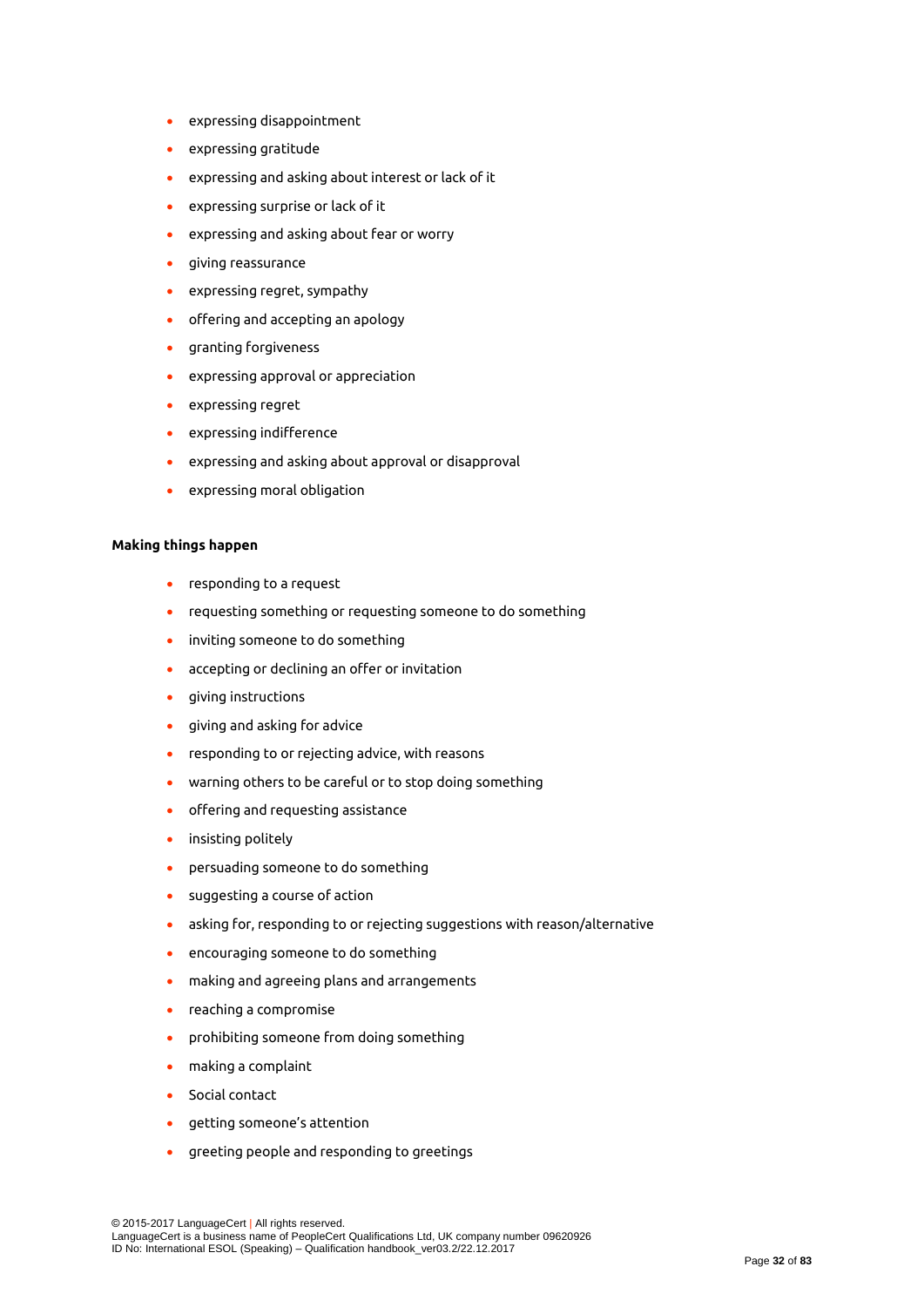- expressing thanks
- addressing somebody
- making and responding to introductions
- opening, closing a conversation
- congratulating someone
- praising someone
- paying a compliment
- asking someone's opinion
- indicating lack of understanding
- giving and asking for clarification or explanation of something
- confirming one's own or another's understanding
- asking someone to repeat a word, phrase or sentence
- asking someone to speak more slowly
- asking for help in finding words or phrases
- asking for and giving the spelling and meaning of words
- counting and using numbers
- asking for and telling people the time, day, date
- interrupting politely
- exemplifying or emphasising a point
- encouraging another speaker to continue
- $\bullet$  indicating a wish to continue or finish speaking
- summing up
- $\bullet$  taking leave
- observing telephone conventions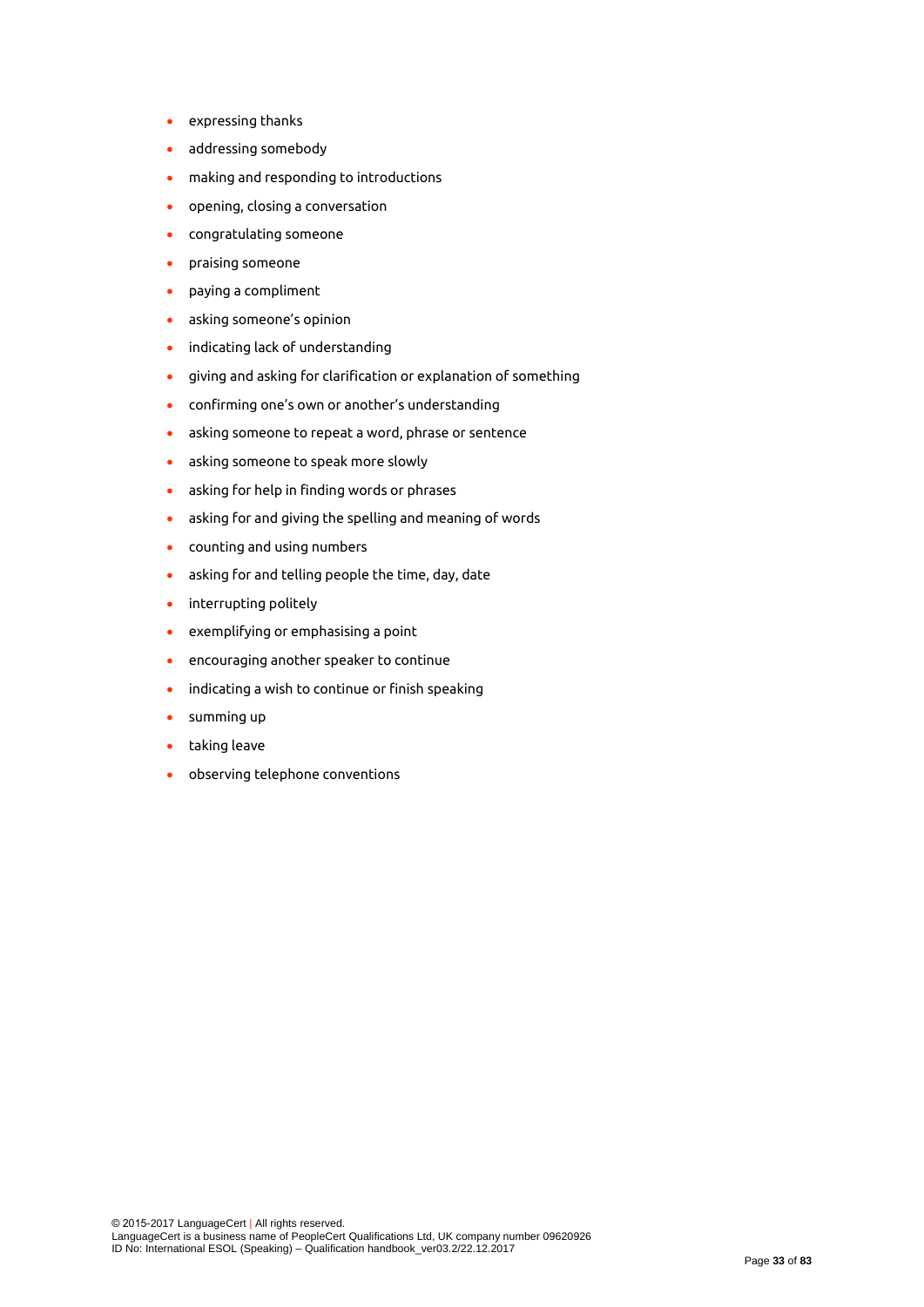# <span id="page-34-0"></span>**2.4 Communicator level – B2**

#### **Speaking**

The candidate will be able to:

- speak with a degree of fluency and spontaneity making sustained interaction possible without undue strain
- communicate personal information, opinions, feelings and ideas
- communicate in a variety of social situations using a range of functional language
- exchange information to perform a task
- narrate, describe, explain and express opinions in extended speech
- give straightforward descriptions, narratives, directions, instructions on topics encountered in personal, social, academic or vocational life
- contribute points to an argument on a familiar topic integrating sub-themes and coming to a conclusion.

#### **Pronunciation**

The candidate will be able to:

- pronounce clearly the sounds of English in connected speech
- produce stretches of language with few noticeable long pauses, but with some hesitation when searching for patterns and expressions.

#### **Accuracy**

The candidate will be able to:

display a relatively high degree of grammatical control without impeding errors.

#### **Range**

The candidate will be able to:

- use sufficient range of language to give detailed descriptions and arguments and be able to highlight personal events and emotions
- produce complex sentences although there is still some searching for vocabulary and expressions.

#### **Register**

The candidate will be able to:

- adopt a degree of formality appropriate to the circumstances
- cope linguistically with more stressful kinds of interaction such as complaints or disputes.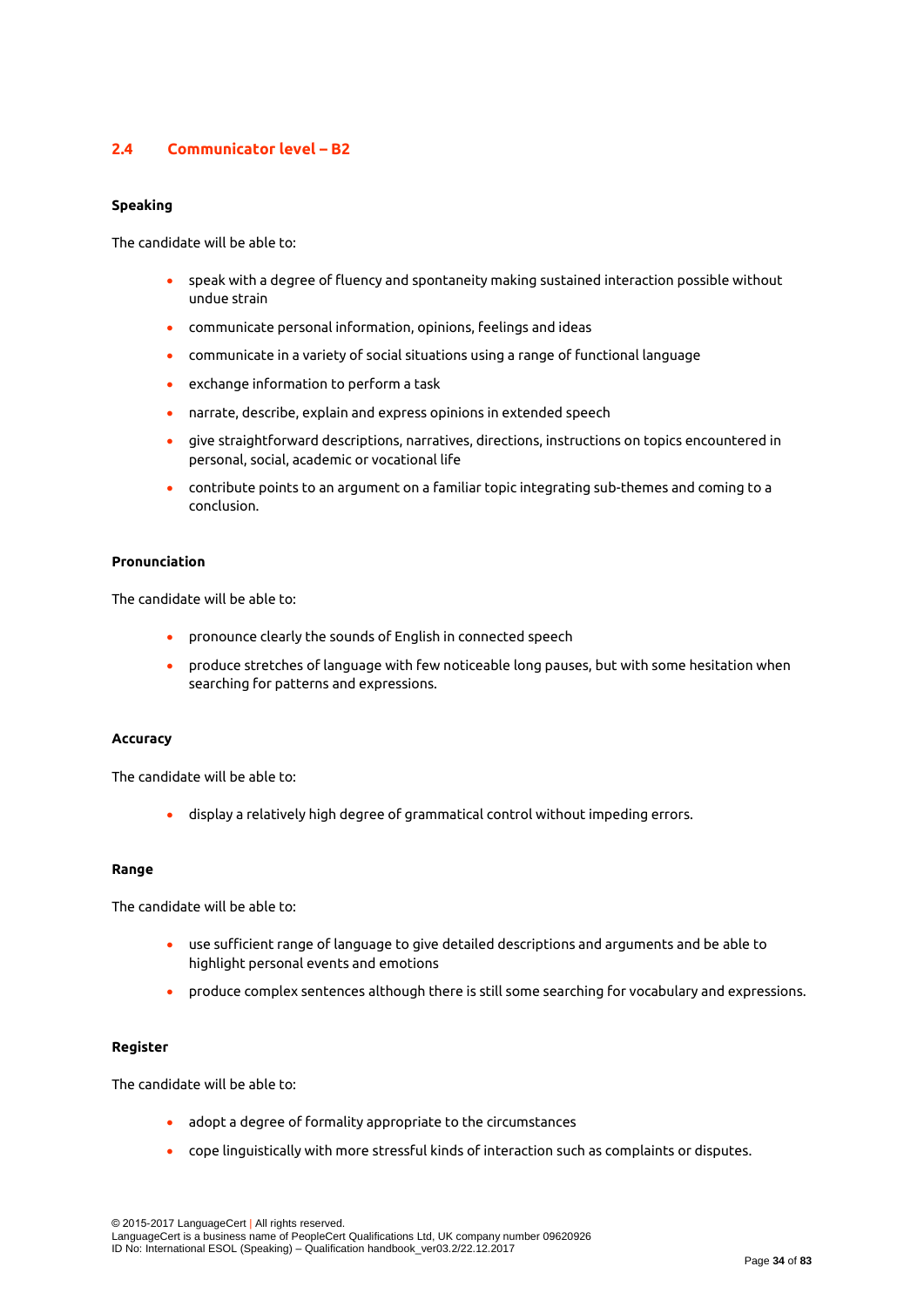# **Fluency**

The candidate will be able to:

- manage the conventions of turn taking using appropriate phrases for making and dealing with interruptions and requesting information
- link utterances using some cohesive devices although there may be some 'jerkiness' in extended speech.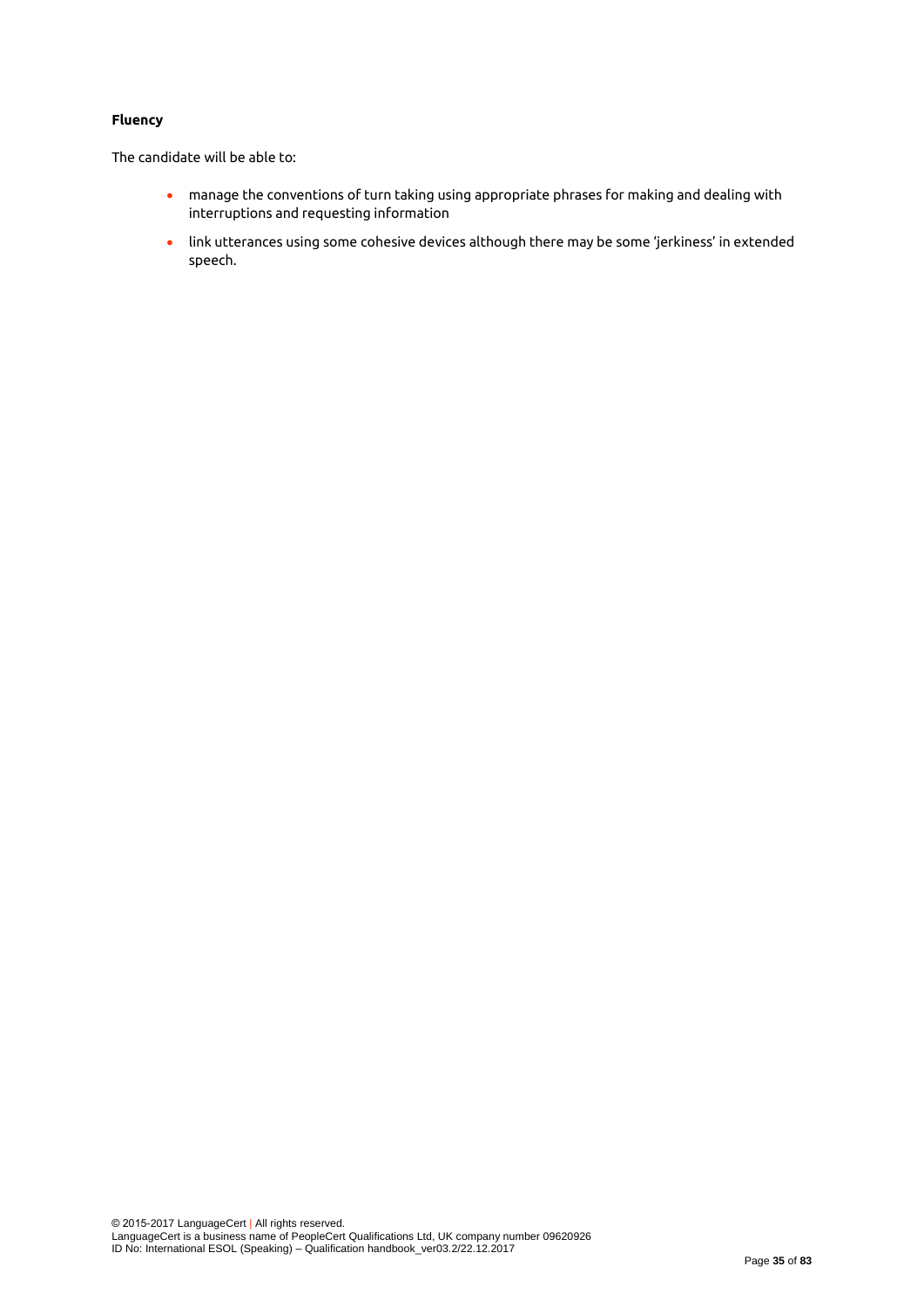# **Topics – Communicator Level – B2**

### **PERSONAL IDENTIFICATION**

- personal details
- occupation
- family
- **•** likes and dislikes
- physical appearance
- first language
- character

### **HOUSE AND HOME & LOCAL ENVIRONMENT**

- types of accommodation
- interior design
- local & regional services/amenities
- regional geographical features
- local flora and fauna

# **DAILY LIFE**

- at home
- at work
- income
- prospects

### **FREE TIME, ENTERTAINMENT**

- leisure, hobbies & interests
- TV, radio, cinema, theatre
- computer, internet
- intellectual/artistic pursuits
- sports
- press
- music
- photography
- the written word (reading, letterwriting, diaries etc)
- exhibitions, museums

# **TRAVEL**

- public & private transport
- traffic & traffic control
- 'green' travel
- holidays
- accommodation
- entering and leaving a country

## **RELATIONS WITH OTHER PEOPLE**

- **•** family relationships
- friendship
- manners
- social conventions

## **HEALTH AND BODYCARE**

- parts of the body
- personal comfort
- hygiene
- ailments, accidents
- medical services

# **SHOPPING**

- shopping facilities
- **•** foodstuffs
- clothes, fashion
- household articles
- $\bullet$  prices

# **FOOD AND DRINK**

- eating habits
- sourcing food locally
- fast food
- organic food
- year-round availability
- diets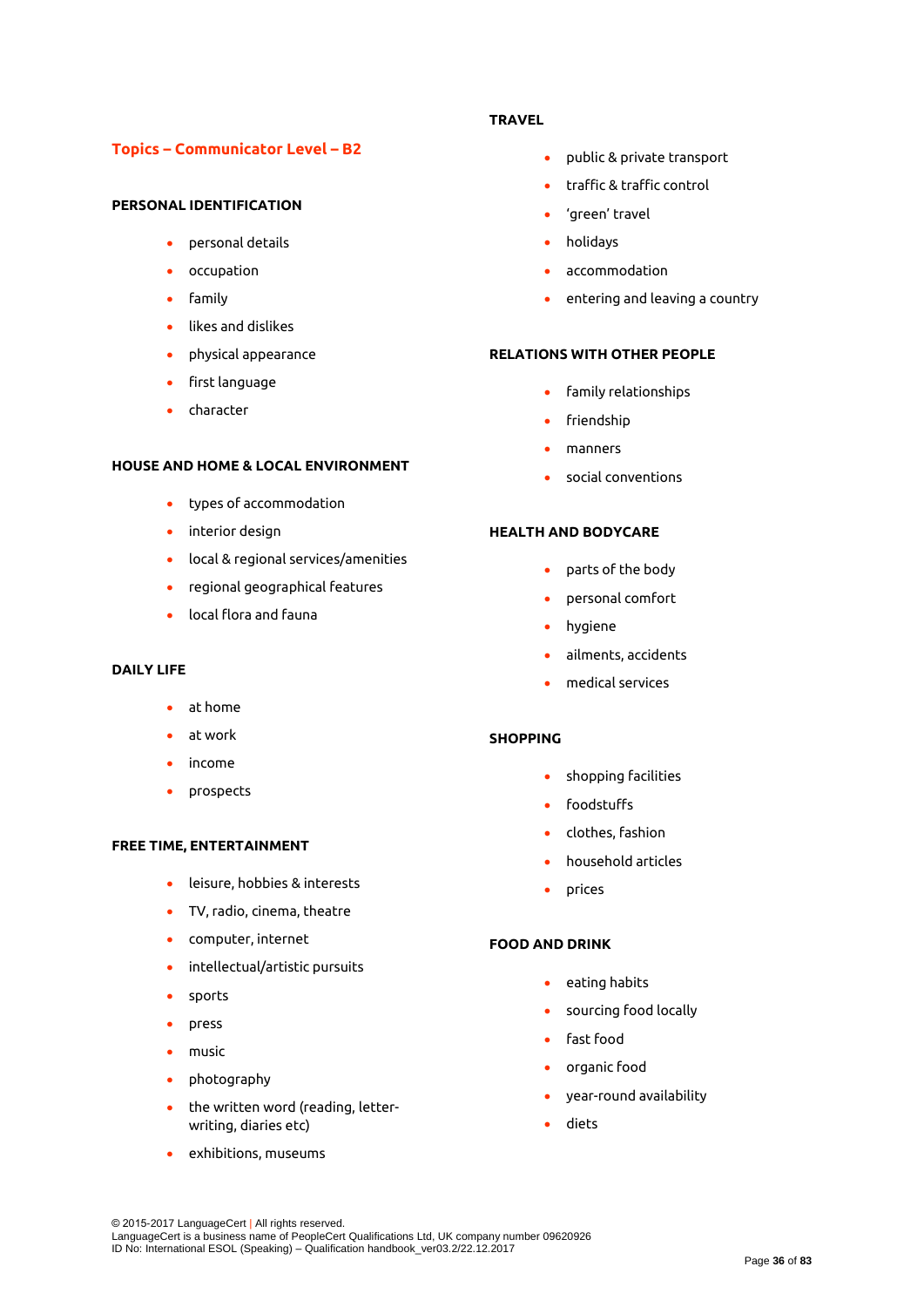### **SERVICES**

- communications
- **•** financial services
- **emergency services**
- leisure facilities
- care for the elderly
- IT in the community

## **PLACES & LOCATION**

- satellite navigation systems
- World Heritage sites
- locations for motorways & airports
- protecting open spaces

# **LANGUAGE**

- foreign language ability
- accents & dialects
- preserving minority languages
- bilingualism

## **WEATHER**

- climate and weather
- weather forecasting
- climate change
- extreme weather

# **MEASURES AND SHAPES**

- statistics
- processes

# **EDUCATION**

- schooling
- subjects
- qualifications and examinations

# **THE ENVIRONMENT**

- recycling
- pollution
- global warming

### **BELIEFS**

- the paranormal & supernatural
- superstitions
- unexplained phenomena e.g. UFOs, coincidences etc.

# **ARTS**

- modern art, theatre
- classical art, theatre

## **SCIENCE & TECHNOLOGY**

- scientific development
- space exploration
- power of the computer
- important inventions

## **SOCIETY**

- individual rights
- **•** family life
- parental responsibilities
- social responsibilities
- equal opportunities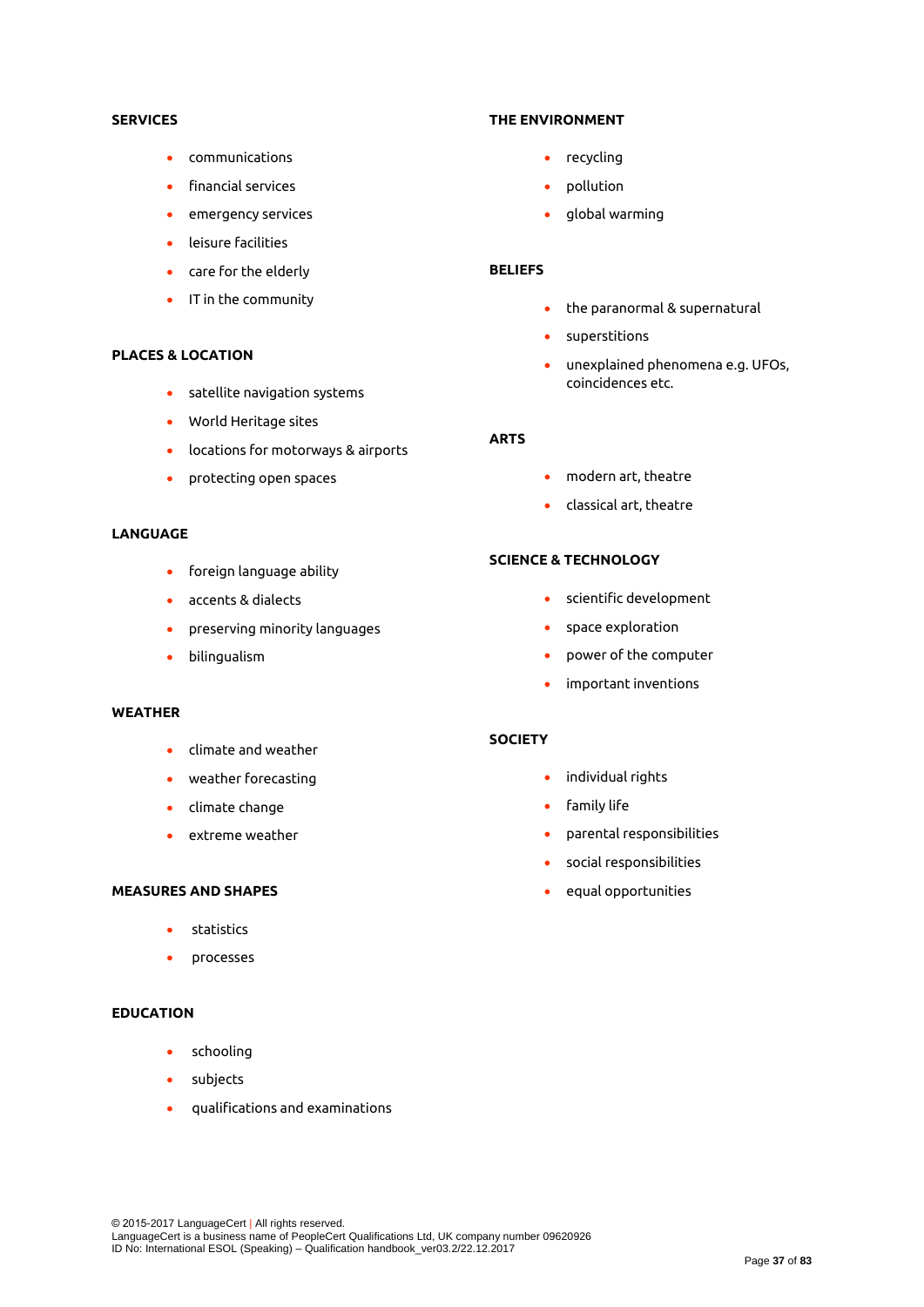# **Functions - Communicator Level – B2**

(See Topics list for contexts)

#### **Personal environment**

- asking for and giving personal information
- describing where one lives (accommodation, area etc)
- asking and answering questions for confirmation, information, identification
- describing people, places, things
- correcting information
- explaining routines
- narrating and describing past, present and future events
- comparing things, people
- reporting facts, actions
- stating facts, actions
- giving descriptions and specifications

#### **Expressing thoughts, feelings and attitudes**

- expressing and asking about agreement or disagreement
- denying something
- expressing agreement reluctantly or with reservations
- conceding a point or argument, demurring
- expressing views and feelings with reasons
- asserting and asking about knowledge or ignorance of something or someone
- stating whether a person, thing or action is remembered or forgotten
- enquiring of someone else whether a person, thing or action is remembered or forgotten
- stating and asking about degrees of probability/possibility
- expressing, denying or asking about necessity (including logical deduction)
- stating and asking about one's certainty or uncertainty of something
- reminding someone to do something
- expressing doubt, incredulity, bewilderment
- hypothesising
- stating and asking about one's ability or inability to do something
- stating and enquiring about one's obligation (or lack of) to do something
- seeking, granting or denying permission
- stating and asking about the permissibility of doing something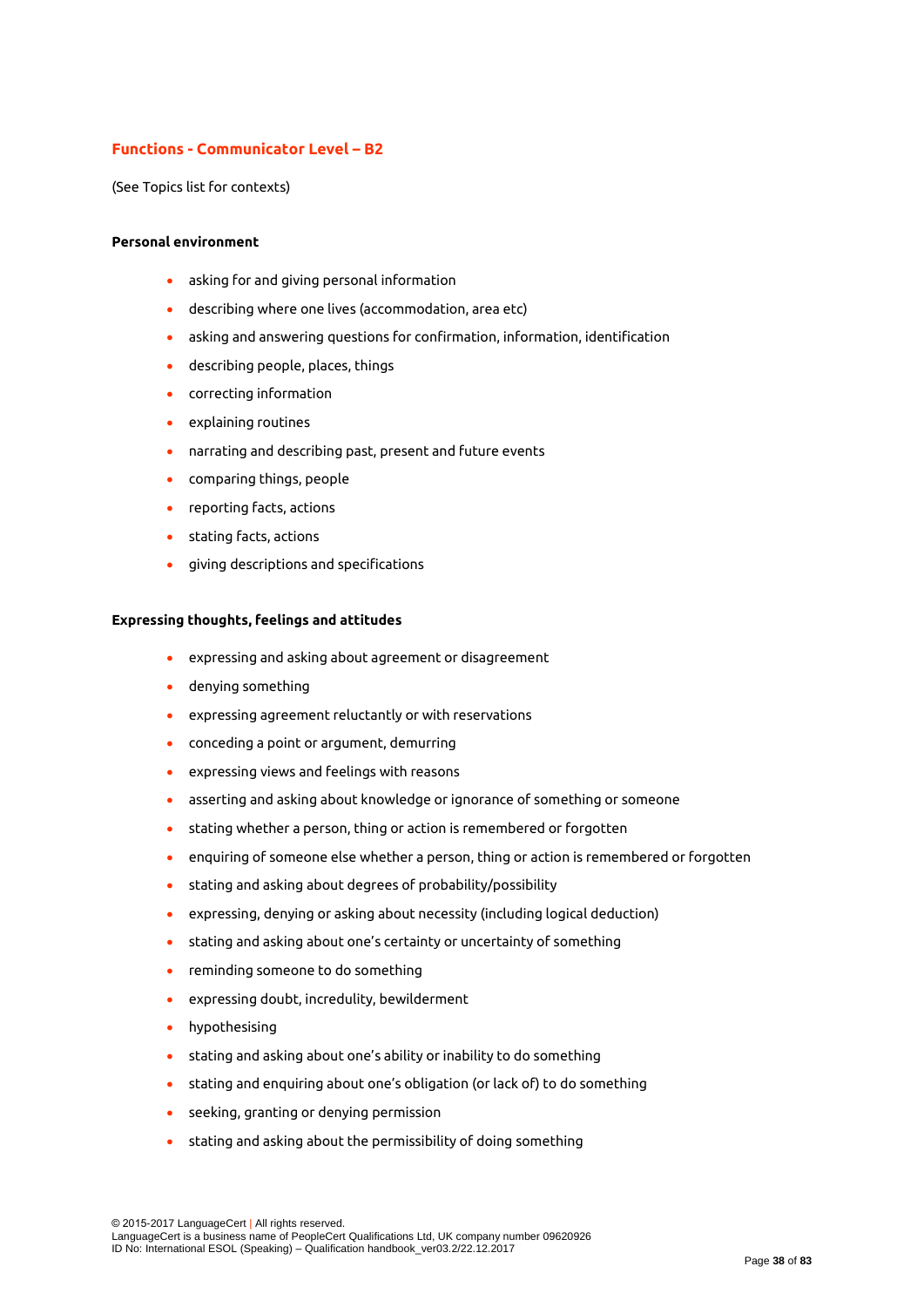- expressing and asking about wishes, hopes, expectations
- expressing and asking about wants, desires, needs
- stating and asking about intention
- stating, responding to and asking about preference
- expressing and asking about likes and dislikes, with reasons
- expressing and asking about (dis)pleasure, (un)happiness
- expressing and asking about satisfaction or dissatisfaction
- expressing disappointment
- expressing gratitude
- expressing and asking about interest or lack of it
- expressing surprise or lack of it
- expressing and asking about fear, worry, anxiety
- **•** giving reassurance
- expressing regret, sympathy, condolence
- expressing fellow-feeling, empathy
- expressing and asking about pain, anguish, suffering
- expressing relief
- expressing indifference
- expressing fatigue, resignation
- offering and accepting an apology
- **•** granting forgiveness
- expressing and asking about approval, appreciation or disapproval
- expressing moral obligation
- expressing regret
- accepting, attaching or denying blame for something

### **Making things happen**

- responding to a request
- requesting something, or requesting someone to do something
- inviting someone to do something
- accepting or declining an offer or invitation
- **•** giving instructions or orders
- giving and asking for advice
- responding to or rejecting advice, with reasons
- warning others to be careful or to stop doing something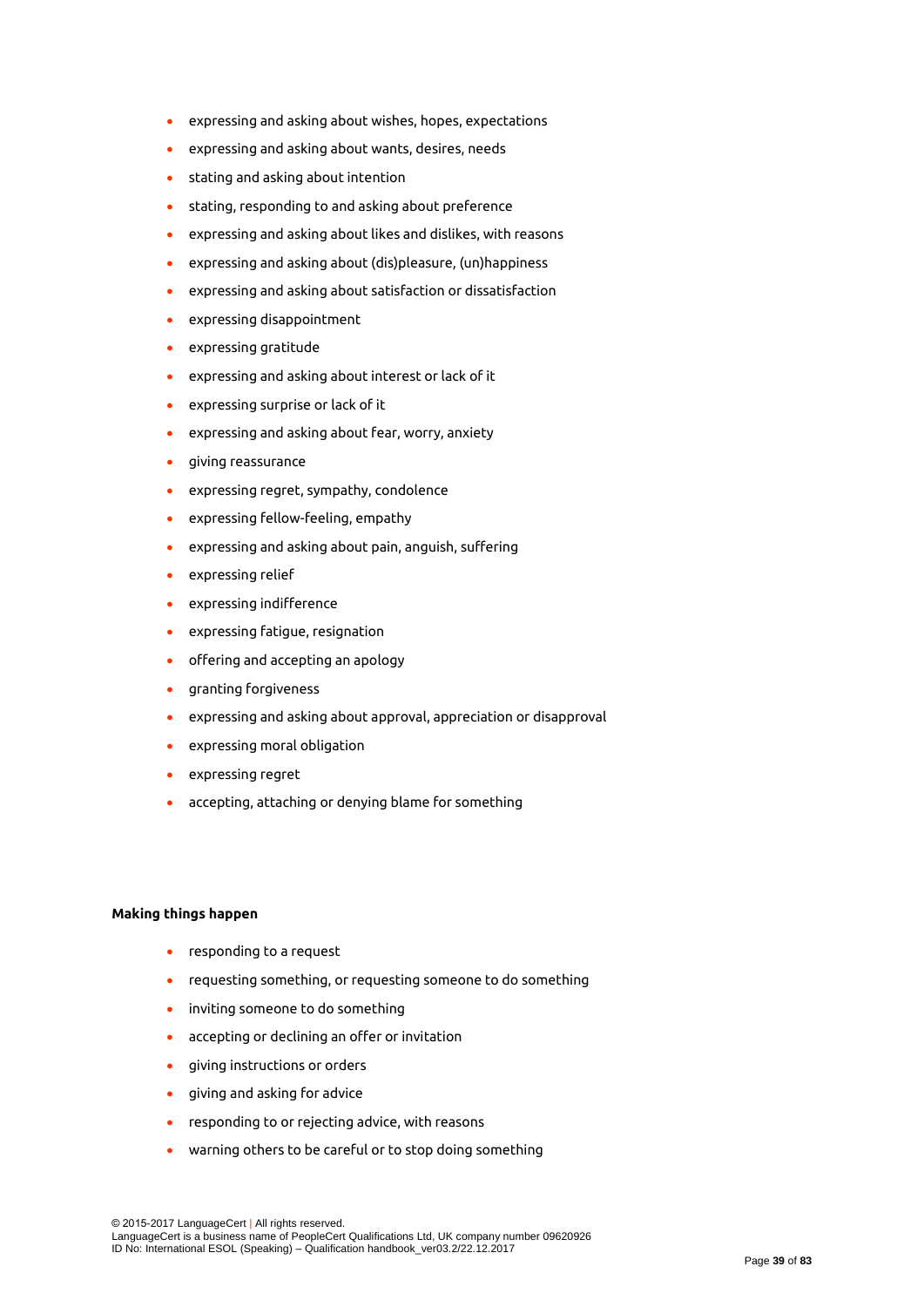- offering and requesting assistance
- insisting politely
- persuading someone to do something
- suggesting a course of action
- asking for, responding to, agreeing to or rejecting suggestions with reason/alternative
- making and agreeing plans and arrangements
- encouraging someone to do something
- reaching a compromise
- prohibiting someone from doing something
- making a complaint
- refusing to do something, expressing defiance
- pleading with someone to do something

### **Social contact**

- getting someone's attention
- greeting people and responding to greetings
- **•** expressing thanks
- addressing somebody
- making and responding to formal and informal introductions
- opening, closing a formal or informal conversation
- congratulating someone
- praising someone
- paying someone a compliment
- asking someone's opinion
- making someone feel welcome
- indicating lack of understanding
- giving and asking for clarification, explanation or definition of something
- confirming one's own or another's understanding
- asking someone to repeat all or part of something
- asking someone to speak more slowly
- asking for help in finding words or phrases
- asking for and giving the spelling and meaning of words
- counting and using numbers
- asking for and telling people the time, day, date
- interrupting politely
- objecting, protesting
- exemplifying or emphasising a point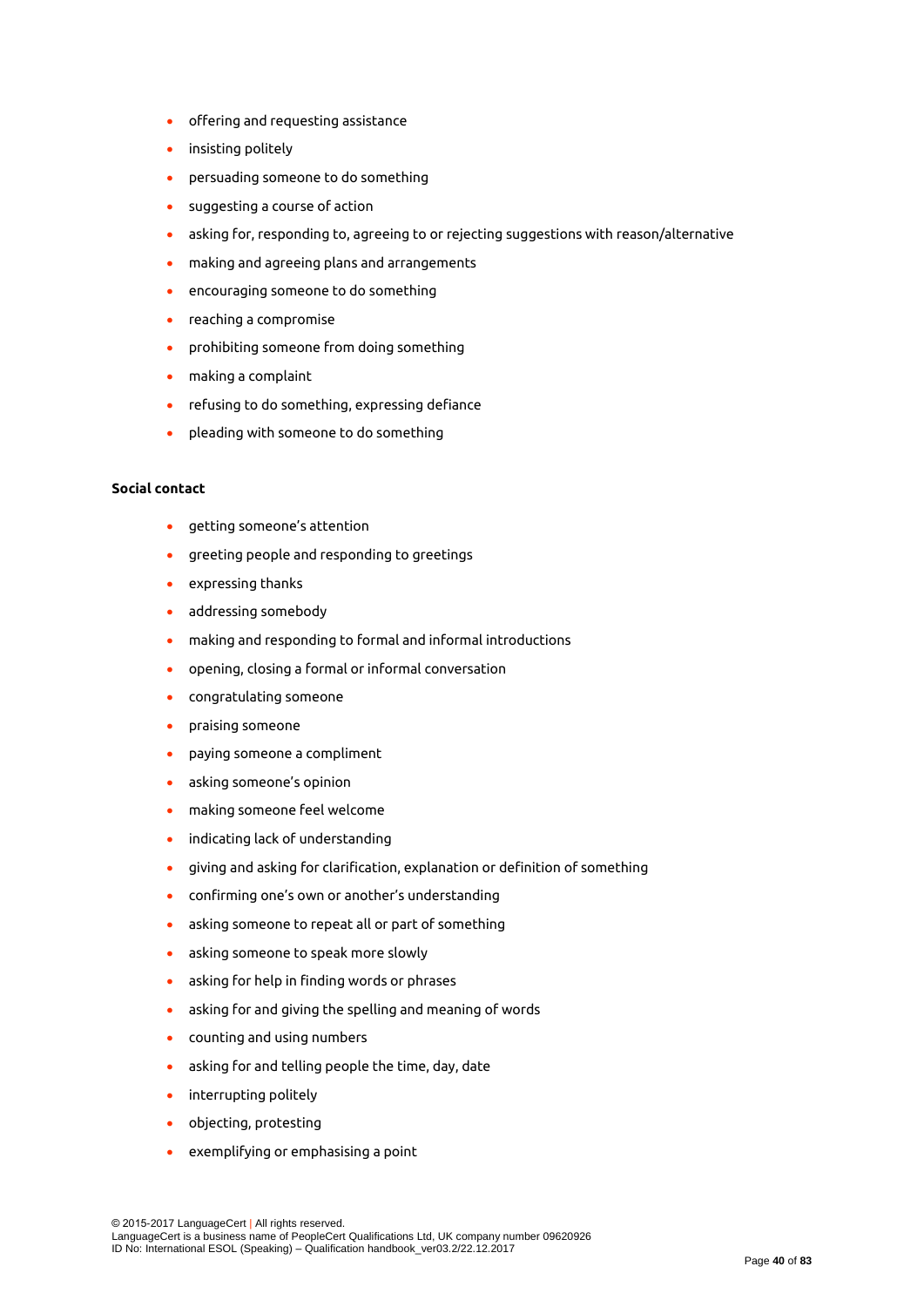- classifying, generalising, defining something
- encouraging another speaker to continue
- $\bullet$  indicating a wish to continue or finish speaking
- summing up
- taking leave
- observing telephone conventions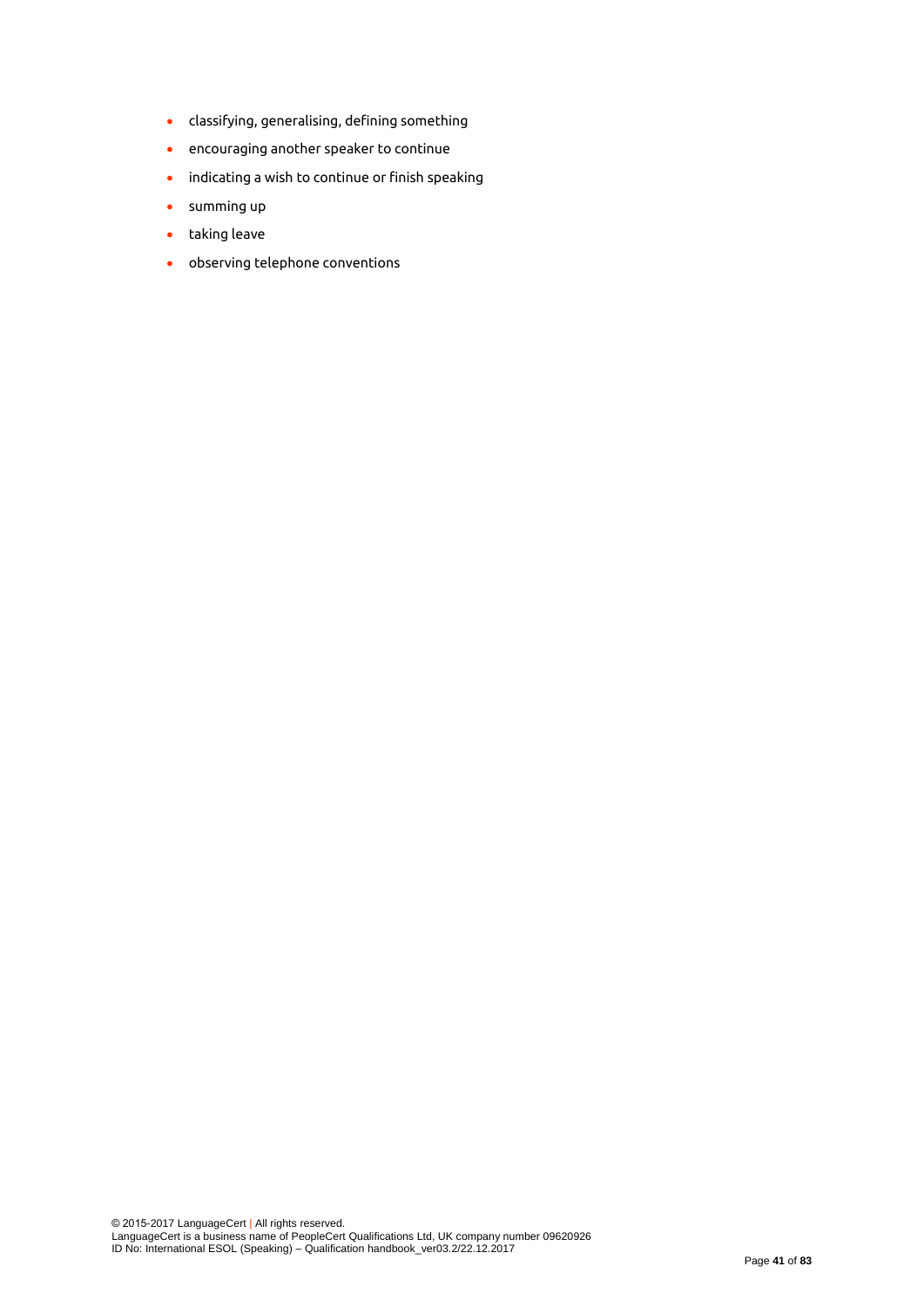# **2.5 Expert level – C1**

### **Speaking**

The candidate will be able to:

- interact fluently and spontaneously on all subjects except the most abstract with some degree of searching for expressions or use of avoidance strategies
- communicate personal information, opinions, feelings and ideas on all topics except the most complex
- communicate in almost all social situations, including those requiring tact and diplomacy, using a wide range of language functions
- engage in discussion to express and elicit opinion, persuade someone to a point of view, try to reach agreement or perform a specific task
- explain, describe, narrate, account for and report on complex subjects integrating sub-themes
- speak clearly on complex themes, developing particular points and rounding off appropriately.

# **Pronunciation**

The candidate will be able to:

 pronounce clearly the sounds of English in connected speech and use stress and intonation to covey finer shades of meaning precisely.

#### **Accuracy**

The candidate will be able to:

 maintain a consistently high degree of grammatical accuracy with few errors, generally correcting those that do occur.

### **Range**

The candidate will be able to:

 use complex sentences, idiomatic expressions and colloquialisms and qualify opinions and statements without much conspicuous searching for words.

## **Register**

The candidate will be able to:

cope linguistically in sensitive or stressful situations even in unfamiliar contexts.

## **Fluency**

The candidate will be able to:

 display controlled use of discourse organisation, connectors and cohesive devices and be able to backtrack or reformulate when encountering difficulty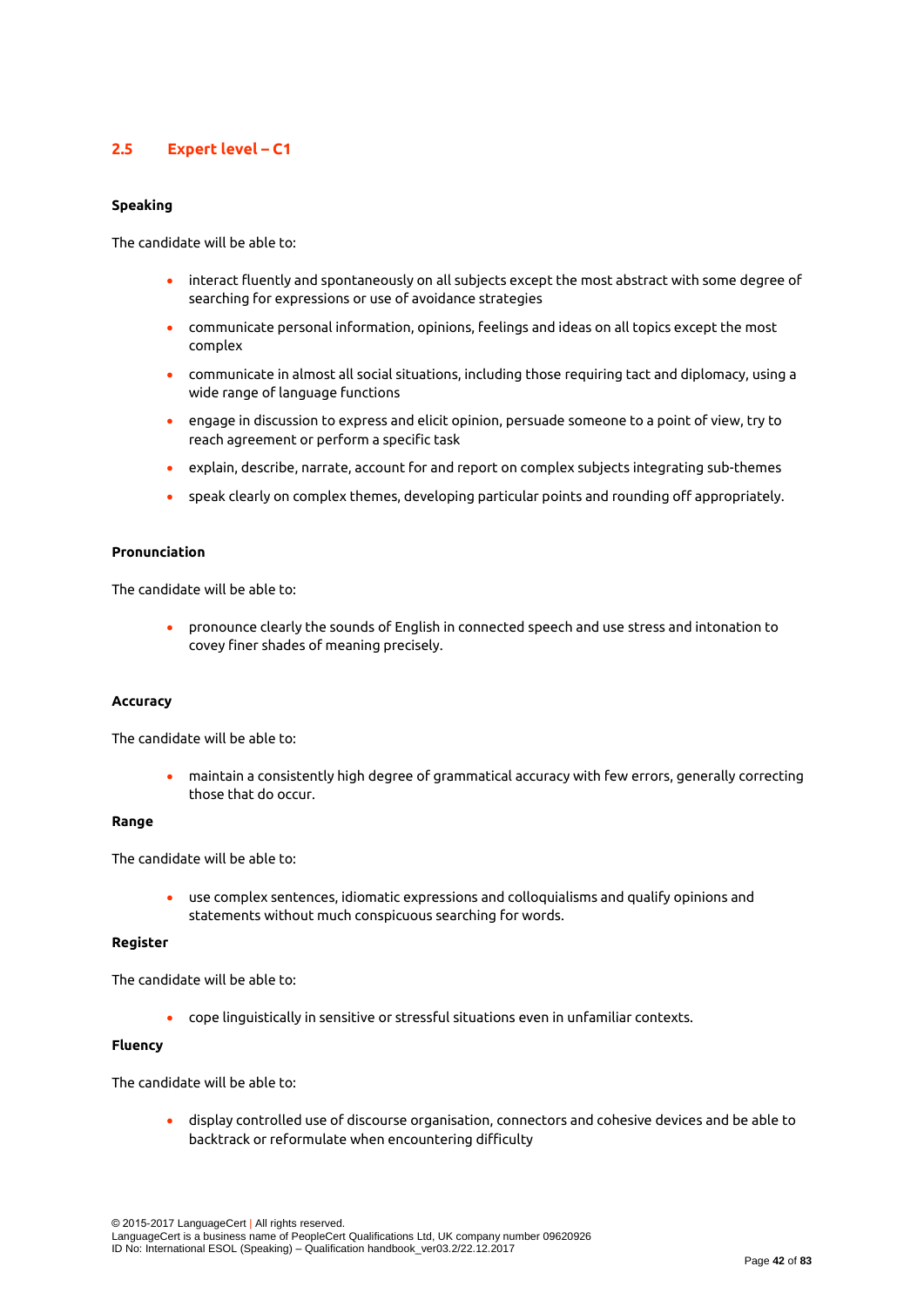confidently manage the conventions of turn taking using appropriate phrases for making and dealing with interruptions and requesting clarification.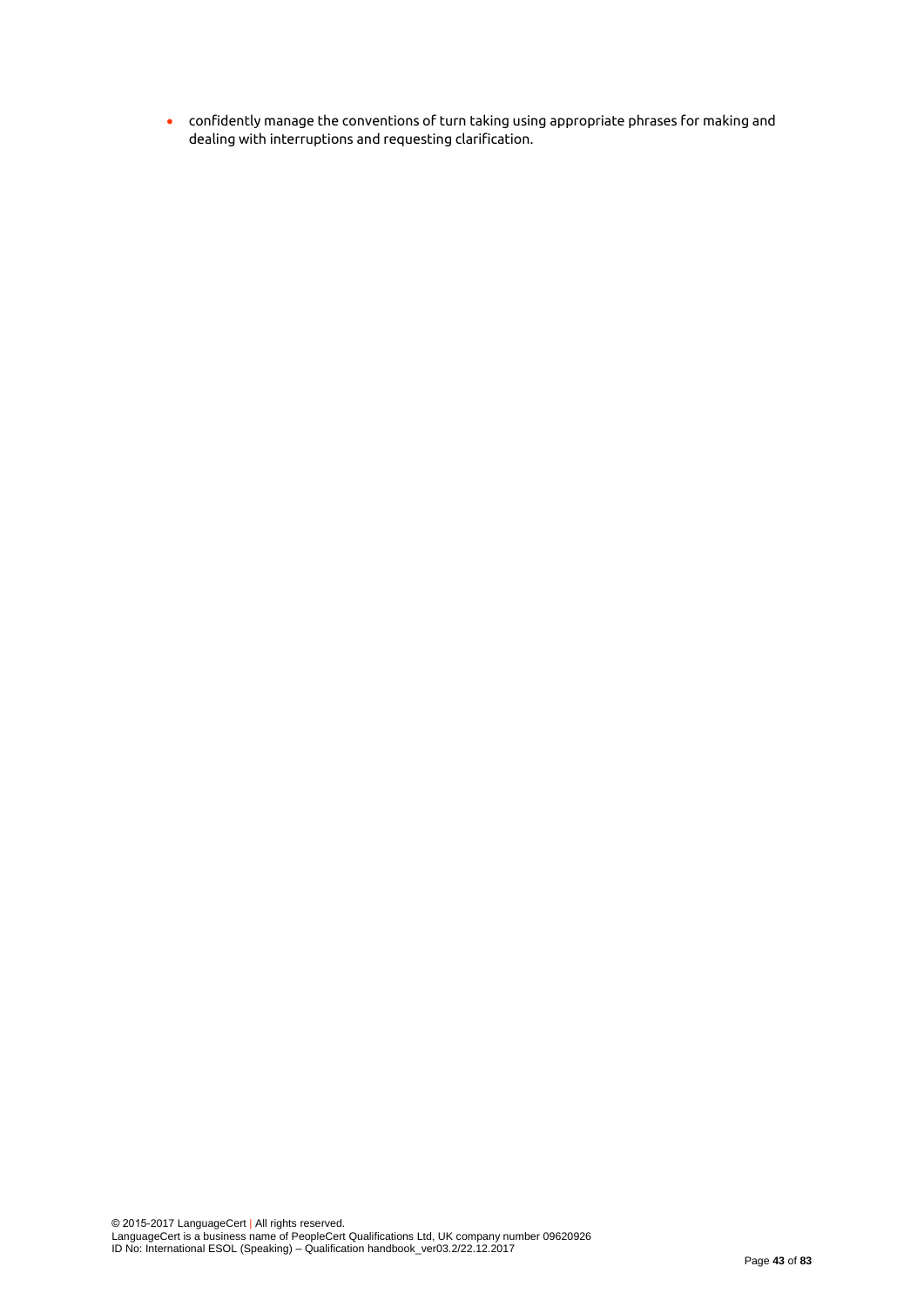# **Topics – Expert Level – C1**

## **PERSONAL IDENTIFICATION**

- personal details
- **•** occupation
- family
- **•** likes and dislikes
- physical appearance
- **•** first language
- character
- image

### **HOUSE AND HOME & LOCAL ENVIRONMENT**

- types of accommodation
- **•** interior design
- local & regional services/amenities
- regional geographical features
- national flora and fauna
- region-specific phenomena

## **DAILY LIFE**

- at home
- at work
- income
- prospects
- stress
- money management

#### **FREE TIME, ENTERTAINMENT**

- leisure, hobbies and interests
- TV, radio, cinema, theatre
- computer, internet
- intellectual/artistic pursuits
- sports
- press
- music
- photography
- the written word (reading, letterwriting, diaries etc)
- exhibitions, museums
- leisure/work ratio

## **TRAVEL**

- public & private transport
- traffic & traffic control
- 'green' travel
- holidays
- accommodation
- entering and leaving a country
- common currency eg. the euro
- migration

# **RELATIONS WITH OTHER PEOPLE**

- **•** family relationships
- friendship
- manners
- social conventions
- anti-social behaviour

### **SHOPPING**

- **•** shopping facilities
- **•** foodstuffs
- clothes, fashion
- household articles
- prices
- ethical shopping
- retail therapy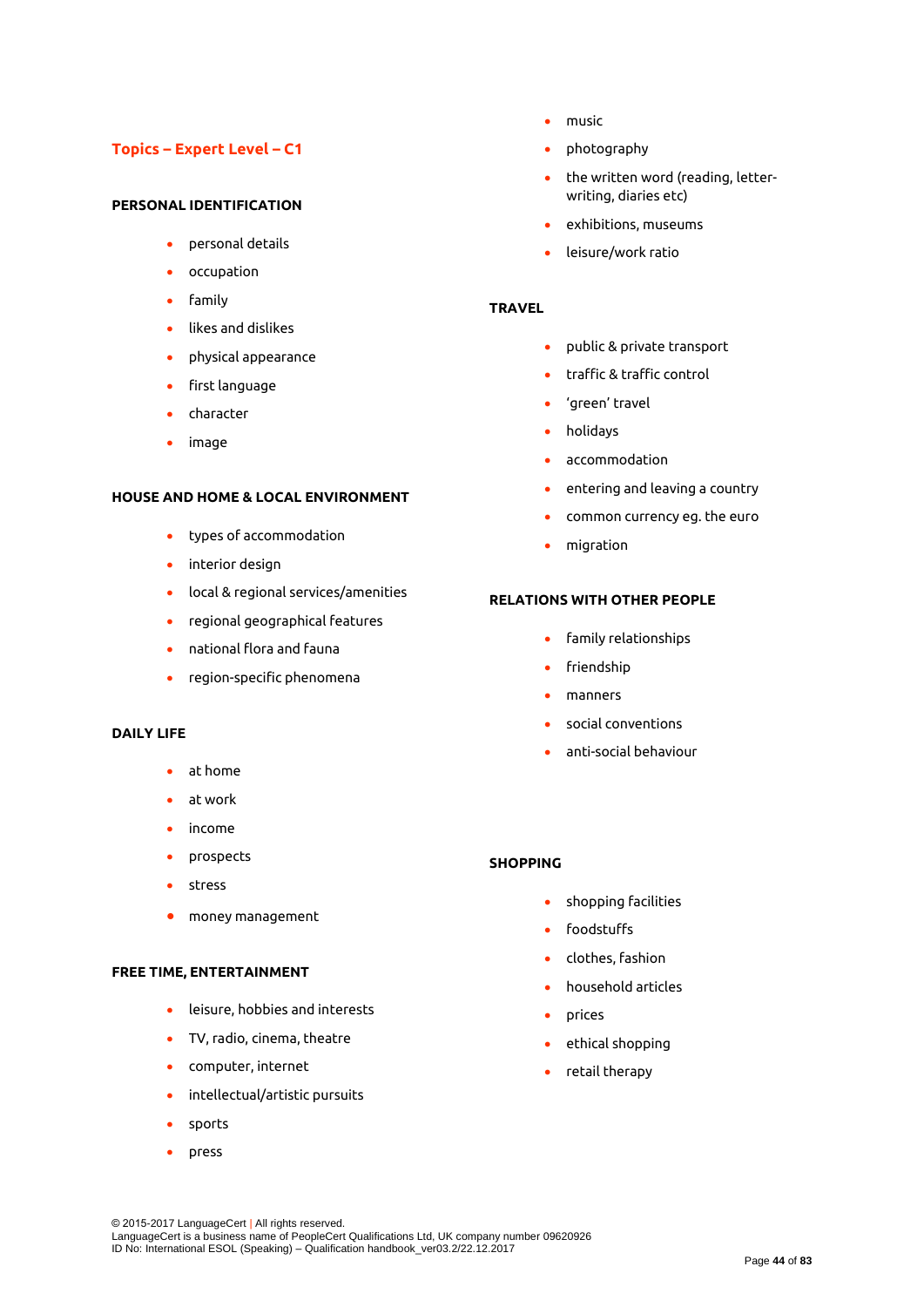### **FOOD AND DRINK**

- $\bullet$  eating habits
- sourcing food locally
- fast food
- organic food
- year round availability
- diets
- food fashions

### **SERVICES**

- communications
- **financial services**
- **emergency services**
- **·** leisure facilities
- care for the elderly
- IT in the community
- diplomatic services
- employment agencies

## **PLACES & LOCATION**

- satellite navigation systems
- World Heritage sites
- locating motorways and airports
- protecting open spaces
- how geography affects people
- alternative places to live eg. underwater, on Mars

# **LANGUAGE**

- foreign language ability
- accents and dialects
- preserving minority languages
- bilingualism
- universal languages eg. Esperanto
- body language

### **WEATHER**

- climate and weather
- weather forecasting
- $\bullet$  climate change
- extreme weather
- weather and mood

#### **MEASURES AND SHAPES**

- statistics
- importance of maths in everyday life

#### **EDUCATION**

- schooling
- subjects
- qualifications and examinations
- education systems
- teaching and learning

## **THE ENVIRONMENT**

- $\cdot$  recycling
- pollution
- global warming
- endangered species
- future of the planet

#### **BELIEFS**

- the paranormal & supernatural
- superstitions
- unexplained phenomena eg. UFOs, coincidences etc.

#### **ARTS**

- modern art, theatre, architecture
- classical art, theatre, architecture
- literature
- popular culture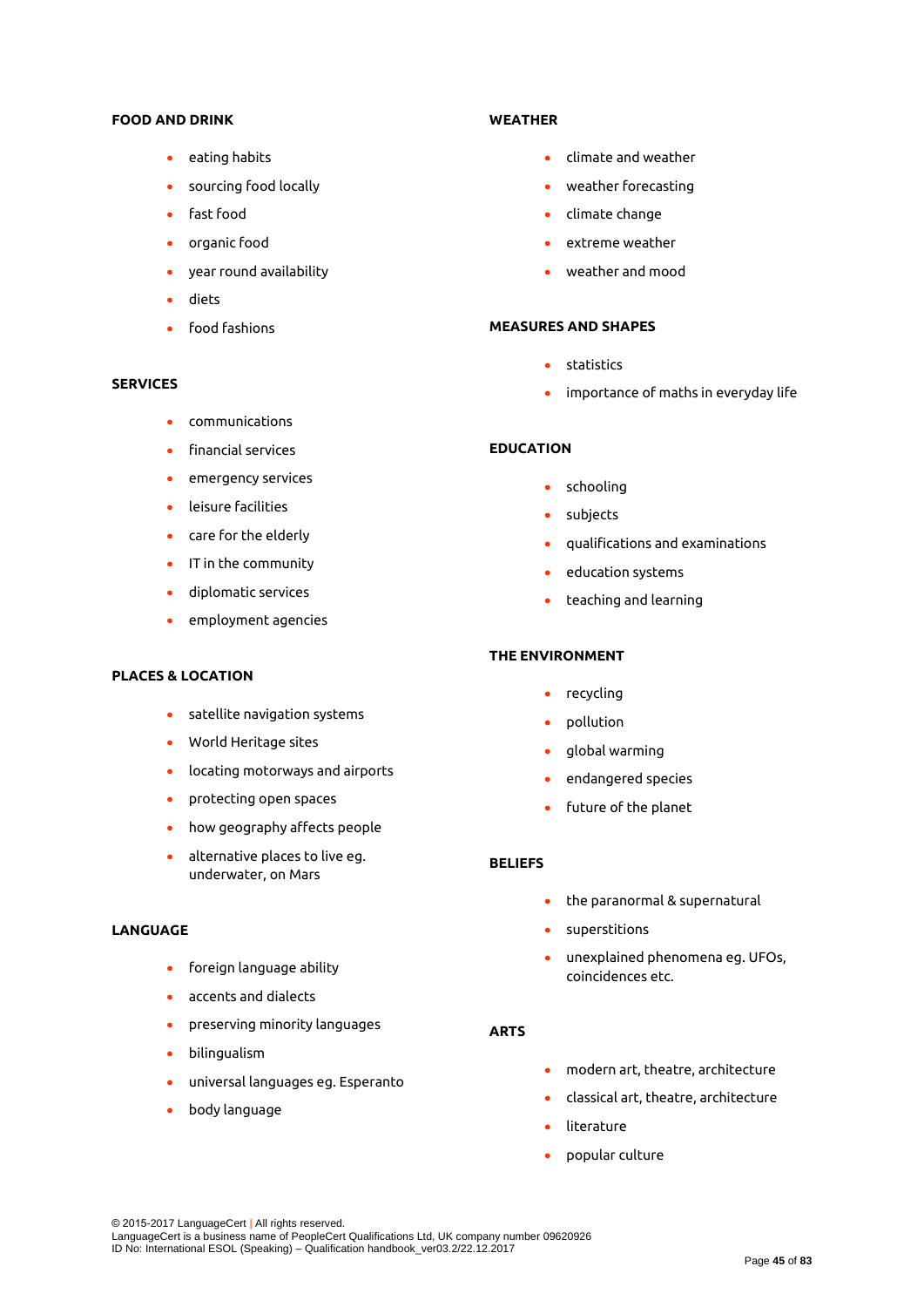## **SCIENCE & TECHNOLOGY**

- scientific development
- space exploration
- power of the computer
- important inventions
- $\bullet$  genetic modification
- $\bullet$  ethics
- animal testing

## **SOCIETY**

- individual rights
- family life
- parental responsibilities
- social responsibilities
- equal opportunities
- human rights
- citizenship
- the global village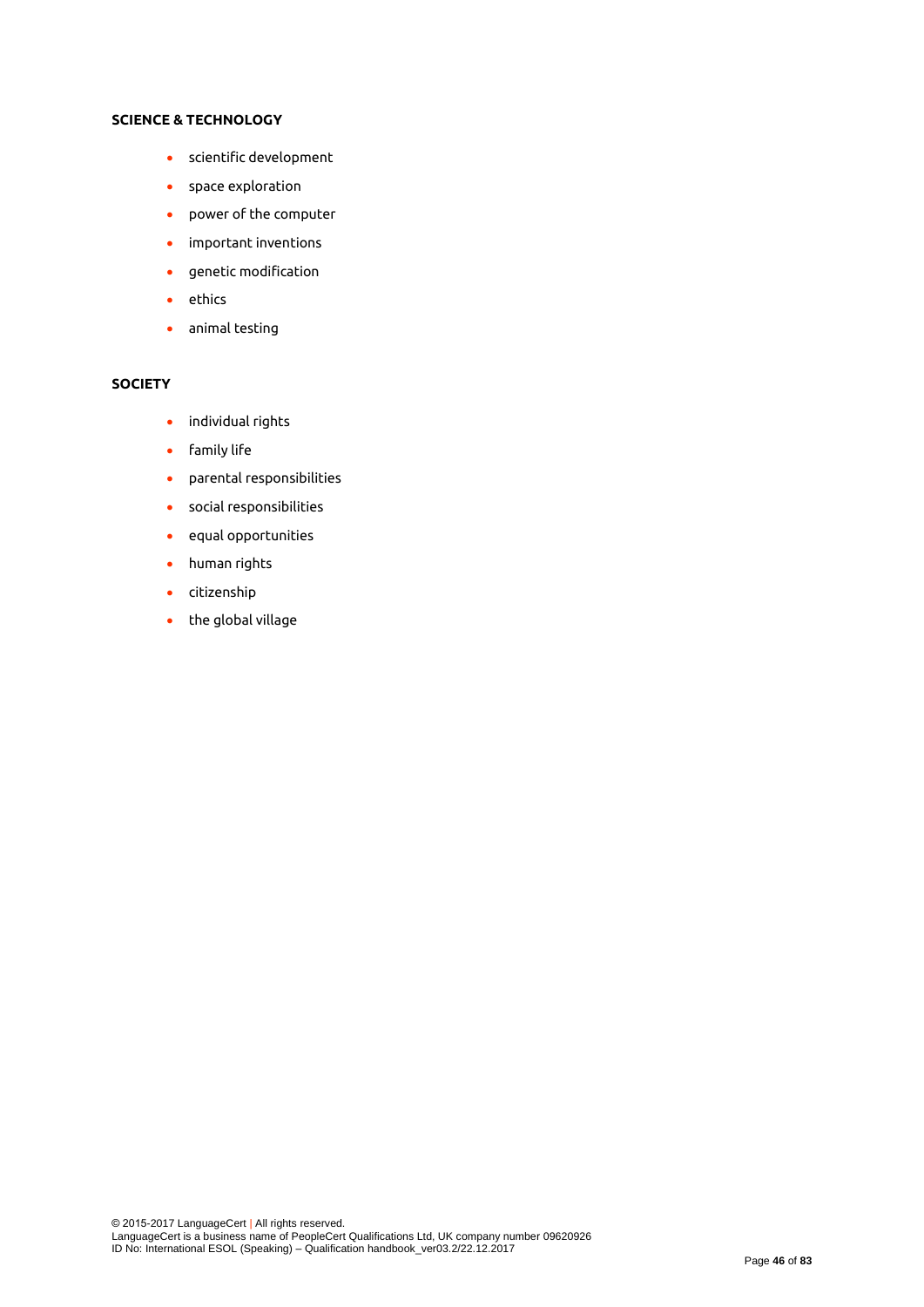# **Functions – Expert Level – C1**

(See Topics list for contexts)

#### **Personal environment**

- asking for and giving personal information
- describing where one lives (accommodation, area etc)
- asking and answering questions for confirmation, information, identification
- describing people, places, things
- correcting information
- explaining routines
- narrating and describing past, present and future events
- comparing things, people
- reporting facts, actions
- stating facts, actions
- giving descriptions and specifications.

#### **Expressing thoughts, feelings and attitudes**

- expressing and asking about agreement or disagreement
- denying something
- expressing agreement reluctantly or with reservations
- conceding, demurring
- expressing views and feelings with reasons
- asserting and asking about knowledge or ignorance of something or someone
- stating whether a person, thing or action is remembered or forgotten
- enquiring of someone else whether a person, thing or action is remembered or forgotten
- stating and asking about degrees of probability
- expressing, denying or asking about necessity (including logical deduction)
- stating and asking about one's certainty or uncertainty of something
- reminding someone to do something
- expressing doubt, incredulity, bewilderment
- hypothesising
- speculating
- stating and asking about one's ability or inability to do something
- stating and enquiring about one's obligation (or lack of) to do something
- seeking, granting or denying permission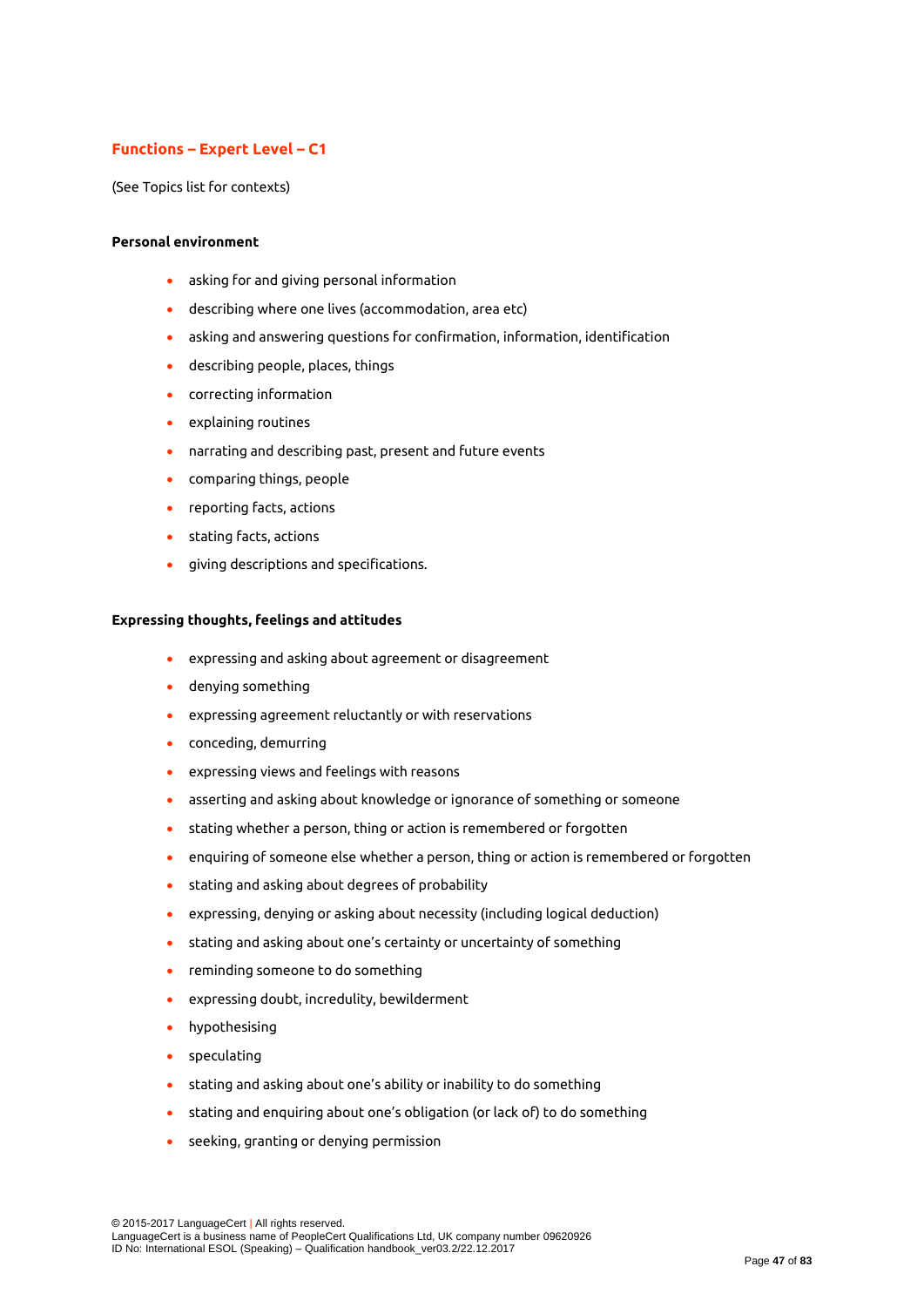- stating and asking about the permissibility of doing something
- expressing and asking about wishes, hopes, expectations
- expressing and asking about wants, desires, needs
- stating and asking about intention
- stating, responding to and asking about preference
- expressing and asking about likes and dislikes, with reasons
- expressing and asking about (dis)pleasure, (un)happiness
- expressing and asking about satisfaction or dissatisfaction
- expressing disappointment
- expressing gratitude
- expressing and asking about interest or lack of it
- expressing surprise or lack of it
- expressing and asking about fear, anxiety
- **•** giving reassurance
- expressing regret, sympathy, condolence
- expressing fellow-feeling, empathy
- expressing and asking about pain, anguish, suffering
- expressing relief
- expressing indifference
- expressing fatigue, resignation
- offering and accepting an apology
- granting forgiveness
- expressing and asking about approval, appreciation or disapproval
- expressing moral obligation
- expressing regret
- accepting, attaching or denying blame for something.

### **Making things happen**

- responding to a request
- requesting something, or requesting someone to do something
- inviting someone to do something
- accepting or declining an offer or invitation
- **•** giving instructions or orders
- giving and asking for advice
- responding to or rejecting advice, with reasons
- warning others to be careful or to stop doing something
- offering and requesting assistance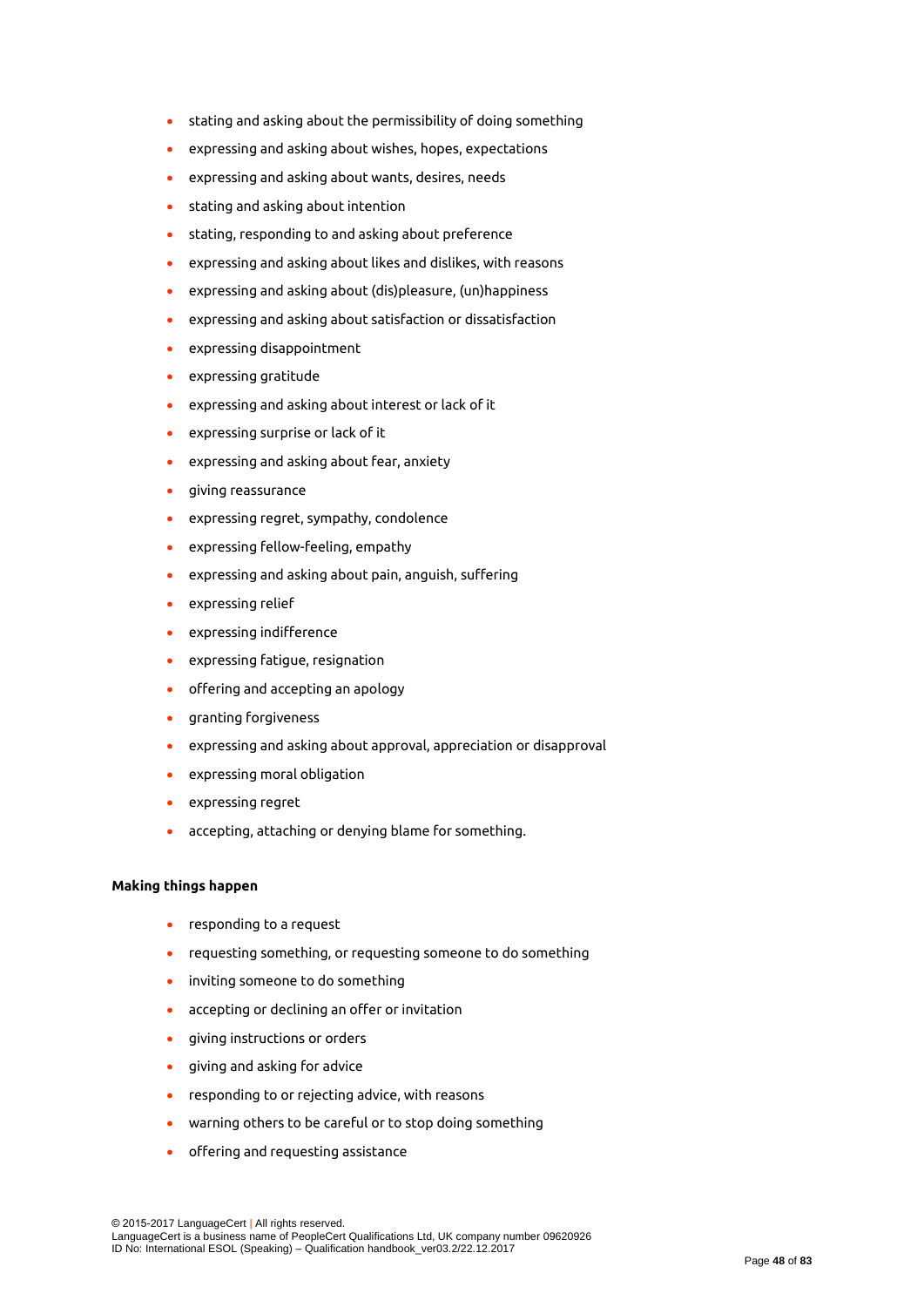- insisting politely
- persuading someone to do something
- suggesting a course of action
- asking for, responding to, agreeing to or rejecting suggestions with reason/alternative
- making and agreeing plans and arrangements
- encouraging someone to do something
- reaching a compromise
- prohibiting someone from doing something
- making a complaint
- refusing to do something, expressing defiance
- pleading with someone to do something.

## **Social contact**

- getting someone's attention
- greeting people and responding to greetings
- expressing thanks
- addressing somebody
- making and responding to formal and informal introductions
- opening, closing a formal or informal conversation
- congratulating someone
- praising someone
- paying someone a compliment
- asking someone's opinion
- making someone feel welcome
- giving and responding to constructive criticism
- indicating lack of understanding
- giving and asking for clarification, explanation or definition of something
- confirming one's own or another's understanding
- asking someone to repeat all or part of something
- asking someone to speak more slowly
- asking for help in finding words or phrases
- asking for and giving the spelling and meaning of words
- counting and using numbers
- asking for and telling people the time, day, date
- interrupting politely
- objecting, protesting
- exemplifying or emphasising a point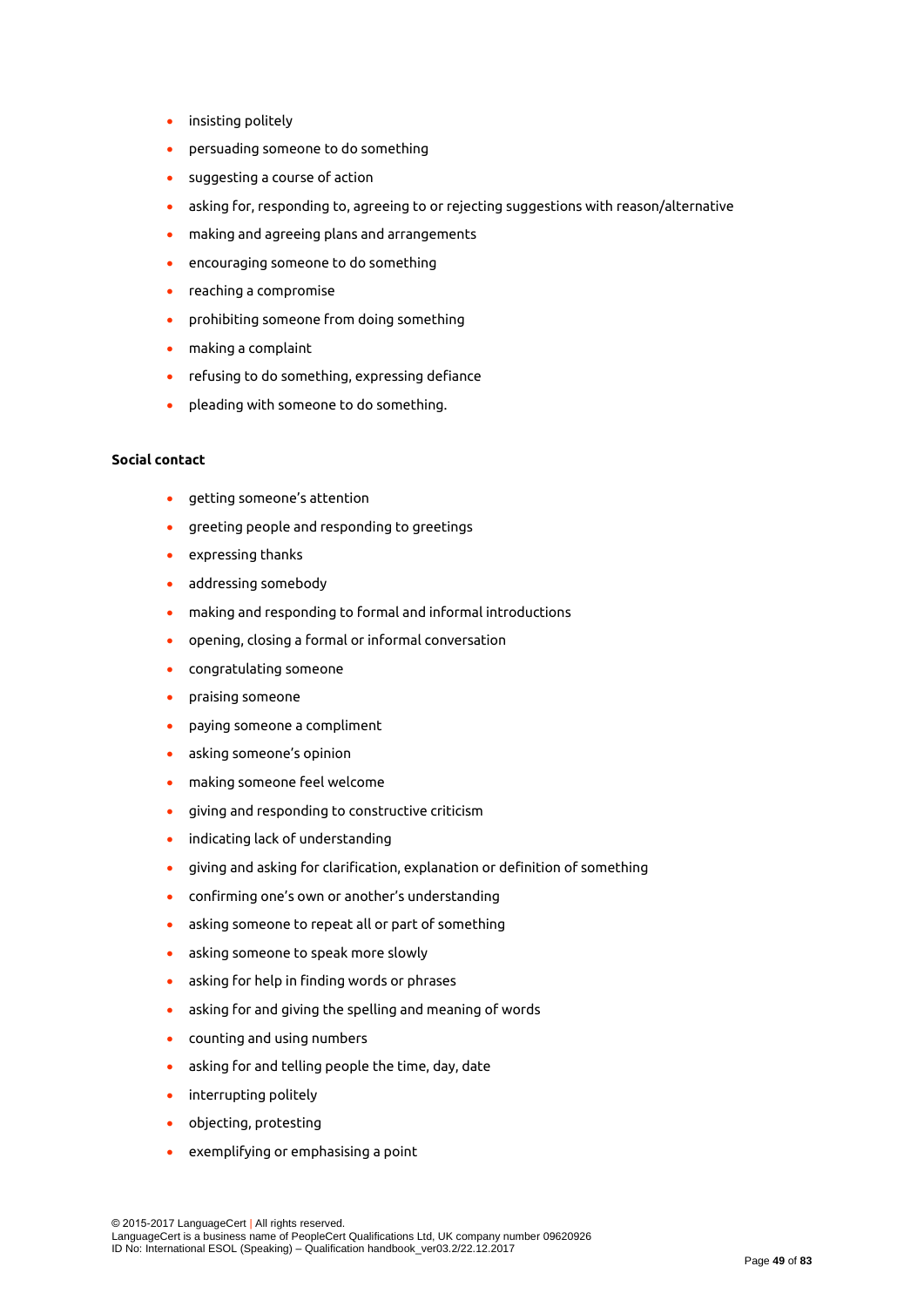- classifying, generalising, defining something
- encouraging another speaker to continue
- $\bullet$  indicating a wish to continue or finish speaking
- summing up
- taking leave
- observing telephone conventions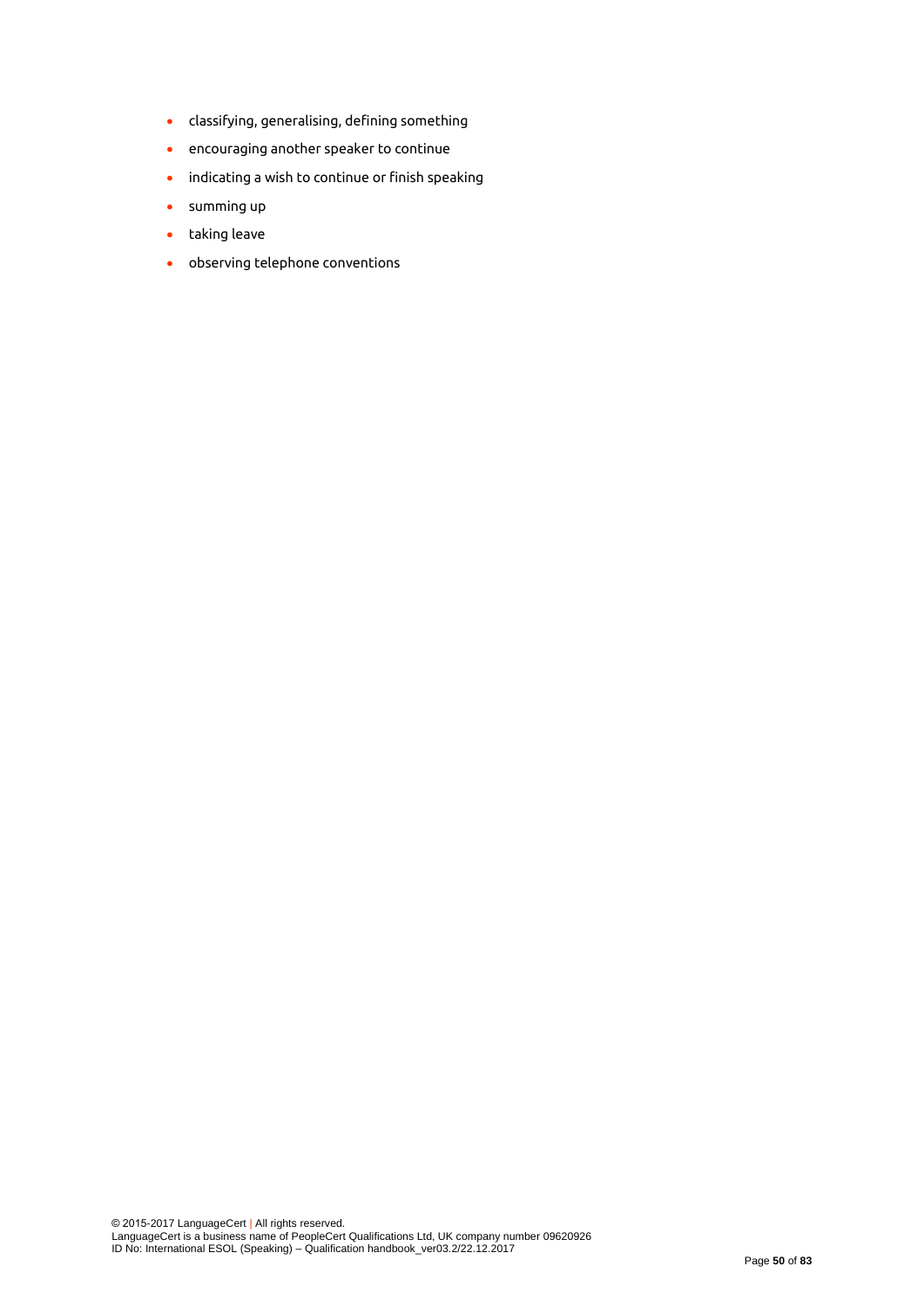# **2.6 Mastery level – C2**

## **Speaking**

The candidate will be able to:

- display a comprehensive and reliable mastery of the language with no sign of having to restrict what is said
- communicate personal information, feelings, ideas and opinions on a very wide range of topics including contemporary issues
- communicate in all situations using a very wide range of language functions
- engage in discussion to express and elicit opinion, defend and justify opinions when challenged, persuade someone to a point of view, try to reach agreement or perform a specific task
- provide sophisticated explanations, descriptions, narratives, account for or report on a complex subject, convey subtleties of meaning, integrate sub-themes and come to an appropriate conclusion.

## **Pronunciation**

The candidate will be able to:

 articulate correctly and use stress and intonation patterns naturally to highlight, emphasise, and modify meaning.

#### **Accuracy**

The candidate will be able to:

maintain consistent grammatical control of complex language.

### **Range**

The candidate will be able to:

 display a good command of idiomatic expressions and colloquialisms with awareness of connotative levels of meaning, conveying subtleties by using a wide range of modification devices.

## **Register**

The candidate will be able to:

• adjust register appropriately across a range of situations unhampered by linguistic limitations.

#### **Fluency**

The candidate will be able to: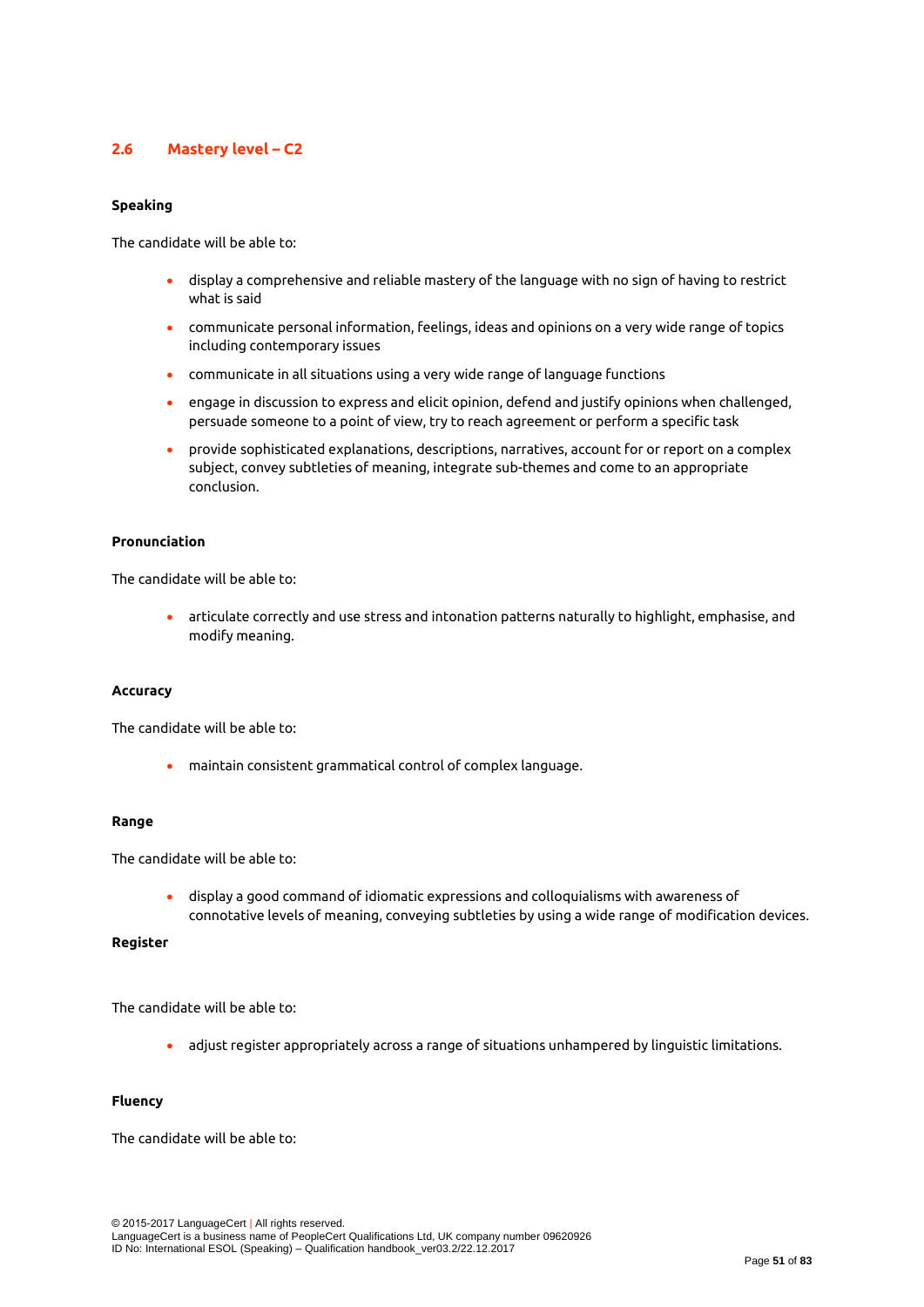- produce clearly flowing, well-structured speech with an effective logical management of the discourse, highlighting significant points
- produce coherent and cohesive discourse using a variety of organisational patterns, a wide range of connectors and other cohesive devices and backtracking and reformulating seamlessly
- interact skilfully and confidently with fully natural turn taking, referencing and allusion making.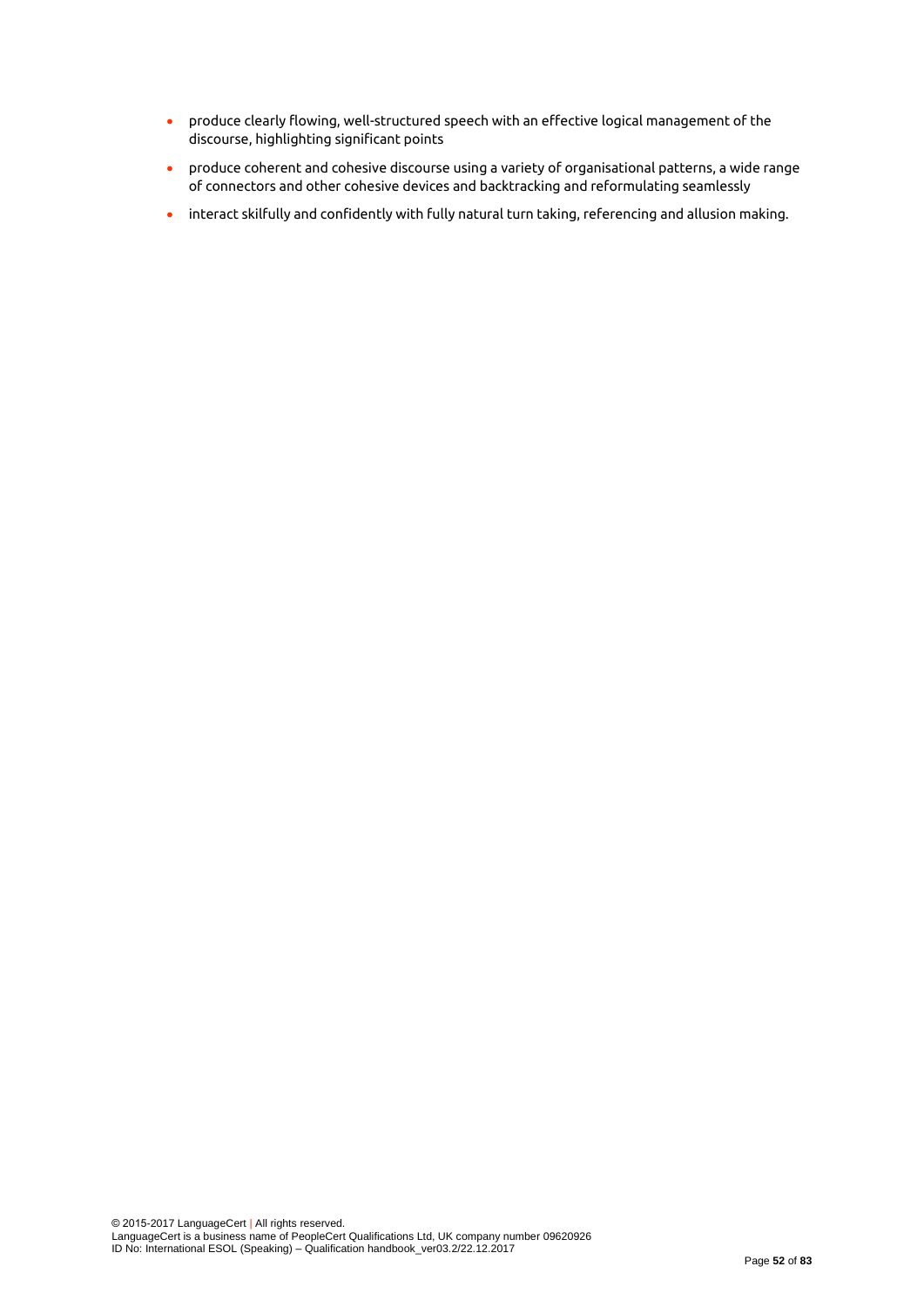# **Topics – Mastery Level – C2**

### **PERSONAL IDENTIFICATION**

- personal details
- occupation
- **•** family
- **•** likes and dislikes
- physical appearance
- **•** first language
- character
- image
- personal learning style

#### **HOUSE AND HOME & LOCAL ENVIRONMENT**

- types of accommodation
- **•** interior design
- local & regional services and amenities
- regional geographical features
- national flora and fauna
- region-specific phenomena
- demographics

#### **DAILY LIFE**

- at home
- at work
- income
- prospects
- **·** stress
- money management
- life plans

### **FREE TIME, ENTERTAINMENT**

- leisure, hobbies and interests
- TV, radio, cinema, theatre
- computer, internet
- intellectual/artistic pursuits
- sports
- press
- music
- photography
- the written word (reading, letterwriting, diaries etc)
- exhibitions, museums
- leisure/work ratio
- the social importance of leisure

#### **TRAVEL**

- public & private transport
- traffic & traffic control
- 'green' travel
- holidays
- accommodation
- entering and leaving a country
- common currency eg. the euro
- migration
- travel restrictions & border controls

### **RELATIONS WITH OTHER PEOPLE**

- family relationships
- **•** friendship
- manners
- social conventions
- anti-social behaviour
- tolerance & respect

## **SHOPPING**

- **•** shopping facilities
- **foodstuffs**
- clothes, fashion
- household articles
- prices
- ethical shopping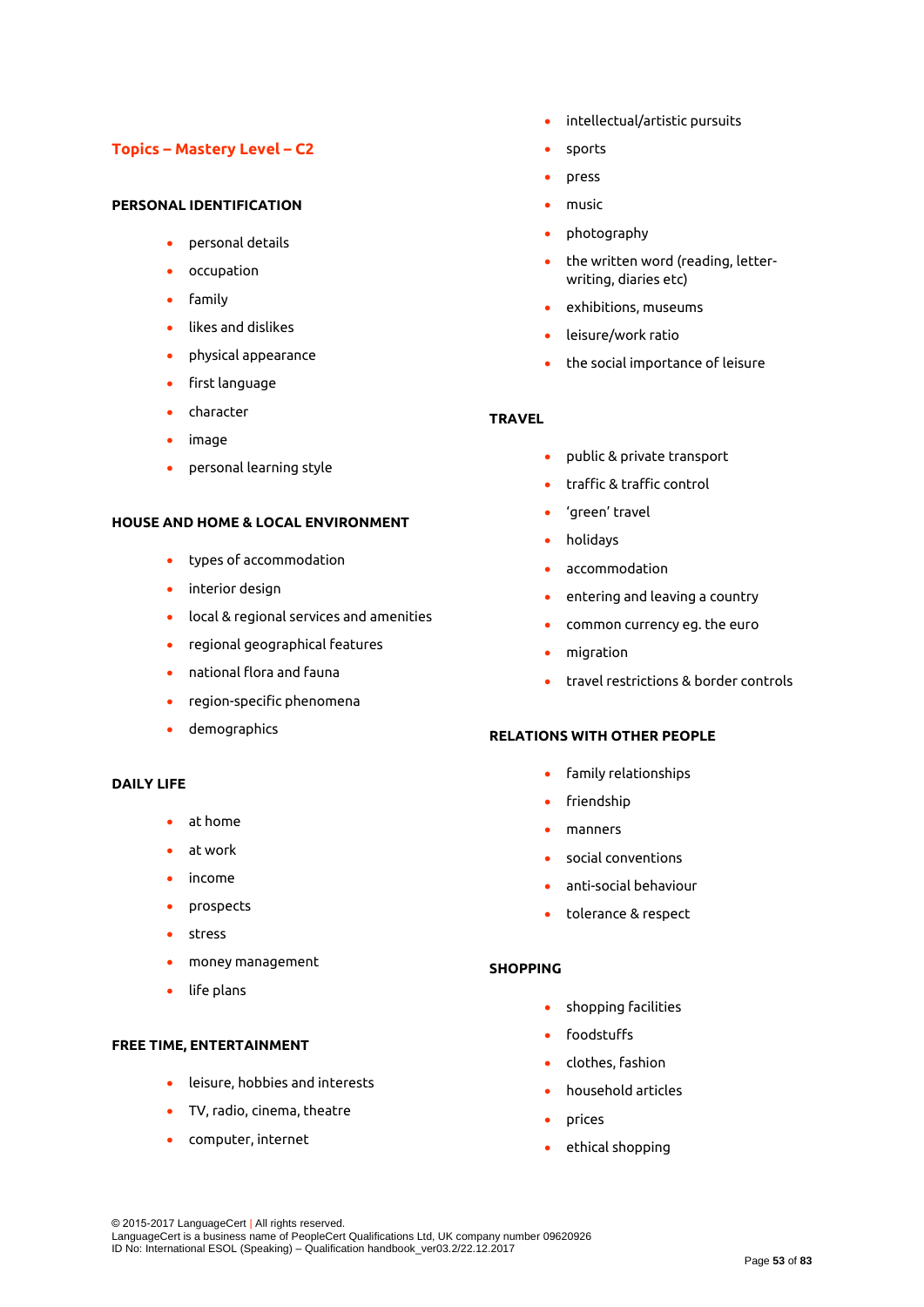- retail therapy
- consumerism

# **FOOD AND DRINK**

- **•** eating habits
- sourcing food locally
- fast food
- organic food
- year round availability
- diets
- **•** food fashions
- genetically modified food
- cookery

## **SERVICES**

- communications
- **•** financial services
- **emergency services**
- **·** leisure facilities
- care for the elderly
- IT in the community
- diplomatic services
- employment agencies
- government

## **PLACES & LOCATION**

- satellite navigation systems
- World Heritage sites
- locating motorways and airports
- protecting open spaces
- how geography affects people
- alternative places to live eg. underwater, on Mars
- living in hostile environments

# **LANGUAGE**

foreign language ability

- accents and dialects
- preserving minority languages
- bilingualism
- universal languages eg. Esperanto
- body language
- language and culture

# **WEATHER**

- climate and weather
- weather forecast
- climate change
- extreme weather
- weather and mood
- **•** effect of weather on lifestyle

### **MEASURES AND SHAPES**

- statistics
- importance of maths in everyday life
- design

### **EDUCATION**

- schooling
- subjects
- qualifications and examinations
- education systems
- teaching and learning
- knowledge versus skills
- a basic human right

## **THE ENVIRONMENT**

- recycling
- pollution
- global warming
- endangered species
- future of the planet
- individual's/society's responsibilities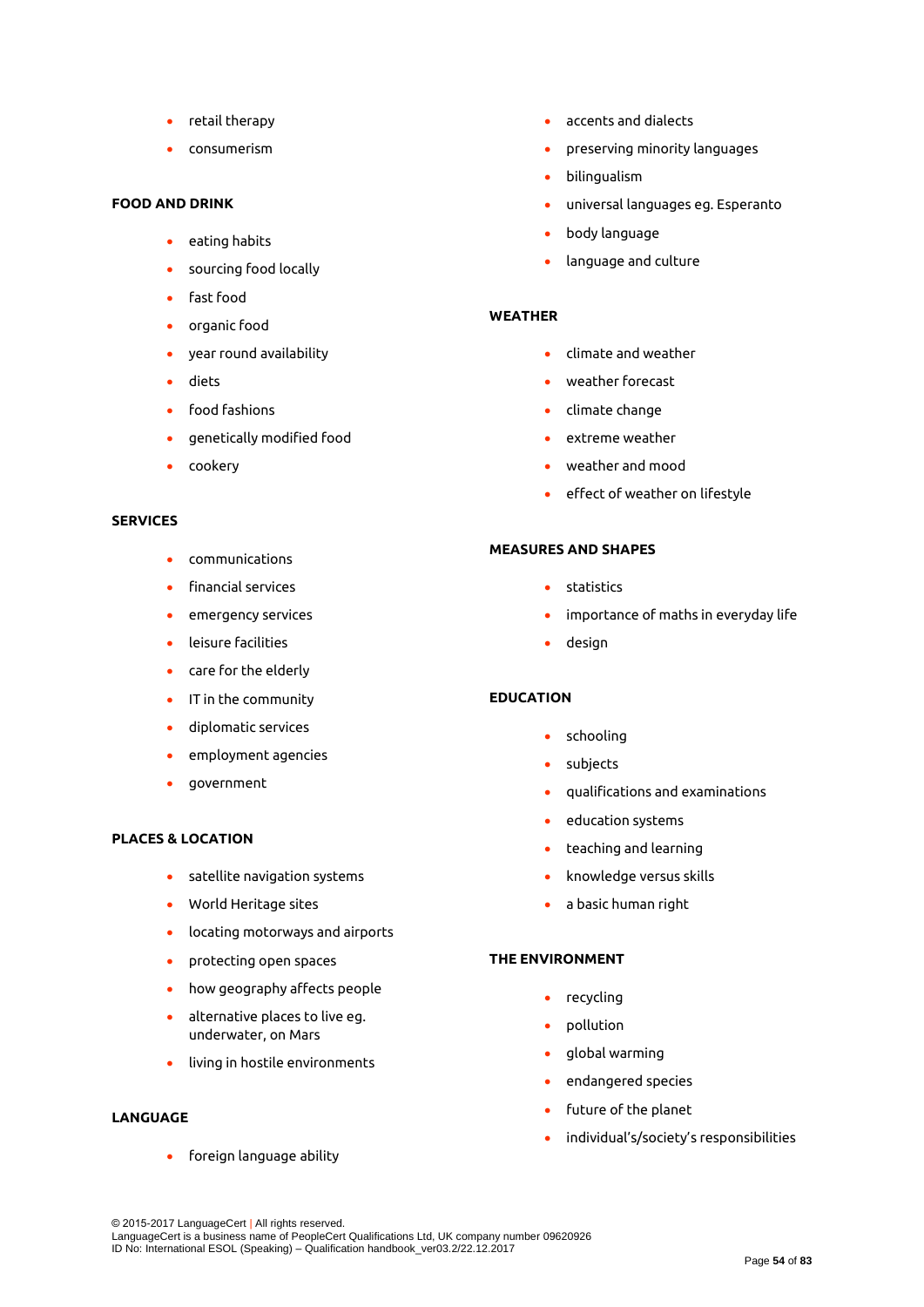# **BELIEFS**

- the paranormal & supernatural
- superstitions
- unexplained phenomena eg. UFOs, coincidences etc.

## **ARTS**

- modern art, theatre, architecture
- classical art, theatre, architecture
- **·** literature
- popular culture
- vouth culture

## **SCIENCE & TECHNOLOGY**

- scientific development
- **•** space exploration
- power of the computer
- important inventions
- $\bullet$  genetic modification
- $e$  ethics
- animal testing
- the limits of human endeavour

### **SOCIETY**

- individual rights
- **•** family life
- parental responsibilities
- social responsibilities
- equal opportunities
- human rights
- citizenship
- the global village
- world events
- world economy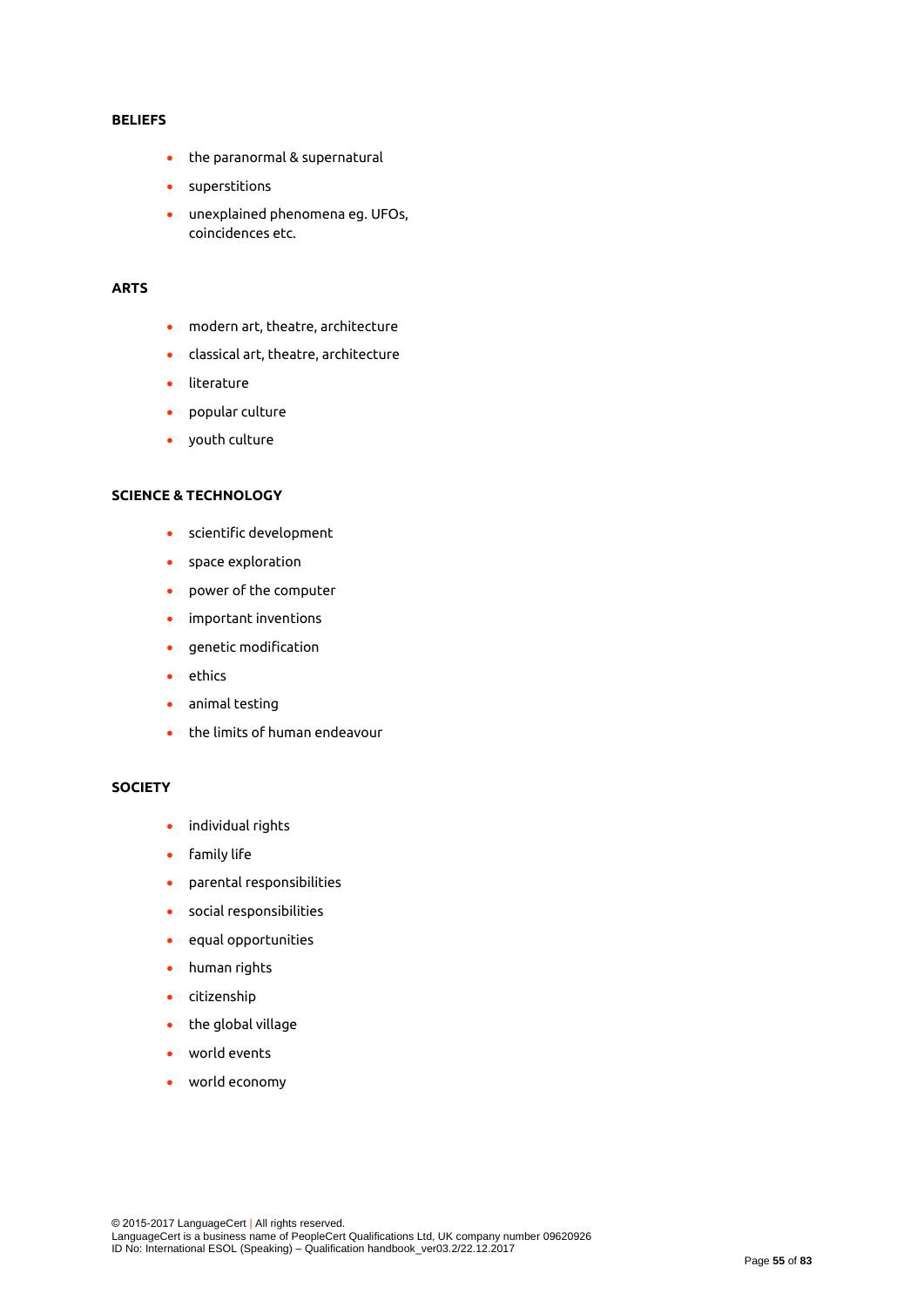# **Functions - Mastery Level – C2**

(See Topics list for contexts)

#### **Personal environment**

- asking for and giving personal information
- describing where one lives (accommodation, area etc)
- asking and answering questions for confirmation, information, identification
- describing people, places, things
- correcting information
- explaining routines
- narrating and describing past, present and future events
- comparing things, people
- reporting facts, actions
- stating facts, actions
- giving descriptions and specifications.

#### **Expressing thoughts, feelings and attitudes**

- expressing and asking about agreement or disagreement
- denying something
- expressing agreement reluctantly or with reservations
- conceding, demurring
- expressing views and feelings with reasons
- asserting and asking about knowledge or ignorance of something or someone
- stating whether a person, thing or action is remembered or forgotten
- enquiring of someone else whether a person, thing or action is remembered or forgotten
- stating and asking about degrees of probability
- expressing, denying or asking about necessity (including logical deduction)
- stating and asking about one's certainty or uncertainty of something
- reminding someone to do something
- expressing doubt, incredulity, bewilderment
- hypothesising
- **•** speculating
- stating and asking about one's ability or inability to do something
- stating and enquiring about one's obligation (or lack of) to do something
- seeking, granting or denying permission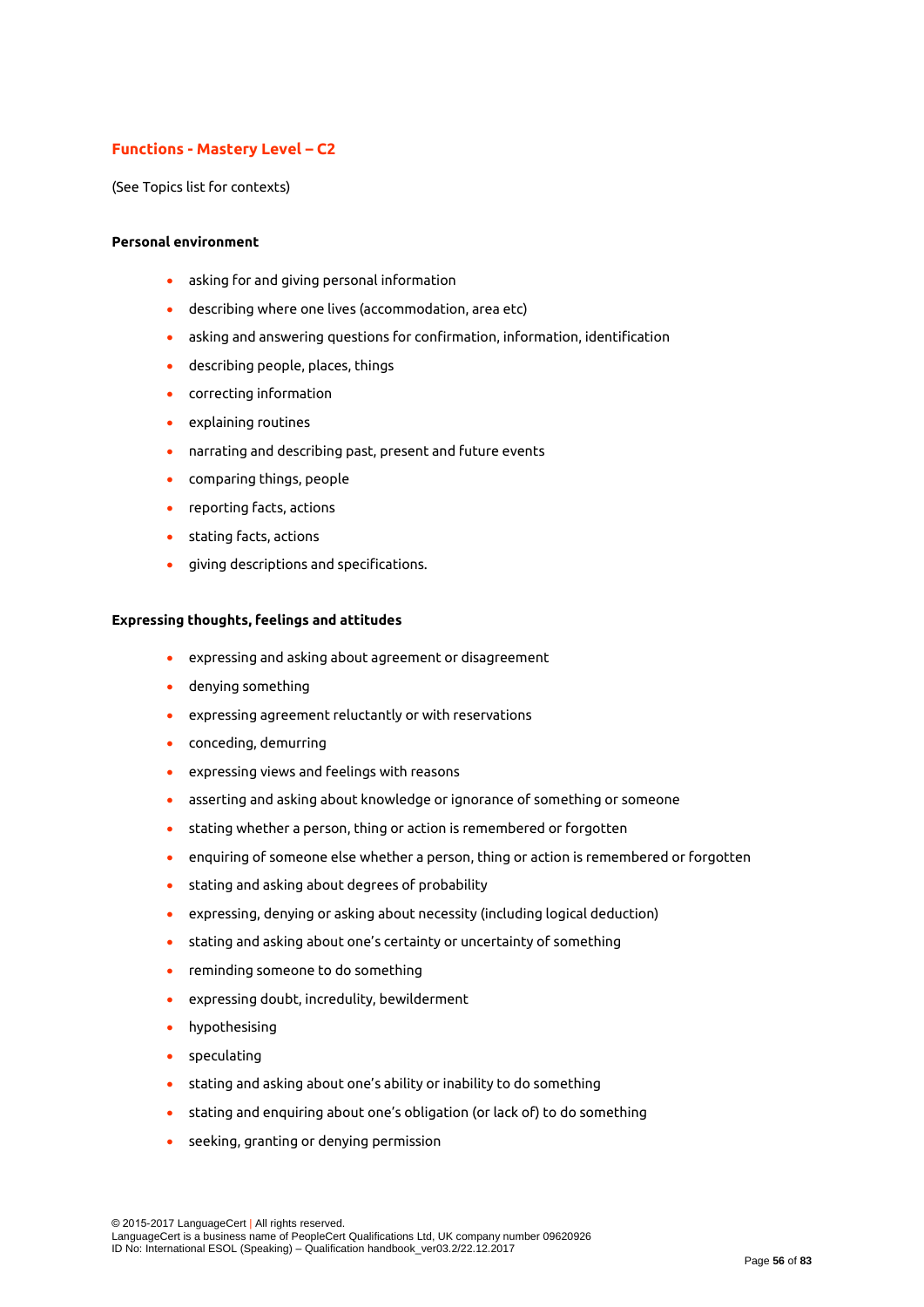- stating and asking about the permissibility of doing something
- expressing and asking about wishes, hopes, expectations
- expressing and asking about wants, desires, needs
- stating and asking about intention
- stating, responding to and asking about preference
- expressing and asking about likes and dislikes, with reasons
- expressing and asking about (dis)pleasure, (un)happiness
- expressing and asking about satisfaction or dissatisfaction
- expressing disappointment
- expressing gratitude
- expressing and asking about interest or lack of it
- expressing surprise or lack of it
- expressing and asking about fear, anxiety
- **•** giving reassurance
- expressing regret, sympathy, condolence
- expressing fellow-feeling, empathy
- expressing and asking about pain, anguish, suffering
- expressing relief
- expressing indifference
- expressing fatigue, resignation
- offering and accepting an apology
- granting forgiveness
- expressing and asking about approval, appreciation or disapproval
- expressing moral obligation
- expressing regret
- accepting, attaching or denying blame for something.

### **Making things happen**

- responding to a request
- requesting something, or requesting someone to do something
- inviting someone to do something
- accepting or declining an offer or invitation
- **•** giving instructions or orders
- giving and asking for advice
- responding to or rejecting advice, with reasons
- warning others to be careful or to stop doing something
- offering and requesting assistance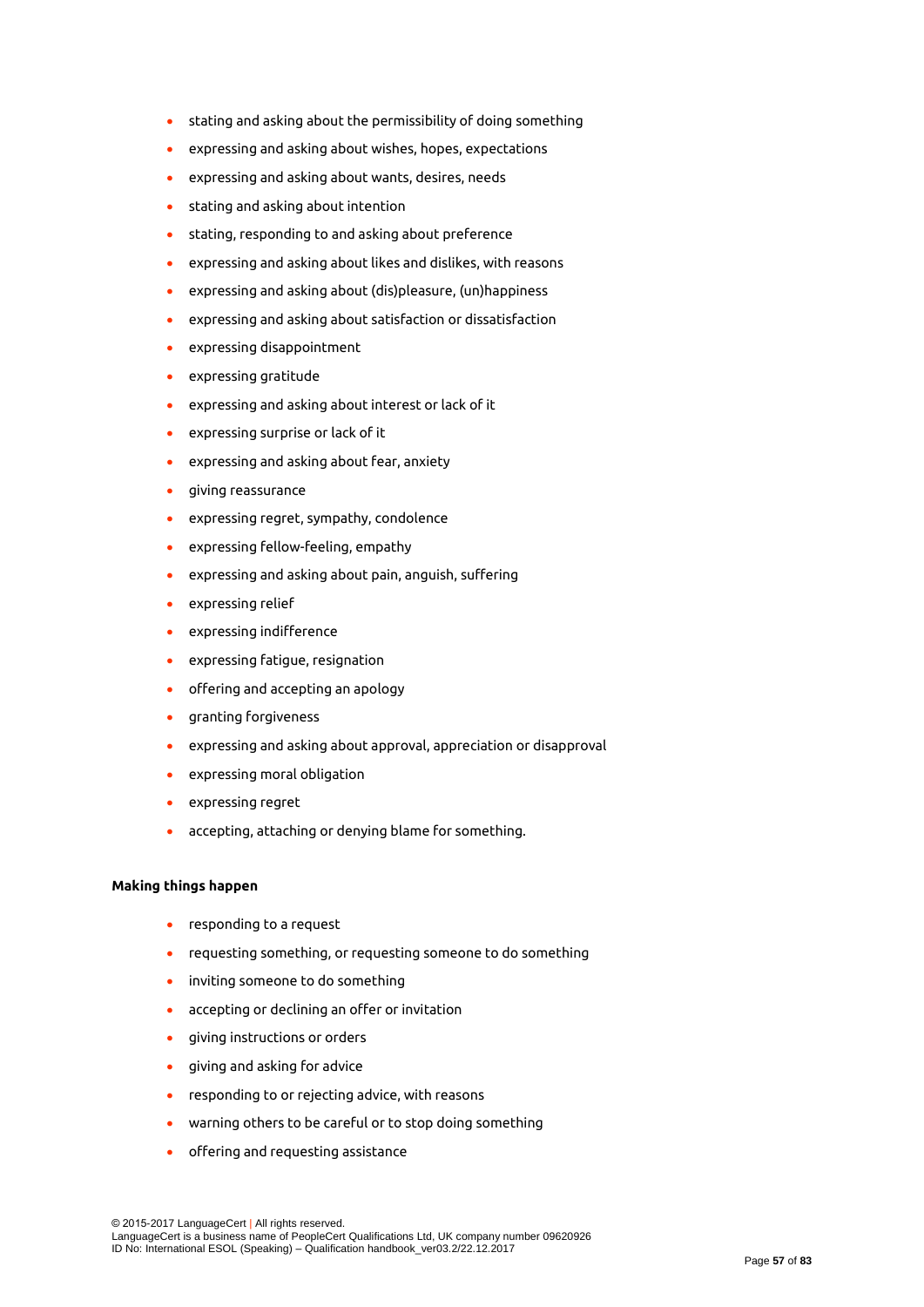- **•** insisting politely
- persuading someone to do something
- suggesting a course of action
- asking for, responding to, agreeing to or rejecting suggestions with reason/alternative
- making and agreeing plans and arrangements
- encouraging someone to do something
- reaching a compromise
- negotiating a result
- prohibiting someone from doing something
- making a complaint
- refusing to do something, expressing defiance
- pleading with someone to do something.

### **Social contact**

- getting someone's attention
- greeting people and responding to greetings
- **•** expressing thanks
- addressing somebody
- making and responding to formal and informal introductions
- opening, closing a formal or informal conversation
- congratulating someone
- praising someone
- paying someone a compliment
- asking someone's opinion
- making someone feel welcome
- giving and responding to constructive criticism
- indicating lack of understanding
- giving and asking for clarification, explanation or definition of something
- confirming one's own or another's understanding
- asking someone to repeat all or part of something
- asking someone to speak more slowly
- asking for help in finding words or phrases
- asking for and giving the spelling and meaning of words
- counting and using numbers
- asking for and telling people the time, day, date
- interrupting politely
- objecting, protesting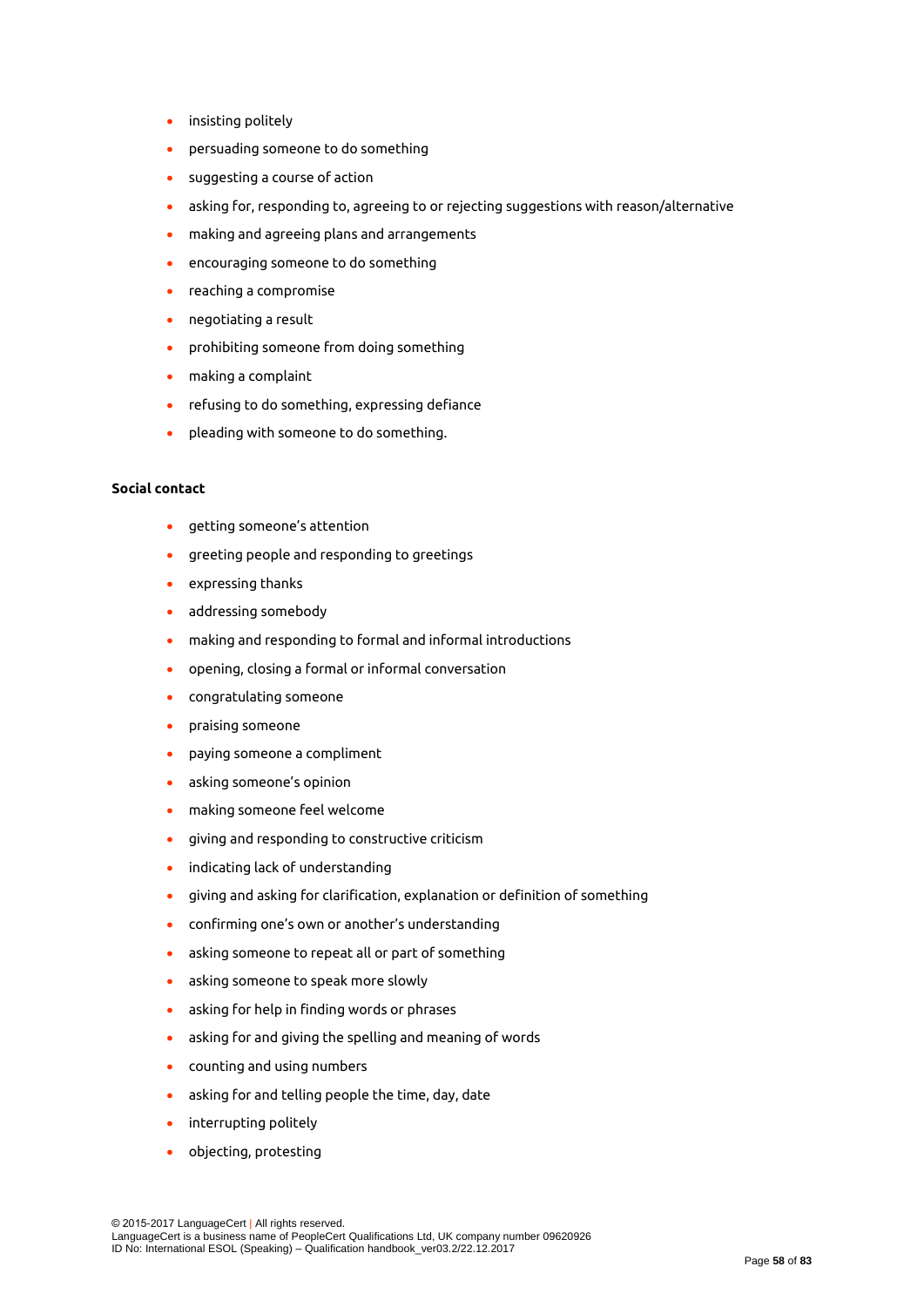- exemplifying or emphasising a point
- classifying, generalising, defining something
- encouraging another speaker to continue
- $\bullet$  indicating a wish to continue or finish speaking
- summing up
- $\bullet$  taking leave
- observing telephone conventions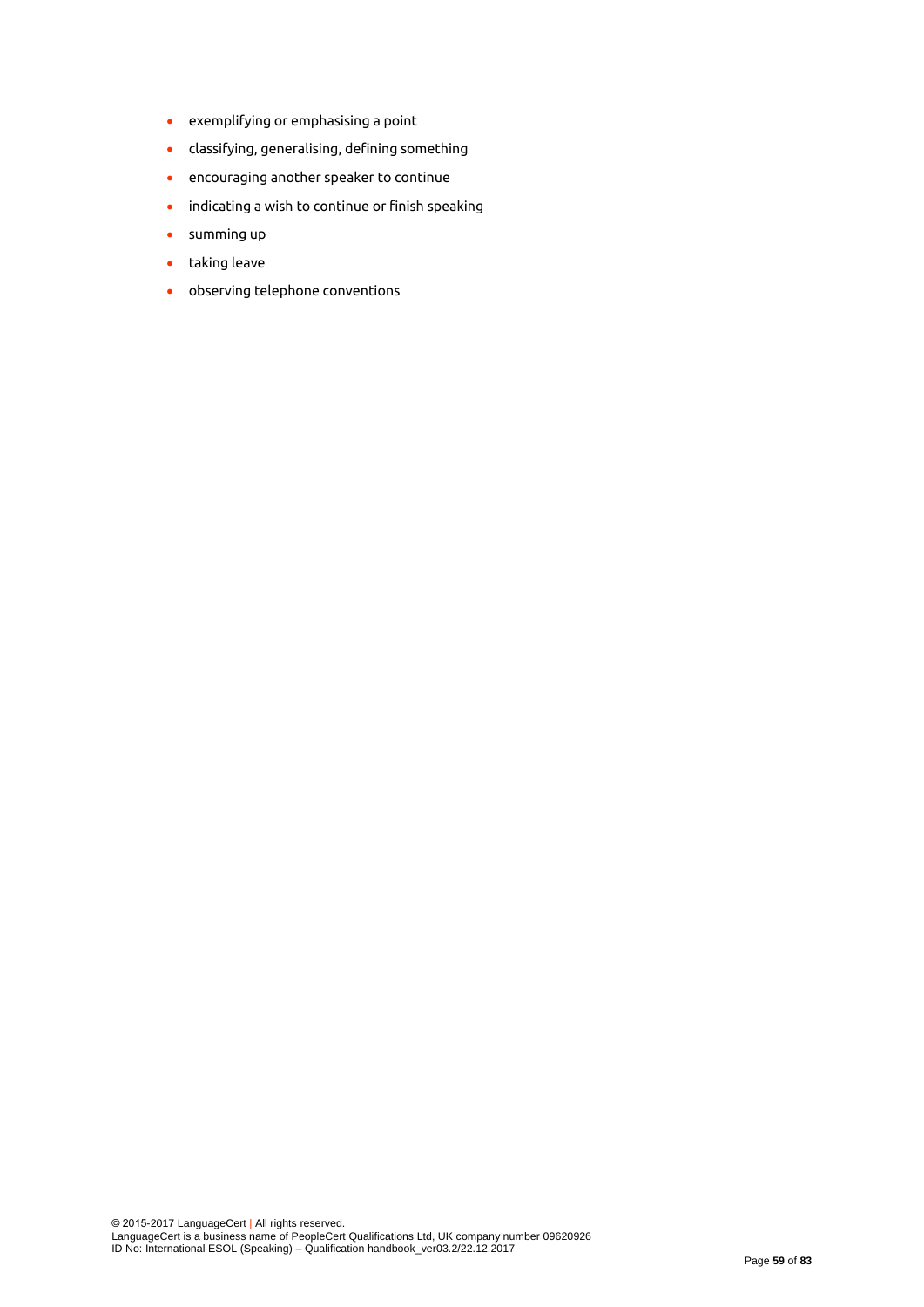## **2.7 Grammar**

## **Grammar – Preliminary (A1), Access (A2) and Achiever (B1) levels**

Candidates may be exposed to the grammar required for the level above, but will not be tested on it.

|                       | <b>Preliminary</b>                                                                                                                                                                             | <b>Access</b>                                                                                                      | <b>Achiever</b>                                               |
|-----------------------|------------------------------------------------------------------------------------------------------------------------------------------------------------------------------------------------|--------------------------------------------------------------------------------------------------------------------|---------------------------------------------------------------|
|                       |                                                                                                                                                                                                | as Preliminary and in addition                                                                                     | as Access and in addition                                     |
| Simple sentences      | • word order in simple statements:<br>subject-verb-<br>object/adverb/adjective/prepositional<br>phrase<br>• word order in instructions<br>• word order in questions<br>• There is/are $+$ noun | • There was/were                                                                                                   | • There has/have been<br>• There will be/there is going to be |
| Compound<br>sentences |                                                                                                                                                                                                | • use of conjunctions and/but/or<br>• word order subject-verb-(object)<br>$(+$ and/but/or) + subject-verb-(object) |                                                               |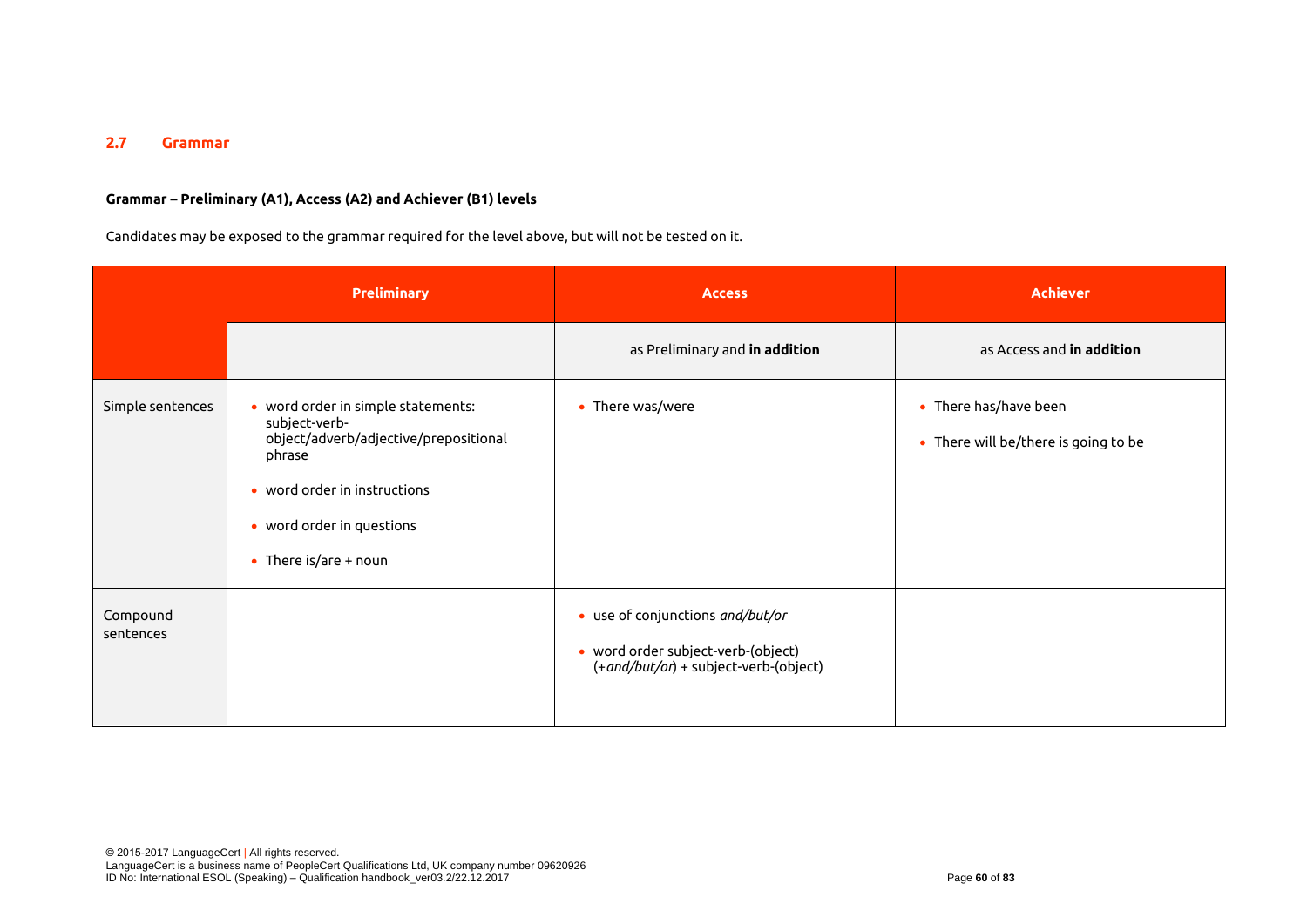|                      | <b>Preliminary</b> | <b>Access</b>                                                                                            | <b>Achiever</b>                                                                                                                                                           |
|----------------------|--------------------|----------------------------------------------------------------------------------------------------------|---------------------------------------------------------------------------------------------------------------------------------------------------------------------------|
|                      |                    | as Preliminary and in addition                                                                           | as Access and in addition                                                                                                                                                 |
| Complex<br>sentences |                    | • Clauses of:<br>time with when, before, after<br>• reason because, result so<br>• noun clause with that | • word order in complex sentences<br>• complex sentences with a subordinate<br>clause<br>defining relative clauses with who, which,<br>that<br>• clause as subject/object |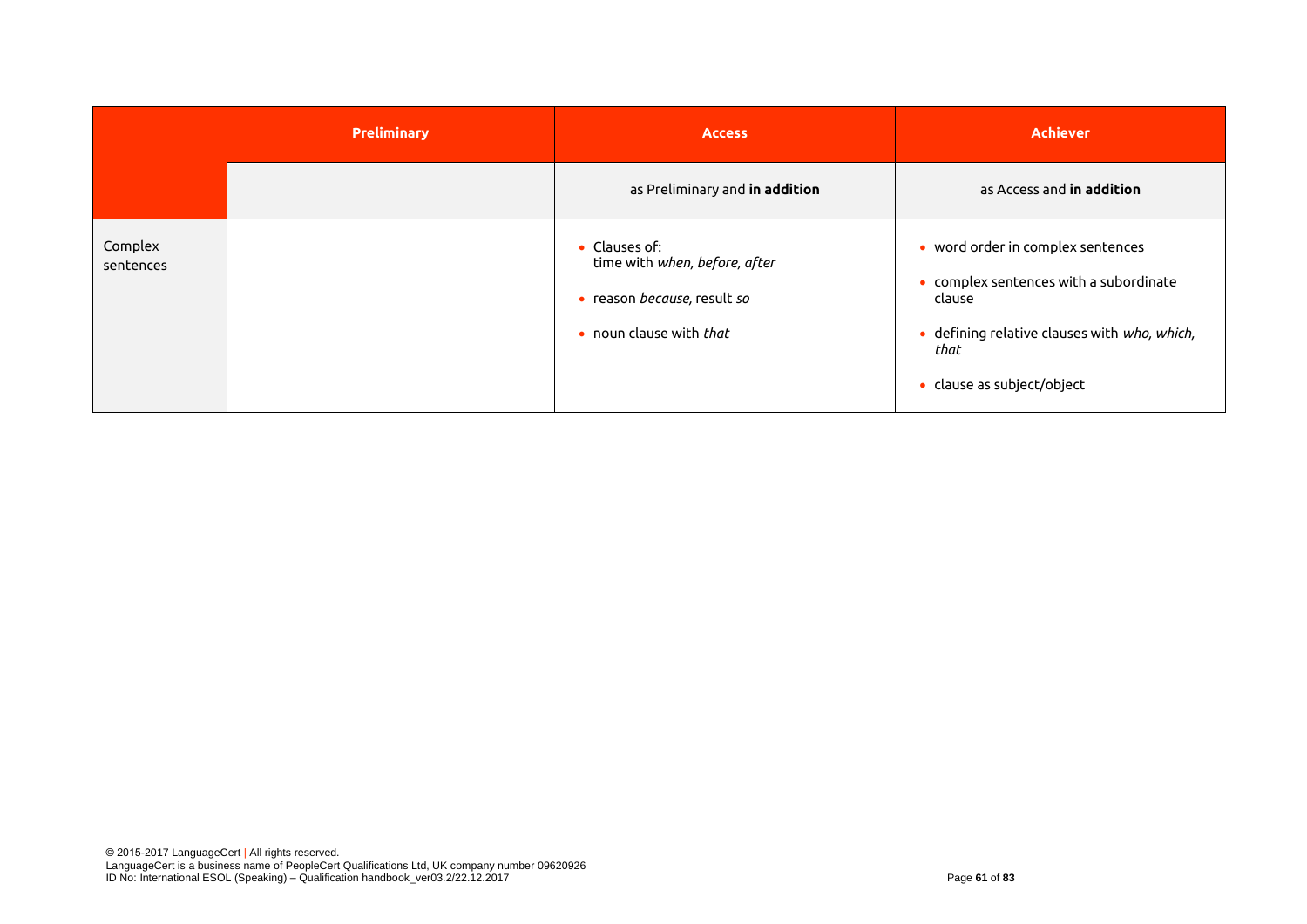# **Verb forms**

|            | <b>Preliminary</b>                                                                                                     | <b>Access</b>                                                                                                                                        | <b>Achiever</b>                                                                                                                   |
|------------|------------------------------------------------------------------------------------------------------------------------|------------------------------------------------------------------------------------------------------------------------------------------------------|-----------------------------------------------------------------------------------------------------------------------------------|
|            |                                                                                                                        | as Preliminary and in addition                                                                                                                       | as Access and in addition                                                                                                         |
| Verb forms | Present reference:                                                                                                     | Present reference:                                                                                                                                   | Present/Past reference:                                                                                                           |
|            | • simple present tense of be/have/do and<br>common regular verbs<br>• present continuous of common verbs<br>• Have got | • simple present with no time focus<br>• present continuous to express continuity<br>Past reference:<br>• past tense of regular and common irregular | • Present perfect with since/for/ever/never,<br>yet/already, just<br>Past reference:<br>• used to for regular actions in the past |
|            | Other:<br>• Yes/no questions                                                                                           | verbs with time markers<br>Future reference:                                                                                                         | • past continuous<br>Future reference:                                                                                            |
|            | • Question words:<br>who/what/where/when/how much/how<br>many/how old                                                  | • NP + be going to, present continuous and<br>time markers<br>Other:                                                                                 | • Future simple verb forms, $NP + will$<br>Other:                                                                                 |
|            | • Auxiliary 'do' for questions and negatives<br>(positive questions only)<br>• Short answers such as yes he does, no I | · limited range of common verbs, -ing form,<br>such as like, go                                                                                      | • Zero and 1st conditional<br>• Range of verbs $+$ -ing forms                                                                     |
|            | haven't<br>• imperatives and negative imperatives<br>• contracted forms appropriate to this level                      | • verb + to + infinitive such as want, hope<br>• very common phrasal verbs such as get up, get<br>off                                                | $\bullet$ to + infinitive to express purpose<br>• common phrasal verbs and position of<br>object pronouns, such as I looked it up |
|            | • $let's + infinite for suggestion$                                                                                    | • questions such as what time, how often, why,<br>which                                                                                              | · simple reported/embedded statements<br>and questions                                                                            |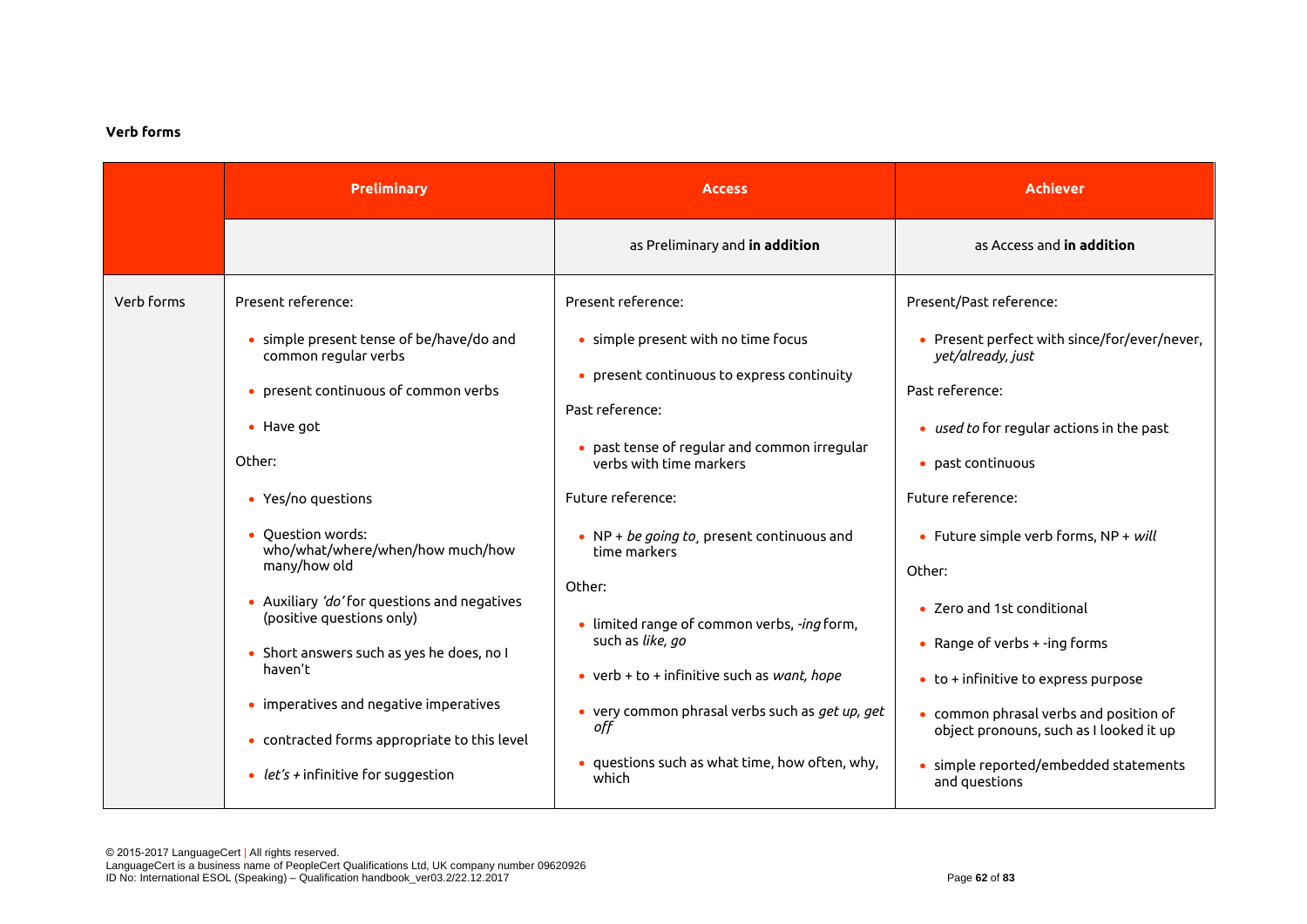| <b>Preliminary</b> | <b>Access</b>                                                    | <b>Achiever</b>                                             |
|--------------------|------------------------------------------------------------------|-------------------------------------------------------------|
|                    | as Preliminary and in addition                                   | as Access and <b>in addition</b>                            |
|                    | • simple question tags using all the verb forms<br>at this level | • question tags using all verbs appropriate<br>at the level |
|                    | • contracted forms appropriate to this level                     | • contracted forms appropriate to this level                |
|                    |                                                                  |                                                             |
|                    |                                                                  |                                                             |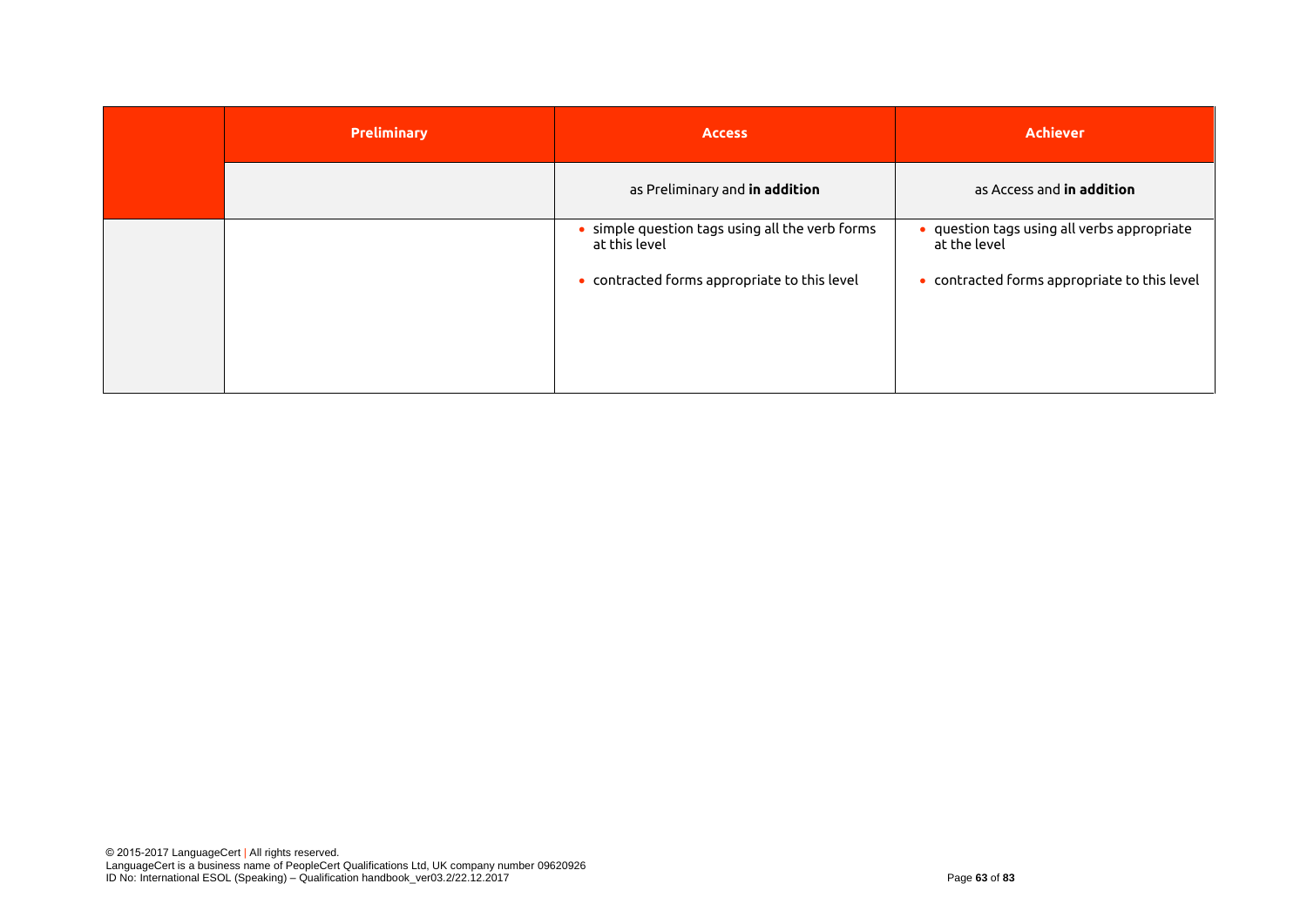### **Modals, nouns, pronouns, possessives, prepositions**

|              | <b>Preliminary</b>                                                                                        | Access                                                                                                                                                                                                                                                            | <b>Achiever</b>                                                                                                                                                                                                                                                                                                                                                             |
|--------------|-----------------------------------------------------------------------------------------------------------|-------------------------------------------------------------------------------------------------------------------------------------------------------------------------------------------------------------------------------------------------------------------|-----------------------------------------------------------------------------------------------------------------------------------------------------------------------------------------------------------------------------------------------------------------------------------------------------------------------------------------------------------------------------|
|              |                                                                                                           | as Preliminary and in addition                                                                                                                                                                                                                                    | as Access and in addition                                                                                                                                                                                                                                                                                                                                                   |
| Modals       | Present reference:<br>• can, can't (ability/inability, permission) and<br>would like (request)            | Modals and forms with similar meaning:<br>• must (obligation)<br>• mustn't (prohibition)<br>• have to, had got to (need)<br>• can, could (requests)<br>• couldn't (impossibility)<br>• may (permission)<br>• single modal adverbs: possibly, probably,<br>perhaps | Modals and forms with similar meaning:<br>• should (obligation, advice)<br>· might, may, will, probably (possibility and<br>probability in the future)<br>• would/should (advice)<br>• <i>need to</i> (obligation)<br>• needn't (lack of obligation)<br>• will definitely (certainty in the future)<br>• may / (asking for permission)<br>· I'd rather (stating preference) |
| <b>Nouns</b> | • regular and common irregular plural forms<br>• very common uncountable nouns<br>• cardinal numbers 1-31 | • countable and uncountable nouns<br>• simple nouns phrases<br>• cardinal numbers up to 100, multiples of<br>100                                                                                                                                                  | • noun phrases with pre- and post-<br>modification such as fair-haired people with<br>sensitive skin<br>• all cardinal numbers                                                                                                                                                                                                                                              |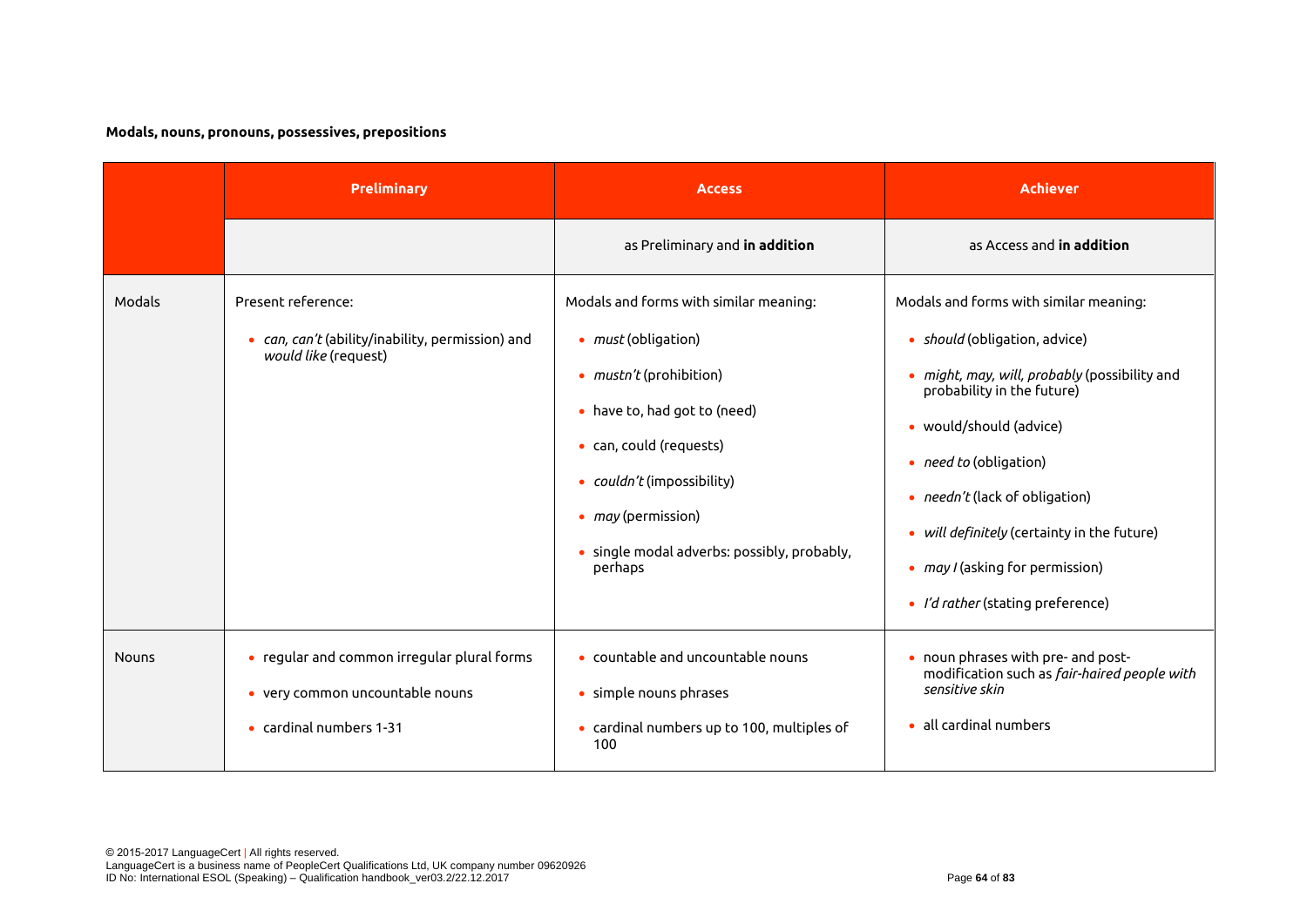|                                                 | <b>Preliminary</b>                                                                                                                                                                                               | <b>Access</b>                                                                                                                                                                                                              | <b>Achiever</b>                                                                                                                                                                        |
|-------------------------------------------------|------------------------------------------------------------------------------------------------------------------------------------------------------------------------------------------------------------------|----------------------------------------------------------------------------------------------------------------------------------------------------------------------------------------------------------------------------|----------------------------------------------------------------------------------------------------------------------------------------------------------------------------------------|
|                                                 |                                                                                                                                                                                                                  | as Preliminary and <b>in addition</b>                                                                                                                                                                                      | as Access and <b>in addition</b>                                                                                                                                                       |
| Pronouns                                        | • personal - subject                                                                                                                                                                                             | • object, reflexive                                                                                                                                                                                                        |                                                                                                                                                                                        |
| <b>Possessives</b>                              | possessive adjectives such as my, your, his,<br>her, its, our, their<br>$\bullet$ use of 's, s'                                                                                                                  | • possessive pronouns such as <i>mine</i> , yours,<br>whose                                                                                                                                                                | • As Access                                                                                                                                                                            |
| Prepositions<br>and<br>prepositional<br>phrases | $\bullet$ common prepositions such as at, in, on,<br>under, next to, between, near, to, from<br>prepositional phrases of place, time and<br>movement, such as at home, on the left, on<br>Monday, at six o'clock | • prepositions of place, time and movement,<br>such as before, after, towards, up, down,<br>along, across, in front of, behind, opposite<br>• prepositional phrases of place and time,<br>such as after dinner, before tea | • wide range of prepositions, such as <i>beyond</i> ,<br>above, beneath, below<br>prepositional phrases such as in her<br>twenties, of average height, in the top right<br>hand corner |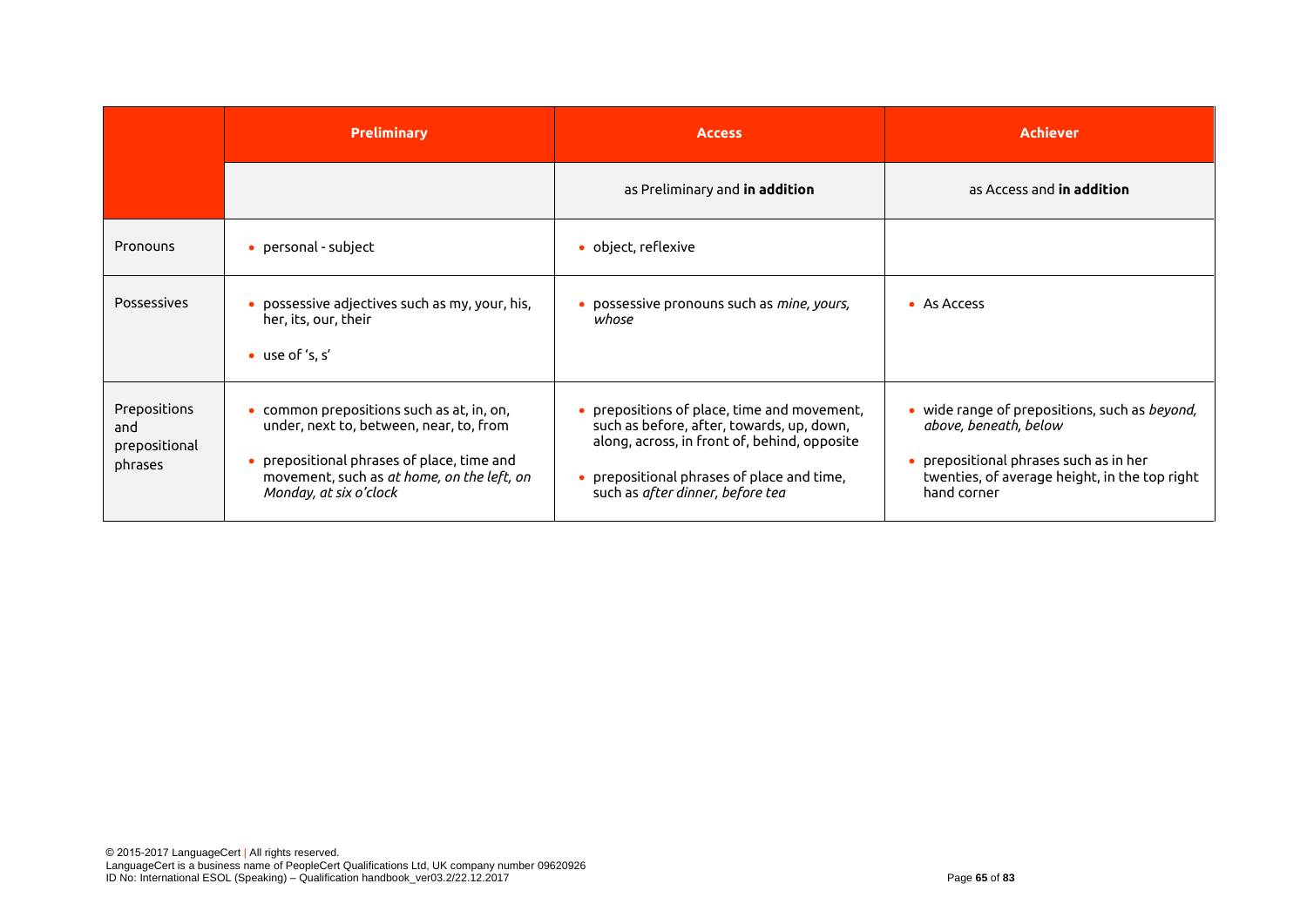## **Articles, determiners, adjectives, adverbs, intensifiers**

|                 | <b>Preliminary</b>                                                                                                         | <b>Access</b>                                                                                                                                                      | <b>Achiever</b>                                                                                                                                                                           |
|-----------------|----------------------------------------------------------------------------------------------------------------------------|--------------------------------------------------------------------------------------------------------------------------------------------------------------------|-------------------------------------------------------------------------------------------------------------------------------------------------------------------------------------------|
|                 |                                                                                                                            | as Preliminary and in addition                                                                                                                                     | as Access and in addition                                                                                                                                                                 |
| <b>Articles</b> | • Definite, indefinite                                                                                                     | · definite article<br>• zero article with uncountable nouns<br>• definite article with superlatives                                                                | · definite article with post-modification,<br>such as the present you gave me<br>• use of indefinite article in definitions, such<br>as an architect is a person who designs<br>buildings |
| Determiners     | • any, some, a lot of                                                                                                      | · all, none, not (any), enough, (a) few, (a)<br>little, many, more, most, much, no                                                                                 | · a range of determiners, eg all the, most,<br>both                                                                                                                                       |
| Adjectives      | • common adjectives in front of a noun<br>· demonstrative adjectives this, that, these,<br>those<br>• ordinal numbers 1-31 | • order of adjectives<br>• comparative, superlative, regular and<br>common irregular forms<br>• use of than<br>• ordinal numbers up to 100 and multiples<br>of 100 | • adjectives ending $-ed$ and - ing such as<br>tired and tiring<br>• comparative structures, eg asas, is<br>the same as, not soas, looks like/is<br>like<br>• all ordinal numbers         |
| Adverbs         | • simple adverbs of place, manner and time,<br>such as here, slowly, now                                                   | • simple adverbs and adverbial phrases:<br>sequencing, time and place, frequency,<br>manner<br>• position of adverbs and word order of                             | • more complex adverbial phrases of time,<br>place, frequency, manner, eg as soon as<br>possible                                                                                          |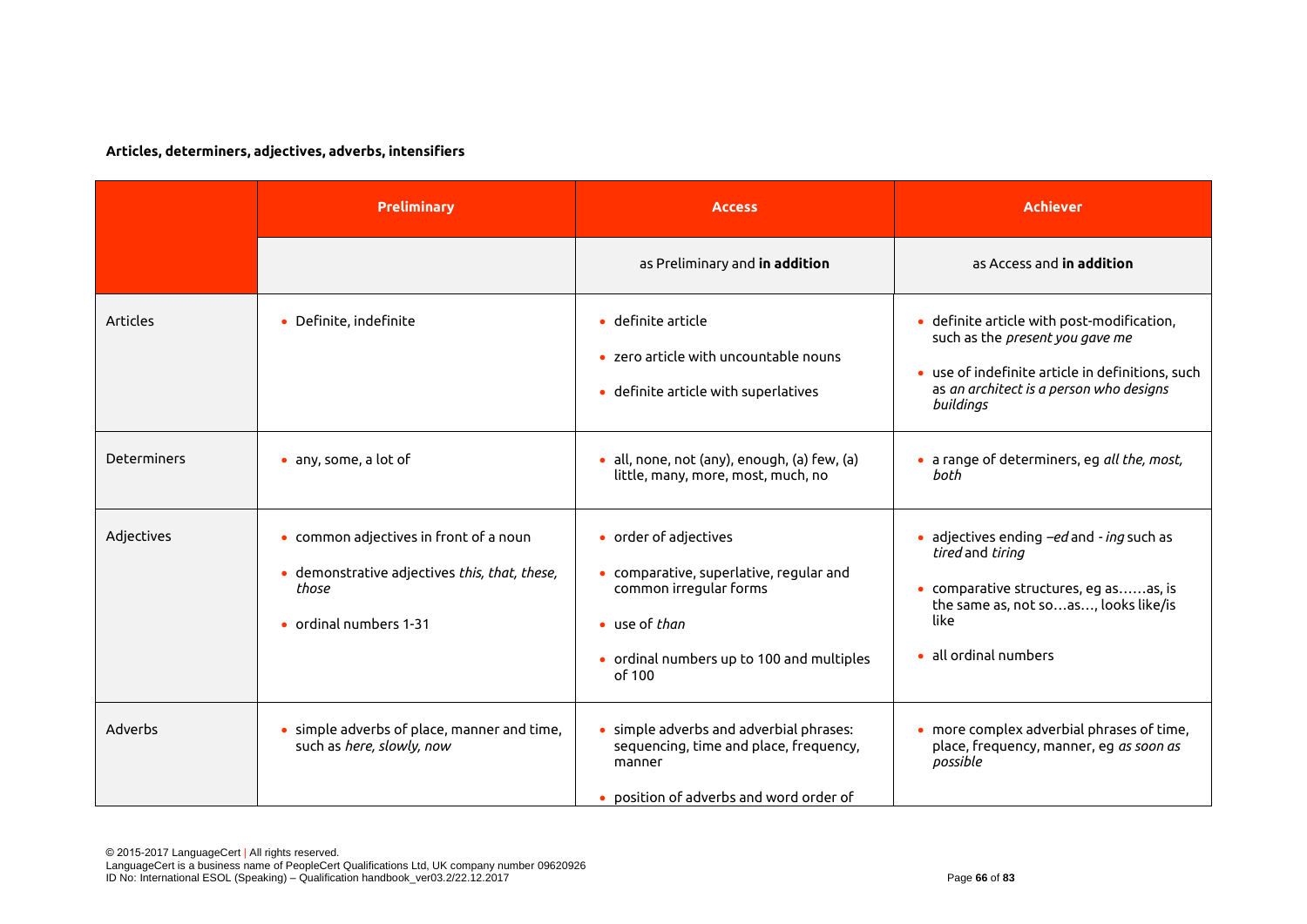|              | <b>Preliminary</b> | <b>Access</b>                  | <b>Achiever</b>                               |
|--------------|--------------------|--------------------------------|-----------------------------------------------|
|              |                    | as Preliminary and in addition | as Access and in addition                     |
|              |                    | adverbial phrases              |                                               |
| Intensifiers | • very, really     | · quite, so, a bit             | · a range of intensifiers such as too, enough |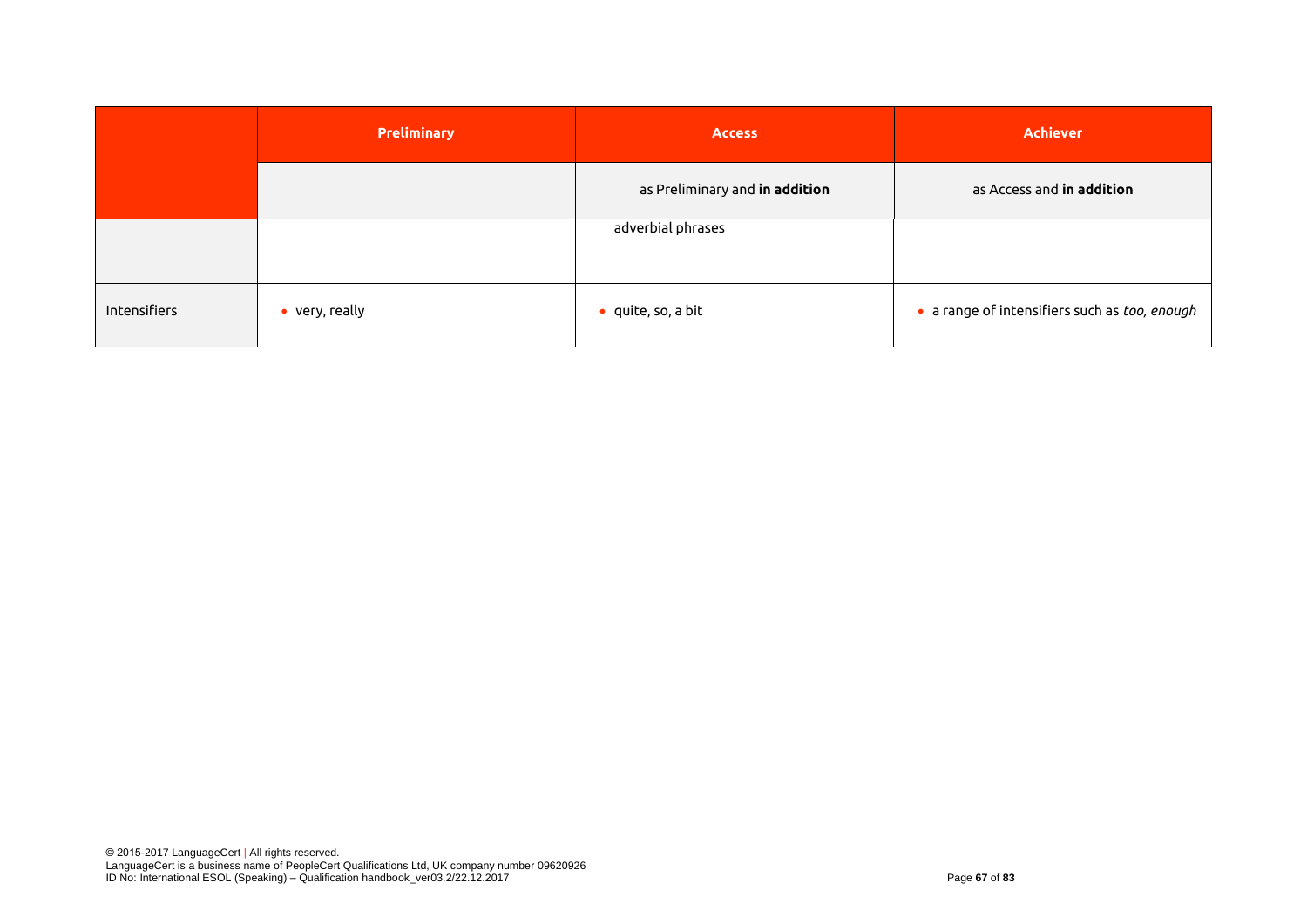# **Punctuation and spelling**

|             | <b>Preliminary</b>                                                | <b>Access</b>                                                                                                                                                    | <b>Achiever</b>                                                                                                                                                                                                                                                                           |
|-------------|-------------------------------------------------------------------|------------------------------------------------------------------------------------------------------------------------------------------------------------------|-------------------------------------------------------------------------------------------------------------------------------------------------------------------------------------------------------------------------------------------------------------------------------------------|
|             |                                                                   | as Preliminary and in addition                                                                                                                                   | as Access and in addition                                                                                                                                                                                                                                                                 |
| Punctuation | • use of capital letters and full stops                           | • use of question marks, exclamation marks, use<br>of comma in lists                                                                                             | • use of punctuation in formal and<br>informal texts, such as dashes,<br>brackets, bullet points, speech<br>marks                                                                                                                                                                         |
| Spelling    | • the correct spelling of personal keywords<br>and familiar words | • the correct spelling of most personal details<br>and familiar common words                                                                                     | • the correct spelling of common<br>words and key words relating to<br>own work, leisure and study<br>interests                                                                                                                                                                           |
| Discourse   | • sentence connectives: then, next                                | · adverbs to indicate sequence (first, finally)<br>• use of substitution (I think so, I hope so)<br>· markers to structure spoken discourse (Right,<br>well, OK) | • markers to indicate addition (also),<br>sequence (in the first place),<br>contrast (on the other hand)<br>· markers to structure spoken<br>discourse, (anyway, by the way)<br>• use of ellipsis in informal situations<br>(got to go)<br>• use of vague language (I think, you<br>know) |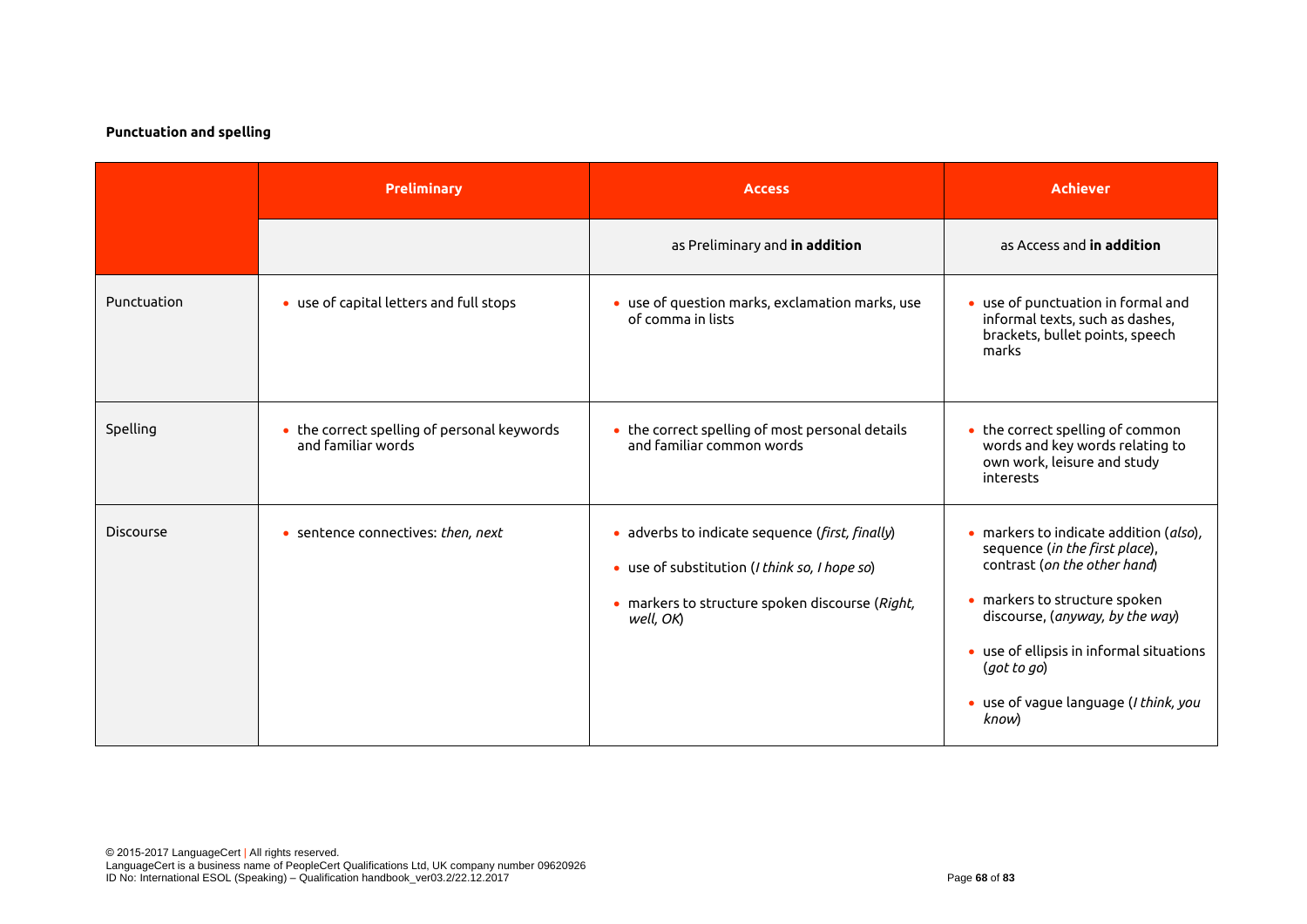# **Grammar – Communicator (B2), Expert (C1), Mastery (C2) levels**

Candidates may be exposed to the grammar required for the level above, but will not be tested on it.

|                                                                             | <b>Communicator</b>                                                                                                                                                                                                                                                                                                                                                                                                        | <b>Expert</b>                                                                                                                                                                                                                                                                                                                        | <b>Mastery</b>               |
|-----------------------------------------------------------------------------|----------------------------------------------------------------------------------------------------------------------------------------------------------------------------------------------------------------------------------------------------------------------------------------------------------------------------------------------------------------------------------------------------------------------------|--------------------------------------------------------------------------------------------------------------------------------------------------------------------------------------------------------------------------------------------------------------------------------------------------------------------------------------|------------------------------|
|                                                                             | as Achiever and <b>in addition</b>                                                                                                                                                                                                                                                                                                                                                                                         | as Communicator and <b>in addition</b>                                                                                                                                                                                                                                                                                               | as Expert and in addition    |
| Simple, compound<br>and complex<br>sentences with<br>subordinate<br>clauses | • word order in sentences with more than<br>one subordinate clause<br>$\bullet$ there had been<br>• use of common conjunctions expressing<br>contrast, purpose, consequence, condition,<br>concession<br>• non-defining relative clauses<br>· defining relative clauses with where, whose,<br>when<br>· defining relative clauses without relative<br>pronouns<br>$\bullet$ participle clauses describing action with -ing | • word order in complex sentences, including<br>order selected for emphasis<br>• there could be/would be/should be<br>• could have/would have/should have<br>• wider range of conjunctions including on<br>condition that, provided that<br>• comparative clauses<br>• more complex participle clauses describing<br>action with -ed | • full range of conjunctions |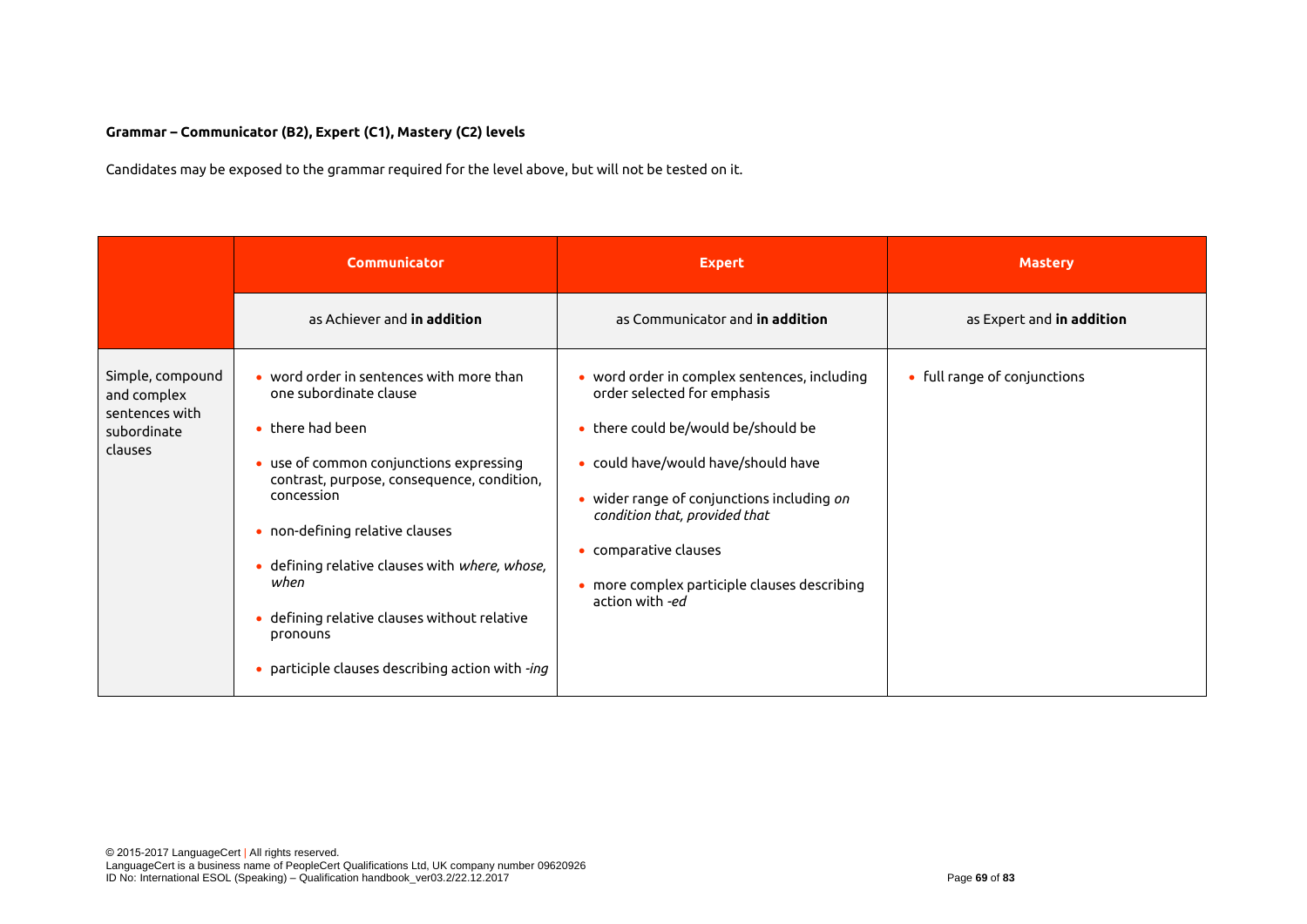# **Verb forms**

|            | <b>Communicator</b>                                                                                                                                                                                                                                                                                                                                                                                                                                                                                                                                                                  | <b>Expert</b>                                                                                                                                                                                                                                                                                                                                                                        | <b>Mastery</b> |
|------------|--------------------------------------------------------------------------------------------------------------------------------------------------------------------------------------------------------------------------------------------------------------------------------------------------------------------------------------------------------------------------------------------------------------------------------------------------------------------------------------------------------------------------------------------------------------------------------------|--------------------------------------------------------------------------------------------------------------------------------------------------------------------------------------------------------------------------------------------------------------------------------------------------------------------------------------------------------------------------------------|----------------|
|            | as Achiever and in addition                                                                                                                                                                                                                                                                                                                                                                                                                                                                                                                                                          | as Communicator and in addition                                                                                                                                                                                                                                                                                                                                                      | as Expert      |
| Verb forms | Present/Past reference:<br>• present perfect continuous<br>Past reference:<br>• past perfect<br>Other:<br>• simple passive<br>$\bullet$ use of 2 <sup>nd</sup> and 3 <sup>rd</sup> conditional<br>• verbs + (object) $\angle$ gerund or infinitive such as<br>would like someone to do something, +<br>suggest doing something<br>• causative use of have and get<br>• reported speech with a range of tenses<br>• wider range of phrasal verbs such as give up,<br>put up with<br>• reported requests and instructions<br>• question tags using tenses appropriate to this<br>level | • all verb forms active and passive<br>Other:<br>• would expressing habit in the past<br>· mixed conditionals<br>• reported speech with full range of tenses<br>and introductory verbs<br>• extended phrasal verbs such as get round<br>to, carry on with<br>• question tags using all tenses<br>$\bullet$ imperative + question tag<br>• contracted forms appropriate to this level |                |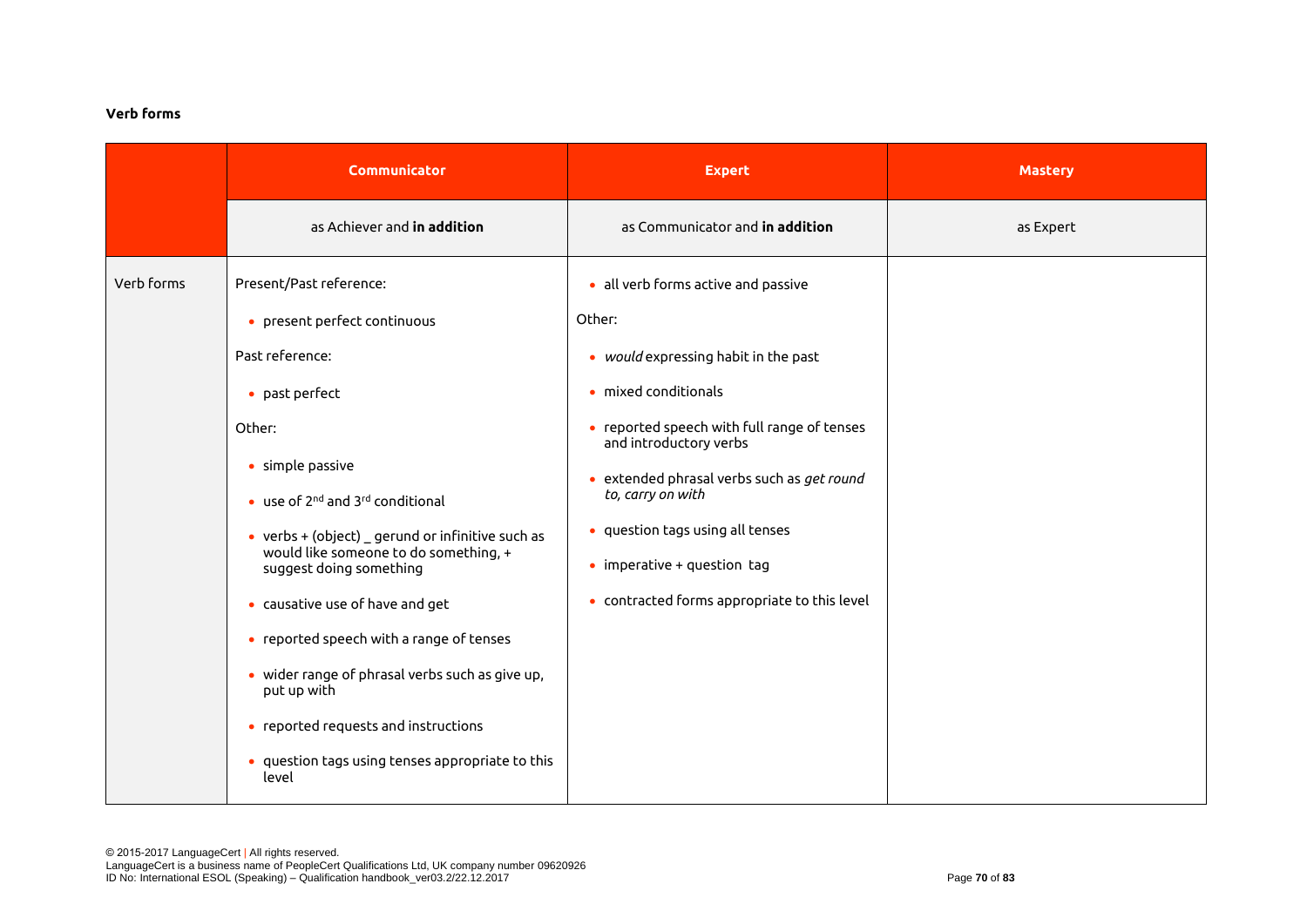|                                              | <b>Communicator</b>                                                                                                                                                                                       | <b>Expert</b>                                                                                                                   | <b>Mastery</b> |
|----------------------------------------------|-----------------------------------------------------------------------------------------------------------------------------------------------------------------------------------------------------------|---------------------------------------------------------------------------------------------------------------------------------|----------------|
|                                              | as Achiever and in addition                                                                                                                                                                               | as Communicator and in addition                                                                                                 | as Expert      |
| Modals                                       | • ought to (obligation)<br>• negative of need and have to to express<br>absence of obligation<br>• must/can't (deduction)                                                                                 | should have/might have/may have/could<br>have/must have and negative forms of<br>these<br>can't have, needn't have<br>$\bullet$ |                |
| <b>Nouns</b>                                 | wider range of noun phrases with pre- and<br>post-modification<br>• word order of determiners, eg all my books                                                                                            | extended range of complex noun phrases<br>$\bullet$                                                                             |                |
| Prepositions and<br>prepositional<br>phrases | · wider range of prepositions including despite,<br>in spite of<br>collocations of verbs/nouns + prepositions<br>such as point at, have an interest in<br>• preposition + -ing form such as after leaving | preposition + having + past participle such<br>$\bullet$<br>as having eaten                                                     |                |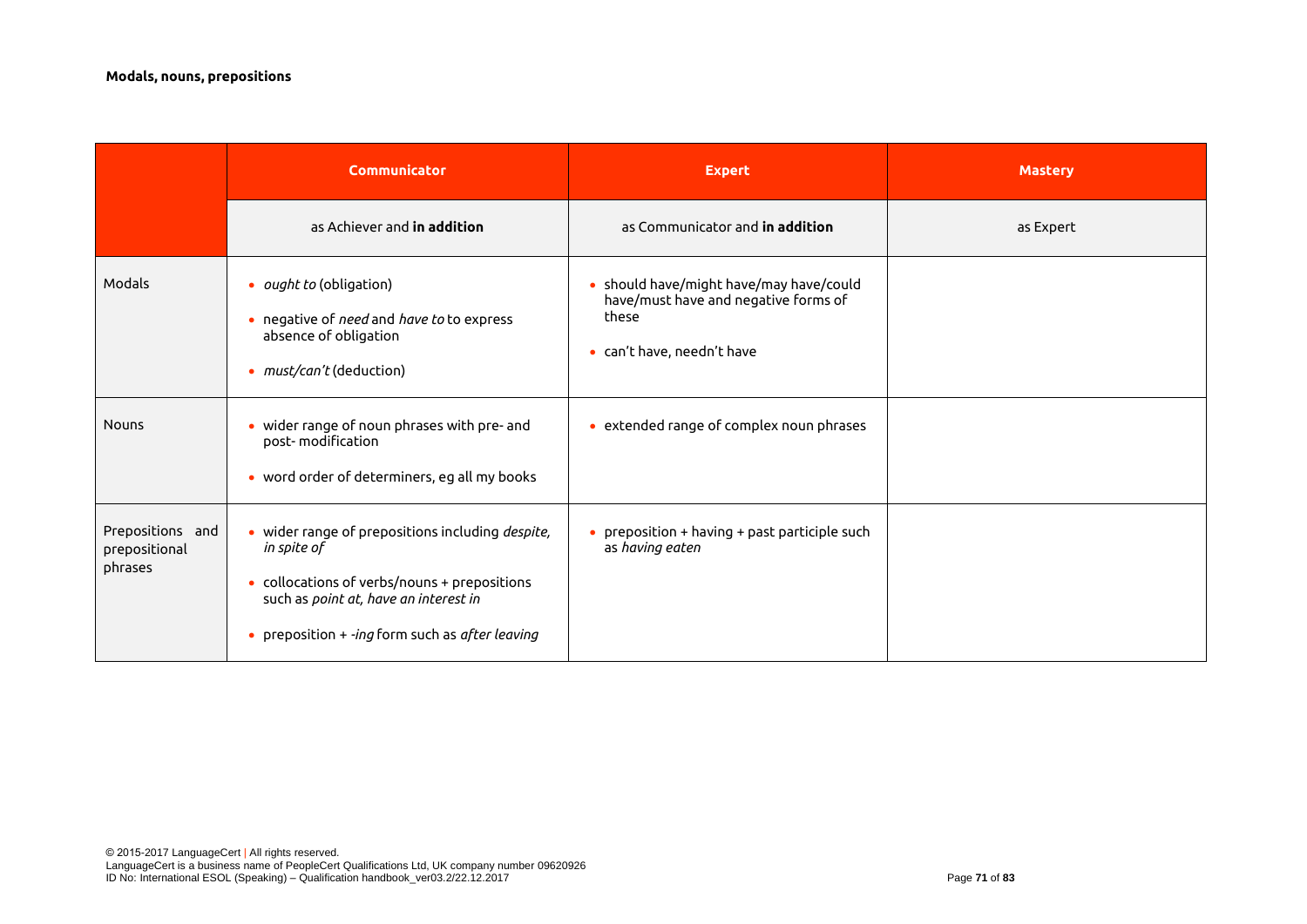## **Articles, determiners, adjectives, adverbs, intensifiers**

|                 | <b>Communicator</b>                                                                                                   | <b>Expert</b>                                                                                                      | <b>Mastery</b> |
|-----------------|-----------------------------------------------------------------------------------------------------------------------|--------------------------------------------------------------------------------------------------------------------|----------------|
|                 | as Achiever and in addition                                                                                           | as Communicator and in addition                                                                                    | as Expert      |
| <b>Articles</b> | definite, indefinite and zero article with<br>$\bullet$<br>both countable and uncountable nouns<br>in a range of uses | • as Communicator                                                                                                  |                |
| Adjectives      | • comparisons with fewer and less<br>$\bullet$ collocation of adjective + preposition<br>such as responsible for      | • as Communicator                                                                                                  |                |
| <b>Adverbs</b>  | adverbial phrases of degree, extent,<br>٠<br>probability<br>• comparative and superlative of adverbs                  | $\bullet$ as Communicator                                                                                          |                |
| Intensifiers    | • wide range such as extremely, much, too                                                                             | • collocation of intensifiers with absolute<br>and relative adjectives such as<br>absolutely gorgeous, very pretty |                |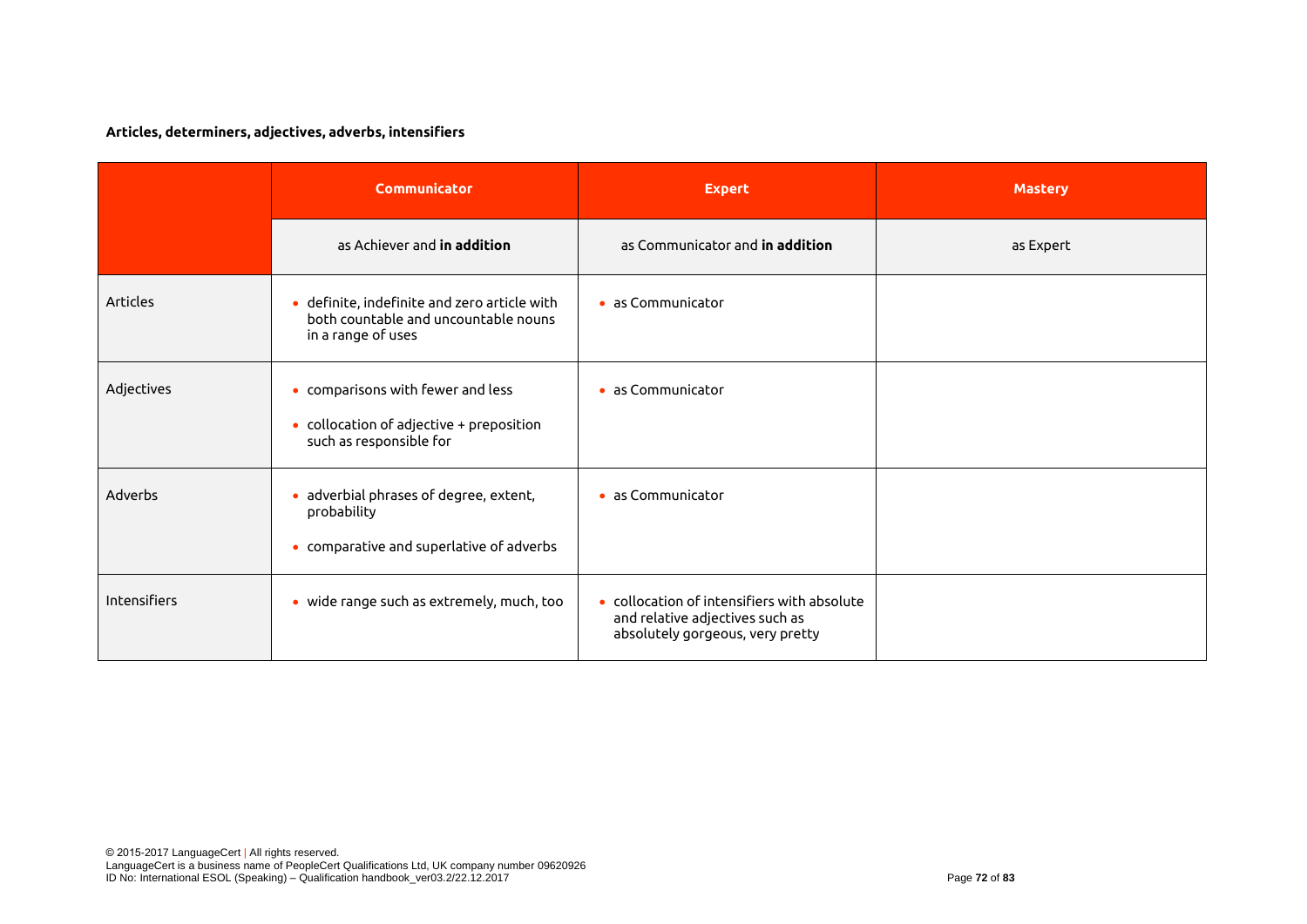### **Punctuation and spelling**

|                  | <b>Communicator</b>                                                                                                                                                                                                                                                         | <b>Expert</b>                                                                                                                                                                                                  | <b>Mastery</b>                                                                                                              |
|------------------|-----------------------------------------------------------------------------------------------------------------------------------------------------------------------------------------------------------------------------------------------------------------------------|----------------------------------------------------------------------------------------------------------------------------------------------------------------------------------------------------------------|-----------------------------------------------------------------------------------------------------------------------------|
|                  | as Achiever and in addition                                                                                                                                                                                                                                                 | as Communicator and <b>in addition</b>                                                                                                                                                                         | as Expert and in addition                                                                                                   |
| Punctuation      | • multiple uses of commas<br>• use of apostrophes for possession and<br>omission<br>• use of other punctuation to enhance<br>meaning                                                                                                                                        | • accurate use of all punctuation                                                                                                                                                                              |                                                                                                                             |
| Spelling         | • the correct spelling of words used in work,<br>studies and daily life                                                                                                                                                                                                     | • the correct spelling of words used in<br>work, studies and daily life including<br>familiar technical words                                                                                                  | • the correct spelling of words used in<br>more specialized contexts (such as<br>business, academia, international affairs) |
| <b>Discourse</b> | • a range of discourse markers expressing<br>addition, cause and effect, contrast<br>(however), sequence and time (at a later<br>date)<br>· markers to structure spoken discourse (as I<br>was saying)<br>• use of ellipsis in informal speech and writing<br>(sounds good) | • a range of logical markers (in this respect,<br>accordingly)<br>• sequence markers (subsequently)<br>• a wider range of discourse markers to<br>structure formal and informal speech<br>(can we now turn to) | • a full range of discourse markers adapted<br>to context and register                                                      |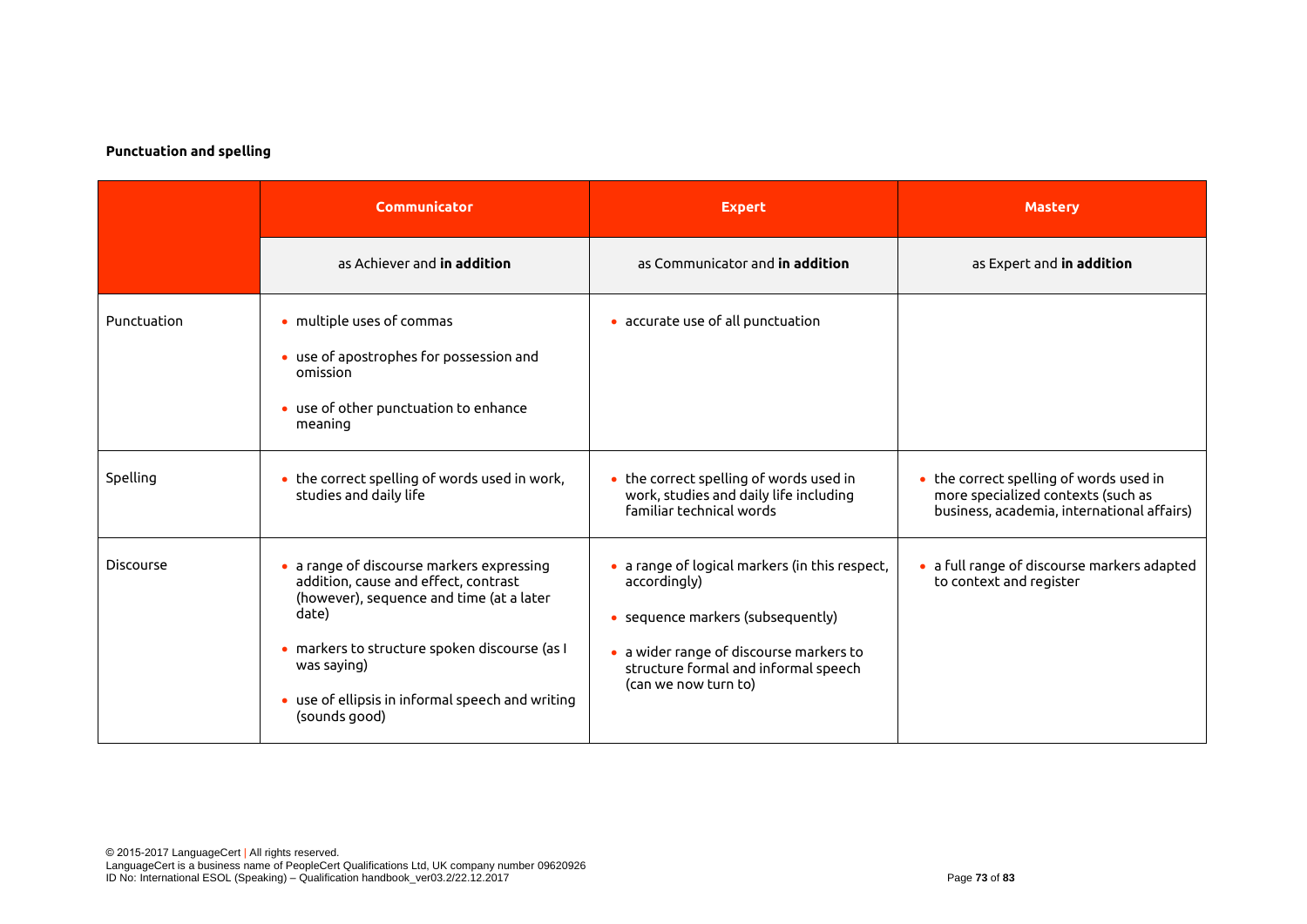## **3. Overview of assessment for International ESOL (Speaking)**

### **3.1 Assessment of the International ESOL (Speaking) examination**

The focus of the four parts of spoken ESOL is the same at each level. The differences between the six levels are found in:

- the length of the test
- the linguistic difficulty and complexity
- the range of topics and functions
- the nature of the tasks.

The speaking skills expected at each level are found in the syllabus.

Spoken ESOL examinations are assessed against the following four criteria (as detailed in the syllabus):

- Task Fulfilment and Coherence: the ability to manage the tasks adequately for the level and link the utterances into coherent speech
- Accuracy and Range of Grammar: the ability to demonstrate a range and control of grammar
- Accuracy and Range of Vocabulary: the ability to demonstrate a range and control of vocabulary
- Pronunciation, Intonation and Fluency: the ability to connect utterances, maintain the flow and engage in effective communicative exchanges

Each of the four parts of the test is given equal importance.

The grades awarded will be either High Pass, Pass or Fail.

Candidates are awarded a mark from 0 to 3 for each of the four criteria, so that the maximum raw marks they can get across the four parts of the test is 12.

## **Overall Result Determination**

The maximum available raw marks for the International ESOL (Speaking) exam are 12, regardless of the level. There are three possible overall grades: High Pass, Pass and Fail. The table below shows what the requirements for each grade are.

| <b>International ESOL</b><br>skill | <b>Maximum raw marks</b> | <b>Total scaled score</b> | <b>Grades</b>                              |
|------------------------------------|--------------------------|---------------------------|--------------------------------------------|
| Speaking                           | 12                       | 50                        | Fail 0-24<br>Pass 25-34<br>High Pass 35-50 |

The formula to translate part marks into the scaled score is as follows: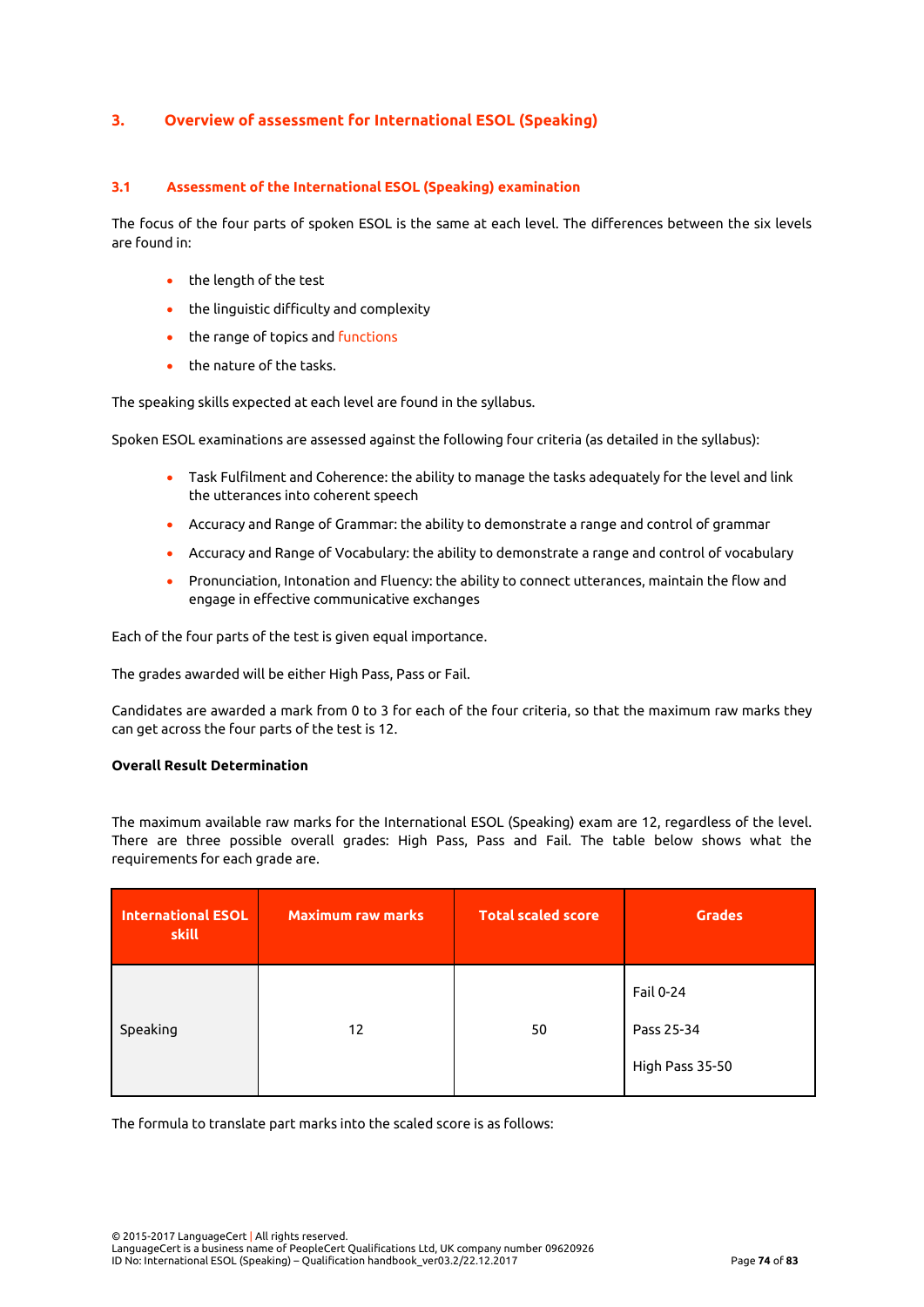• Part marks  $\times$  4.167 = scaled score

Depending on the exact difficulty of each test set, the cut scores might have to be slightly adjusted accordingly.

| <b>Performance Codes</b>                                       |            |  |
|----------------------------------------------------------------|------------|--|
| Speaking: High Pass                                            | <b>SHP</b> |  |
| Speaking: Pass                                                 | <b>SP</b>  |  |
| Speaking: Task fulfilment: Standard not met                    | <b>STN</b> |  |
| Speaking: Grammar: Standard not met                            | <b>SGN</b> |  |
| Speaking: Vocabulary: Standard not met                         | <b>SVN</b> |  |
| Speaking: Pronunciation, Intonation, Fluency: Standard not met | <b>SPN</b> |  |

## **Feedback reports**

Unsuccessful candidates will automatically receive a short feedback report designed to prepare them to retake an examination.

The assessment of the candidate is not carried out by the Interlocutor. The test is recorded, and the LanguageCert Marking Examiners listen to the recording and mark the candidate based on a set of criteria and descriptors of performance for each level.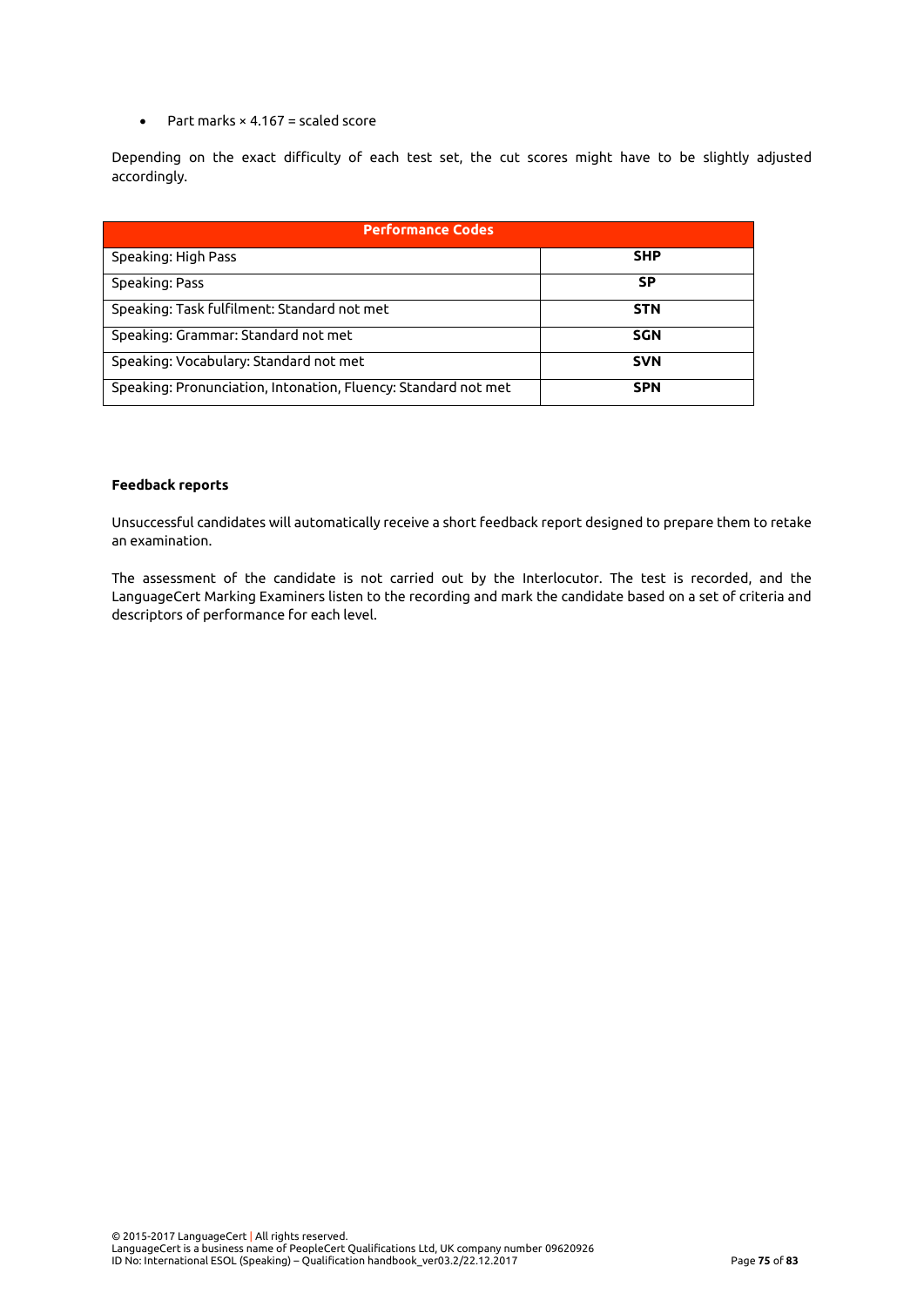# **3.2 International ESOL (Speaking): CEFR descriptors**

## **PRELIMINARY – A1 – CEFR Descriptors**

| <b>Overall oral</b><br>production | Can produce simple mainly isolated phrases about people and places.                                                                                                                             |
|-----------------------------------|-------------------------------------------------------------------------------------------------------------------------------------------------------------------------------------------------|
| Accuracy                          | Shows only limited control of a few simple grammatical structures and sentence<br>patterns in a memorised repertoire.                                                                           |
| Range                             | Has a very basic repertoire of words and simple phrases related to personal details<br>and particular concrete situations.                                                                      |
| Phonology                         | Pronunciation of a very limited repertoire of learnt words and phrases can be<br>understood with some effort by native speakers used to dealing with speakers of<br>his/her language group.     |
| Fluency                           | Can manage very short, isolated, mainly pre-packaged utterances, with much pausing<br>to search for expressions, to articulate less familiar words and to repair<br>communication.              |
| Interaction                       | Can ask and answer questions about personal details. Can interact in a simple way but<br>communication is totally dependent on repetition at a slower rate of speech,<br>rephrasing and repair. |
| Coherence                         | Can link words or groups of words with very basic linear connectors like 'and' or<br>'then'.                                                                                                    |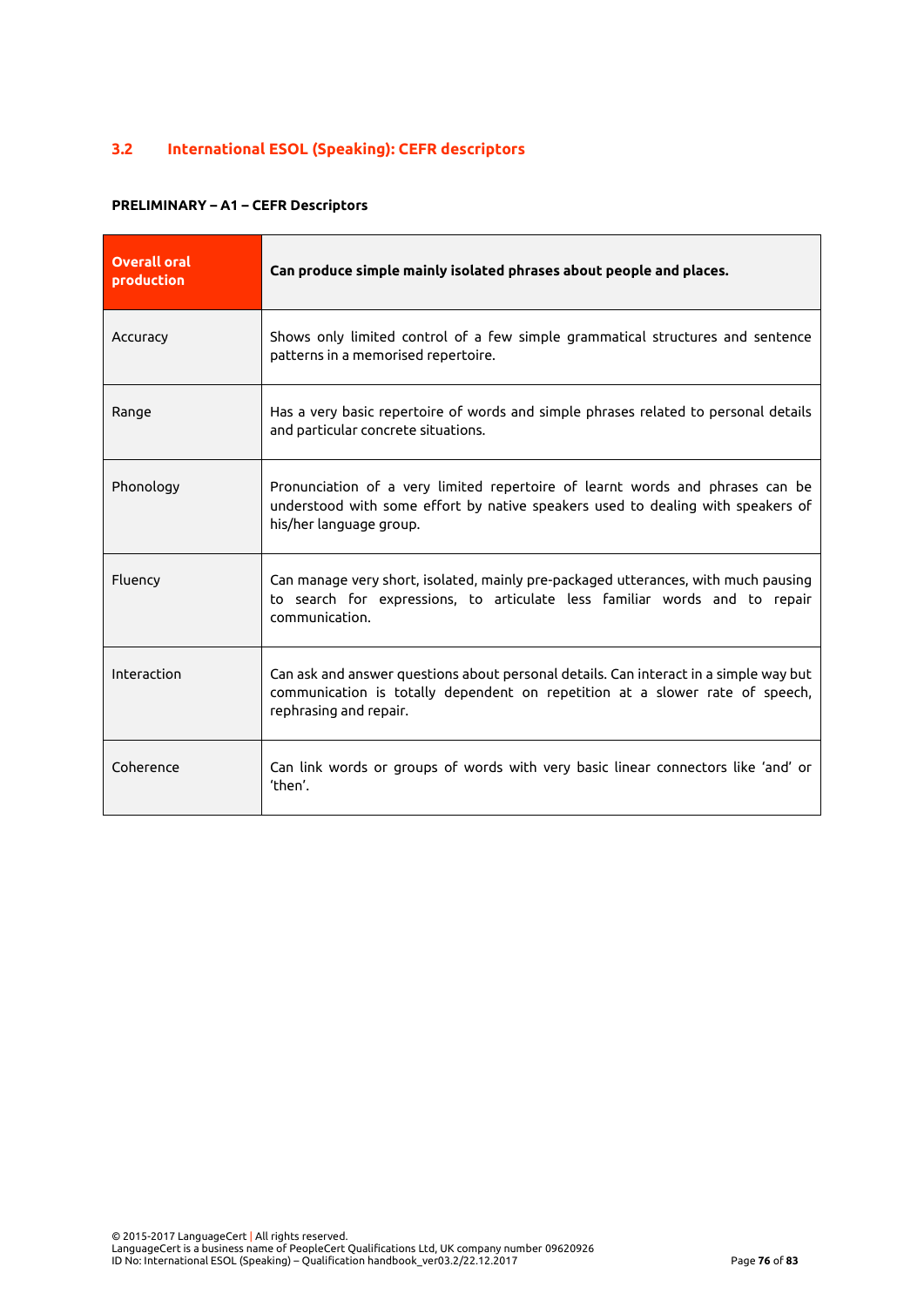# **ACCESS – A2 – CEFR Descriptors**

| <b>Overall oral</b><br>production | Can give a simple description or presentation of people, living or working<br>conditions, daily routines, likes/dislikes, etc. as a short series of simple phrases<br>and sentences linked into a list. |
|-----------------------------------|---------------------------------------------------------------------------------------------------------------------------------------------------------------------------------------------------------|
| Accuracy                          | Uses some simple structures correctly, but still systematically makes basic mistakes.                                                                                                                   |
| Range                             | Uses basic sentence patterns with memorised phrases, groups of a few words and<br>formulae in order to communicate limited information in simple everyday situations.                                   |
| Phonology                         | Pronunciation is generally clear enough to be understood despite a noticeable<br>foreign accent, but conversational partners will need to ask for repetition from time<br>to time.                      |
| Fluency                           | Can make him/herself understood in very short utterances, even though pauses, false<br>starts and reformulation are very evident.                                                                       |
| Interaction                       | Can answer questions and respond to simple statements. Can indicate when he/she is<br>following but is rarely able to understand enough to keep conversation going of<br>his/her own accord.            |
| Coherence                         | Can link groups of words with simple connectors like 'and', 'but' and 'because'.                                                                                                                        |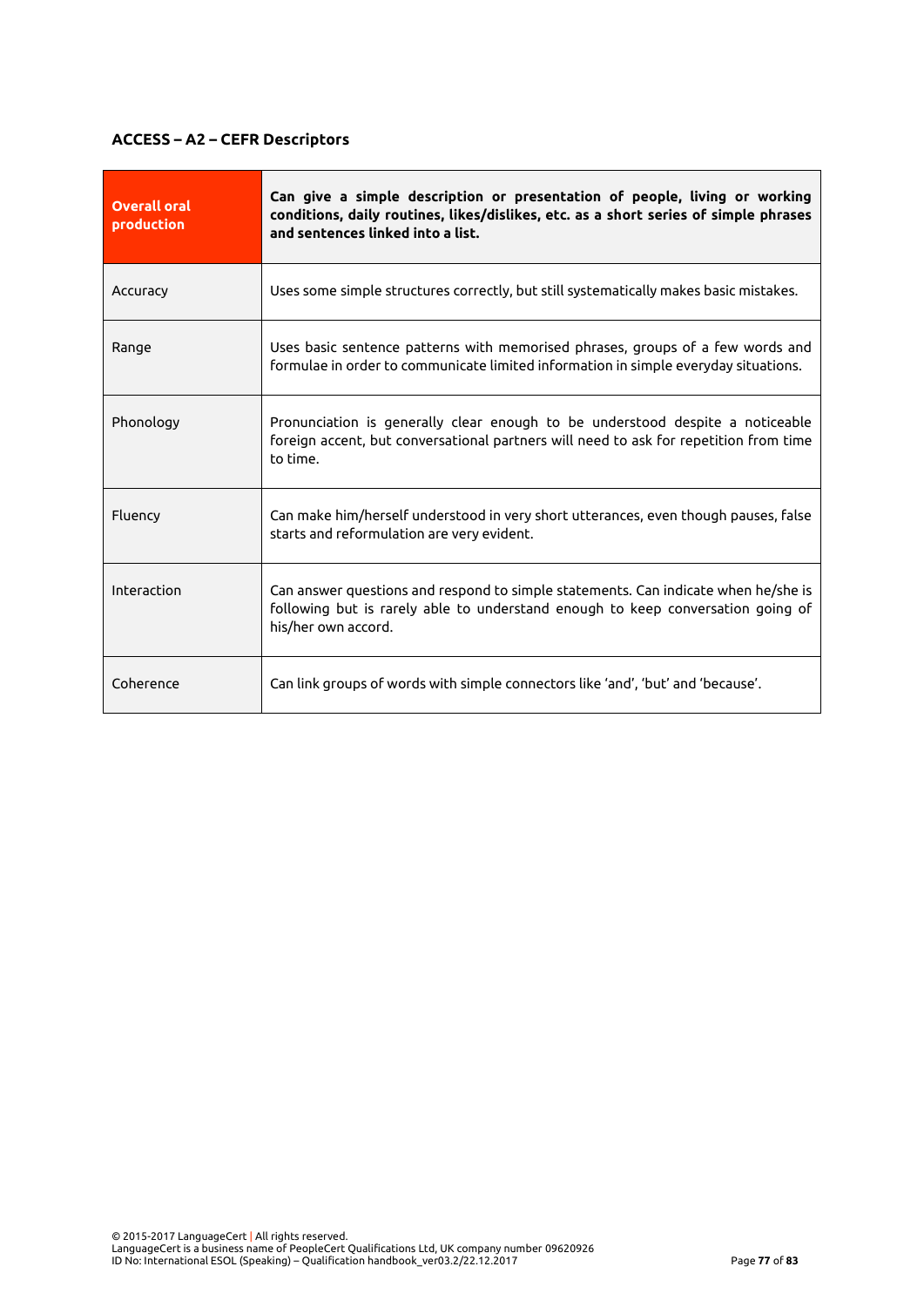# **ACHIEVER – B1 – CEFR Descriptors**

| <b>Overall oral</b><br>production | Can reasonably fluently sustain a straightforward description of one of a variety of<br>subjects within his/her field of interest, presenting it as a linear sequence of points.                                   |
|-----------------------------------|--------------------------------------------------------------------------------------------------------------------------------------------------------------------------------------------------------------------|
| Accuracy                          | Uses reasonably accurately a repertoire of frequently used 'routines' and patterns<br>associated with more predictable situations.                                                                                 |
| Range                             | Has enough language to get by, with sufficient vocabulary to express him/herself with<br>some hesitation and circumlocutions on topics such as family, hobbies and interests,<br>work, travel, and current events. |
| Phonology                         | Pronunciation is clearly intelligible even if a foreign accent is sometimes evident and<br>occasional mispronunciations occur.                                                                                     |
| Fluency                           | Can keep going comprehensibly, even though pausing for grammatical and lexical<br>planning and repair is very evident, especially in longer stretches of free production.                                          |
| Interaction                       | Can initiate, maintain and close simple face-to-face conversation on topics that are<br>familiar or of personal interest. Can repeat back part of what someone has said to<br>confirm mutual understanding.        |
| Coherence                         | Can link a series of shorter, discrete simple elements into a connected, linear sequence of<br>points.                                                                                                             |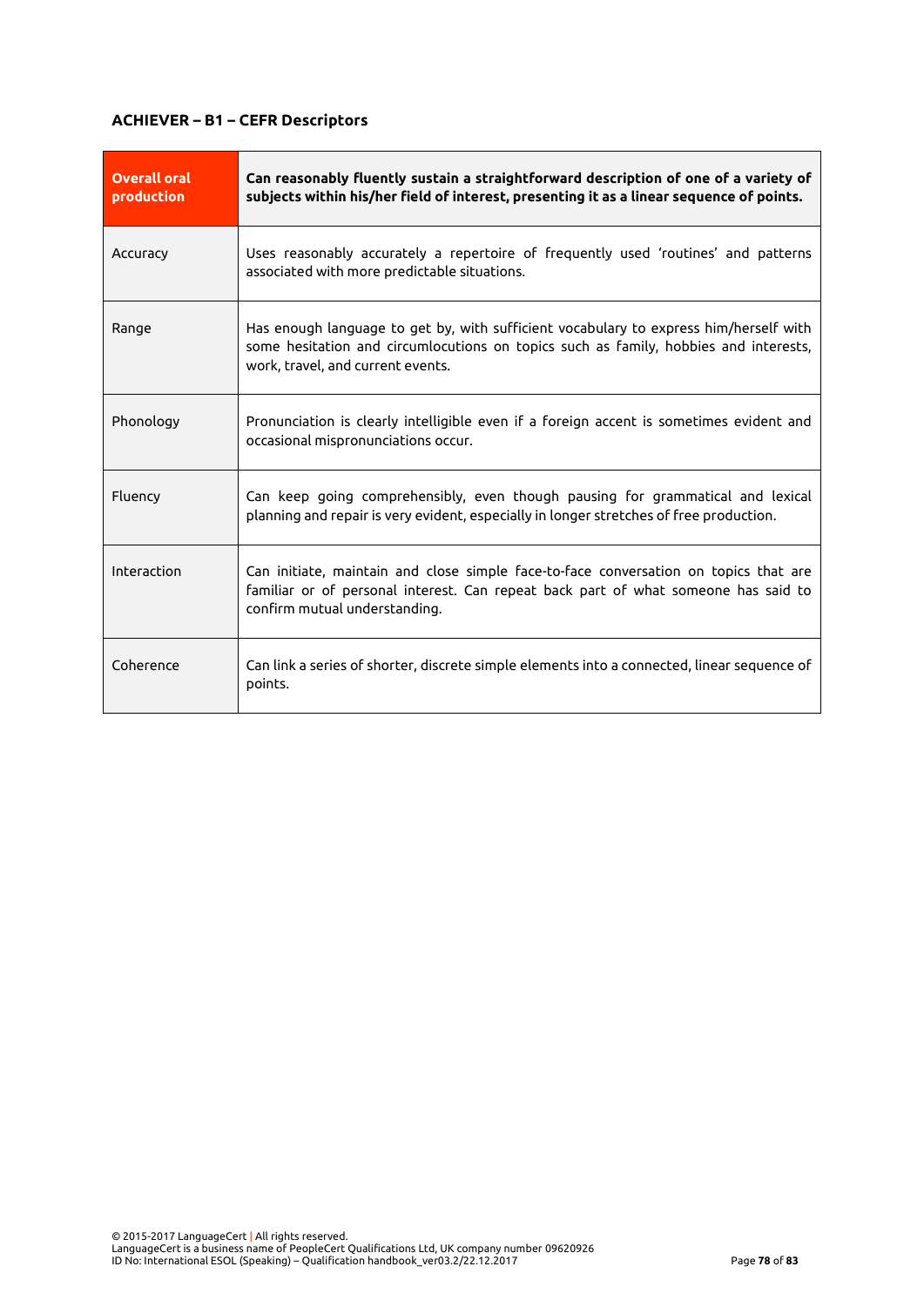## **COMMUNICATOR – B2 – CEFR Descriptors**

| <b>Overall oral</b><br>production | Can give clear, systematically developed descriptions and presentations, with<br>appropriate highlighting of significant points, and relevant supporting detail.                                                                                                |  |
|-----------------------------------|-----------------------------------------------------------------------------------------------------------------------------------------------------------------------------------------------------------------------------------------------------------------|--|
|                                   | Can give clear, detailed descriptions and presentations on a wide range of subjects<br>related to his/her field of interest, expanding and supporting ideas with subsidiary<br>points and relevant examples.                                                    |  |
| Accuracy                          | Shows a relatively high degree of grammatical control. Does not make errors which cause<br>misunderstanding, and can correct most of his/her mistakes.                                                                                                          |  |
| Range                             | Has a sufficient range of language to be able to give clear descriptions, express<br>viewpoints on most general topics, without much conspicuous searching for words, using<br>some complex sentence forms to do so.                                            |  |
| Phonology                         | Has acquired a clear, natural, pronunciation and intonation.                                                                                                                                                                                                    |  |
| Fluency                           | Can produce stretches of language with a fairly even tempo; although he/she can be<br>hesitant as he/she searches for patterns and expressions. There are few noticeably long<br>pauses.                                                                        |  |
| Interaction                       | Can initiate discourse, take his/her turn when appropriate and end conversation when<br>he/she needs to, though he/she may not always do this elegantly. Can help the discussion<br>along on familiar ground confirming comprehension, inviting others in, etc. |  |
| Coherence                         | Can use a limited number of cohesive devices to link his/her utterances into clear,<br>coherent discourse, though there may be some 'jumpiness' in a long contribution.                                                                                         |  |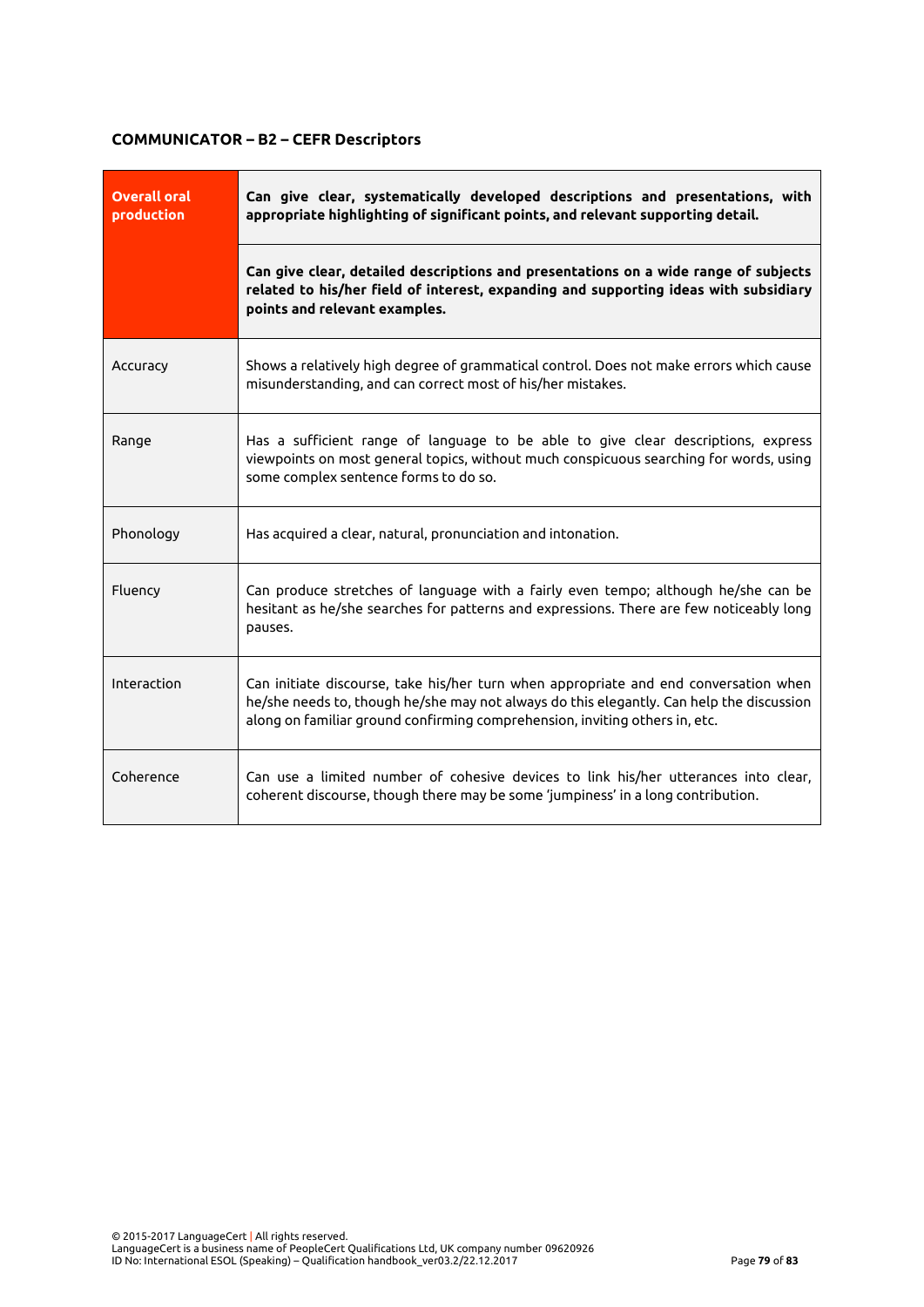# **EXPERT – C1 – CEFR Descriptors**

| <b>Overall oral</b><br>production | Can give clear, detailed descriptions and presentations on complex subjects,<br>integrating sub-themes, developing particular points and rounding off with an<br>appropriate conclusion.                                                                                         |
|-----------------------------------|----------------------------------------------------------------------------------------------------------------------------------------------------------------------------------------------------------------------------------------------------------------------------------|
| Accuracy                          | Consistently maintains a high degree of grammatical accuracy; errors are rare, difficult<br>to spot and generally corrected when they do occur.                                                                                                                                  |
| Range                             | Has a good command of broad range of language allowing him/her to select a<br>formulation to express him/herself clearly in an appropriate style on a wide range of<br>general, academic, professional or leisure topics without having to restrict what<br>he/she wants to say. |
| Phonology                         | Can vary intonation and place sentence stress correctly in order to express finer<br>shades of meaning.                                                                                                                                                                          |
| Fluency                           | Can express him/herself fluently and spontaneously, almost effortlessly. Only a<br>conceptually difficult subject can hinder a natural, smooth flow of language.                                                                                                                 |
| Interaction                       | Can select a suitable phrase from a readily available range of discourse functions to<br>preface his remarks in order to get or to keep the floor and to relate his/her own<br>contributions skillfully to those of other speakers.                                              |
| Coherence                         | Can produce clear, smoothly flowing, well-structured speech, showing controlled use<br>of organisational patterns, connectors and cohesive devices.                                                                                                                              |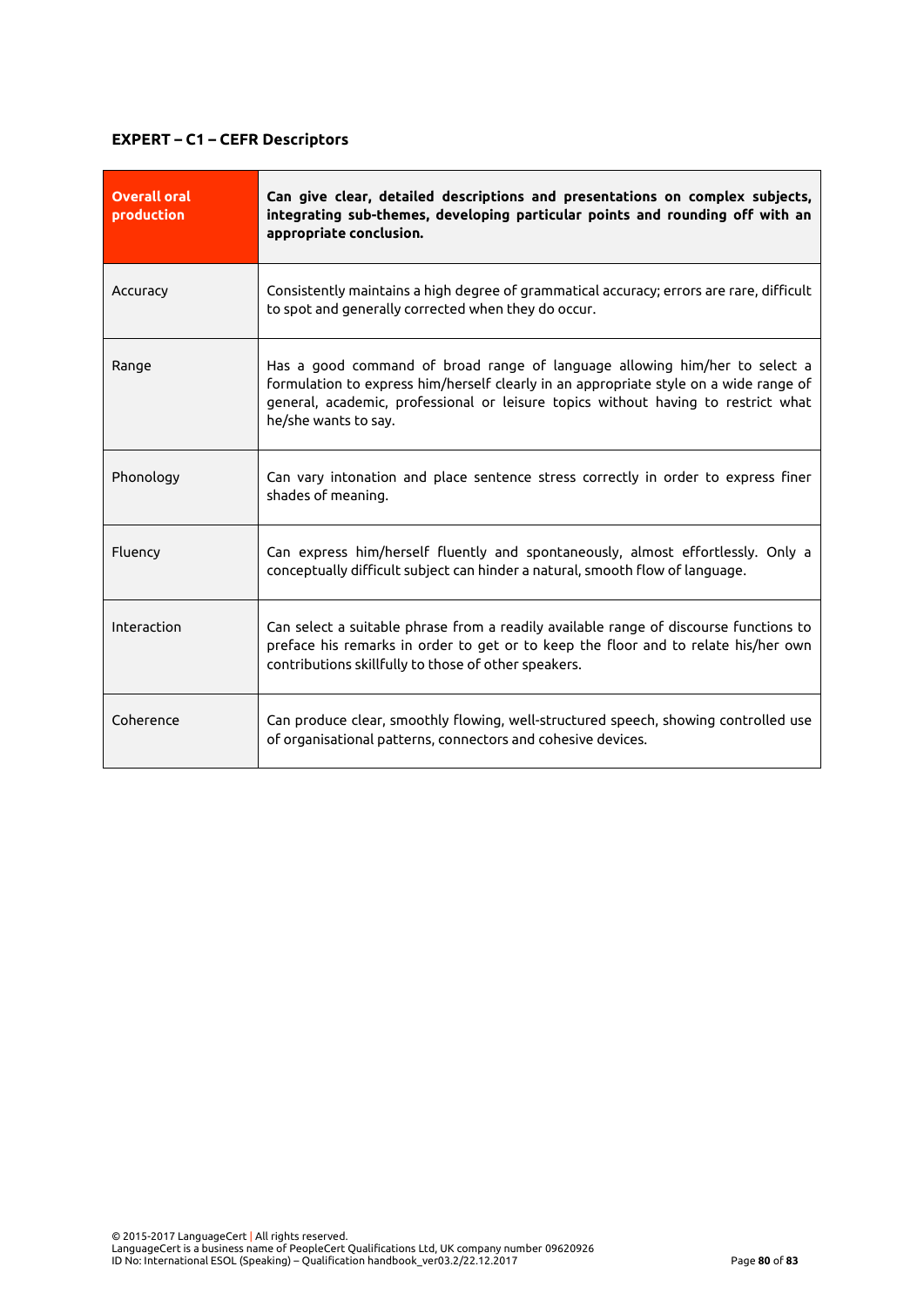## **MASTERY – C2 – CEFR Descriptors**

| <b>Overall oral</b><br>production | Can produce clear, smoothly flowing well-structured speech with an effective<br>logical structure which helps the recipient to notice and remember significant<br>points.                                                                                        |
|-----------------------------------|------------------------------------------------------------------------------------------------------------------------------------------------------------------------------------------------------------------------------------------------------------------|
| Accuracy                          | Maintains consistent grammatical control of complex language, even while attention<br>is otherwise engaged (eg in forward planning, in monitoring others' reactions).                                                                                            |
| Range                             | Shows great flexibility reformulating ideas in differing linguistic forms to convey finer<br>shades of meaning precisely, to give emphasis, to differentiate and to eliminate<br>ambiguity. Also has a good command of idiomatic expressions and colloquialisms. |
| Phonology                         | Can vary intonation and place sentence stress correctly in order to express finer<br>shades of meaning.                                                                                                                                                          |
| Fluency                           | Can express him/herself spontaneously at length with a natural colloquial flow,<br>avoiding or backtracking around any difficulty so smoothly that the interlocutor is<br>hardly aware of it.                                                                    |
| Interaction                       | Can interact with ease and skill, picking up and using non-verbal and intonational cues<br>apparently effortlessly. Can interweave his/her contribution into the joint discourse<br>with fully natural turn-taking, referencing, allusion making, etc.           |
| Coherence                         | Can create coherent and cohesive discourse making full and appropriate use of a<br>variety of organisational patterns and a wide range of connectors and other cohesive<br>devices.                                                                              |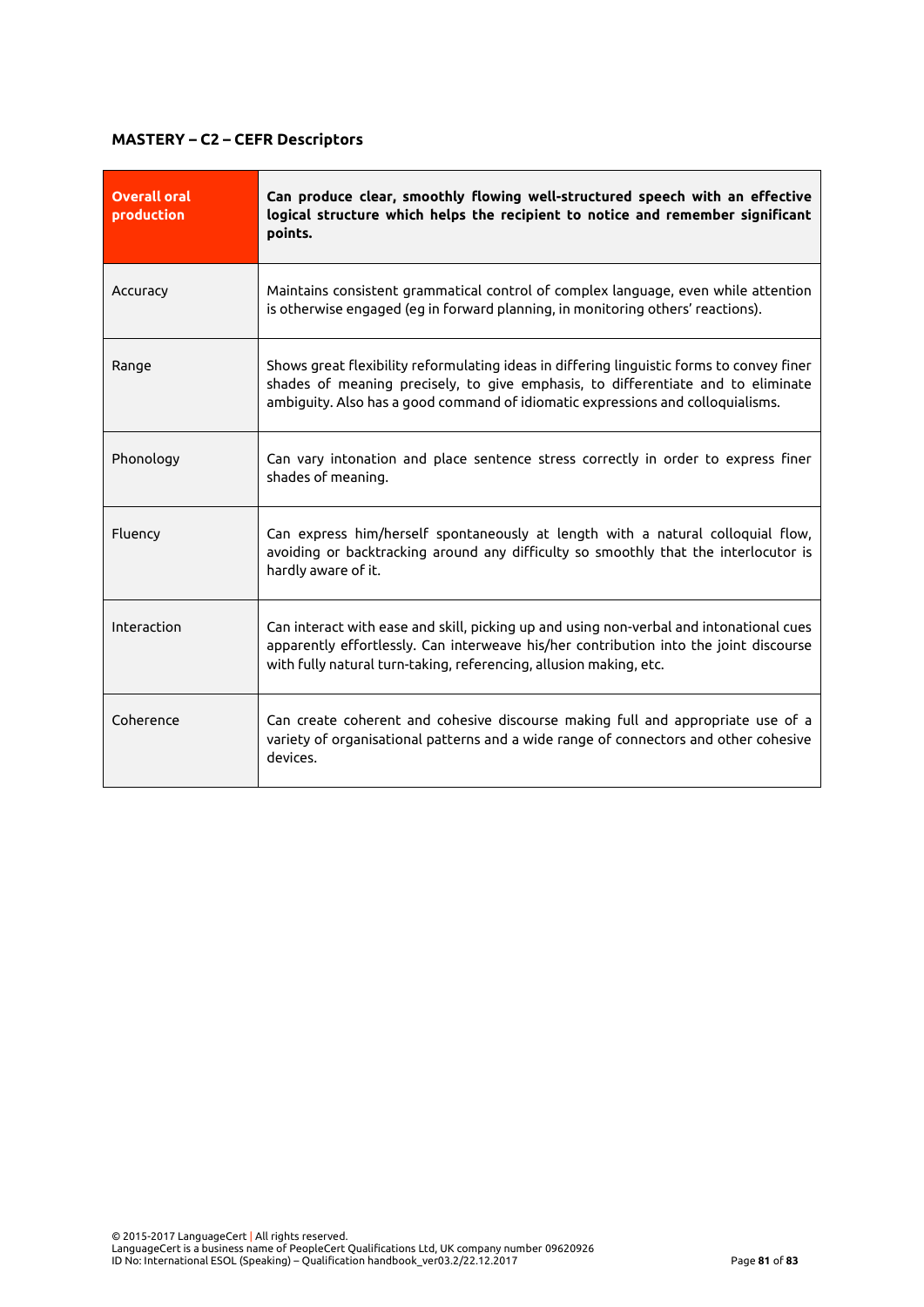#### **4 Access Arrangements**

Access arrangements are reasonable adjustments and a reasonable adjustment must be applied for using the LanguageCert Reasonable Adjustment and Special Considerations Policy.

Access arrangements allow candidates with learning difficulties, disabilities or temporary injuries to show what they know and can do without changing the demands of the assessment. Examples include: a reader to read the questions and a scribe to write the answers.

Access arrangements are agreed before an assessment. For some arrangements, including readers and scribes, centres must apply to LanguageCert for permission before the examination. Please refer to the LanguageCert Reasonable Adjustment and Special Considerations Policy for the specific timeframes to apply for permission.

For information on arrangements not listed here, please contact LanguageCert. Specific contact details can be located in the LanguageCert "Contact us Guide".

The International English for Speakers of Other Languages (Speaking) examination assesses the candidate's speaking ability and oral communication skills. As a result, certain access arrangements cannot be permitted. Examples are given in the table below.

| <b>Access Arrangement</b>                     | <b>Definition</b>                                              | <b>Speaking</b> |
|-----------------------------------------------|----------------------------------------------------------------|-----------------|
| Extra Time                                    |                                                                | Yes             |
| Reader                                        | Someone who reads the questions to the candidate               | <b>Yes</b>      |
| Scribe                                        | Someone who writes down the candidate's dictated answers       | Yes             |
| <b>Braille or Modified</b><br>question papers | A range of formats are available, including large print        | Yes             |
| <b>Practical Assistant</b>                    | Someone who helps with practical tasks not related to the test | Yes             |
| Supervised rest breaks                        | The candidate must remain under exam conditions                | Yes             |
| Sign Language Interpreter                     | To sign the questions                                          | No              |
| Transcript                                    | Where the candidate's handwriting is illegible                 | N/A             |
| Live speaker                                  | A transcript of the recording can be requested                 | N/A             |
| Word processor                                | Computer or similar device to record answers                   | N/A             |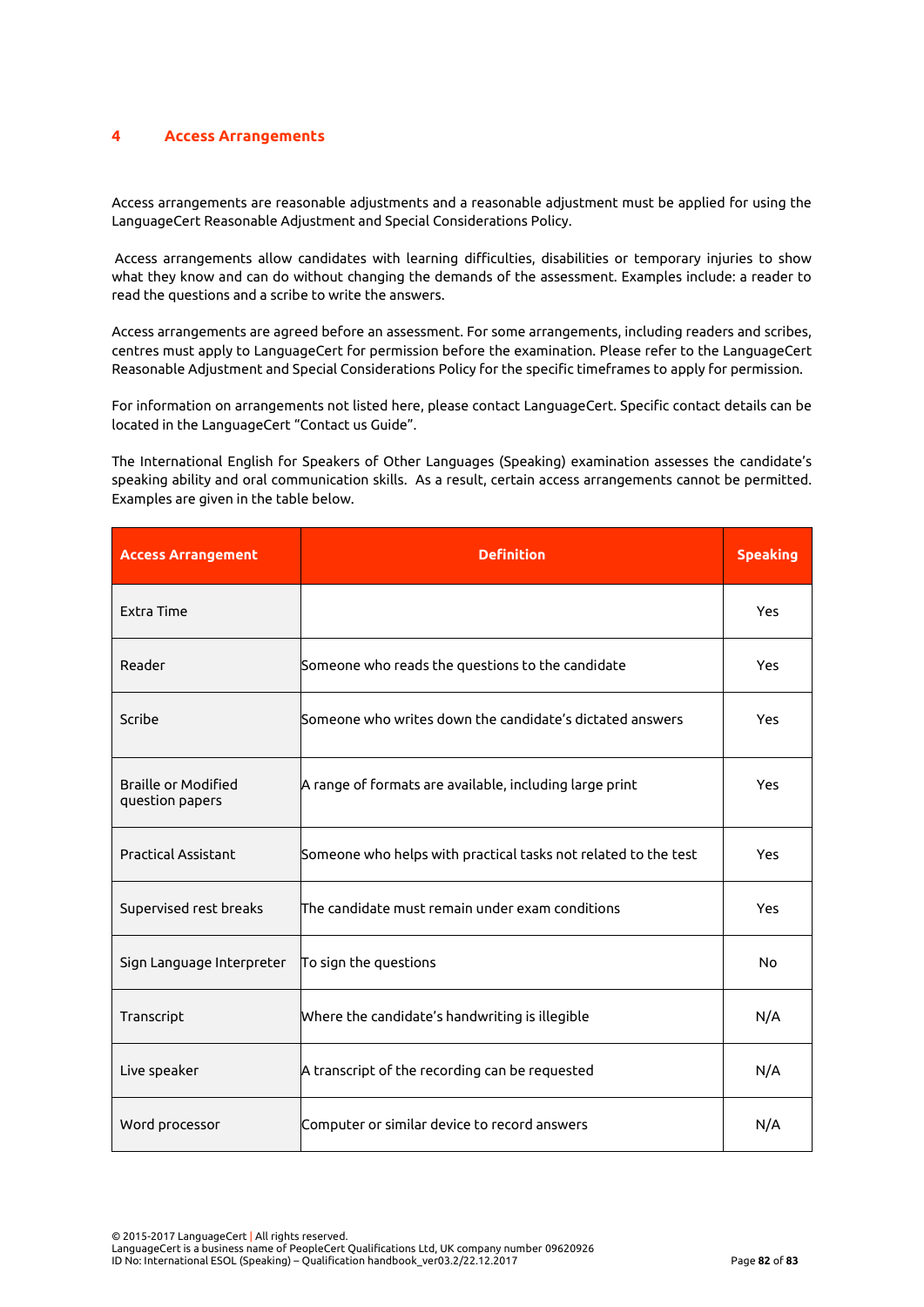# **Exemptions**

Exemptions can only be considered as a last resort. For more information, please contact LanguageCert.

Specimen Assessment Materials: LanguageCert offers a comprehensive range of candidate practice papers and specimen assessment materials for its International ESOL qualifications which can be downloaded via the LanguageCert website.